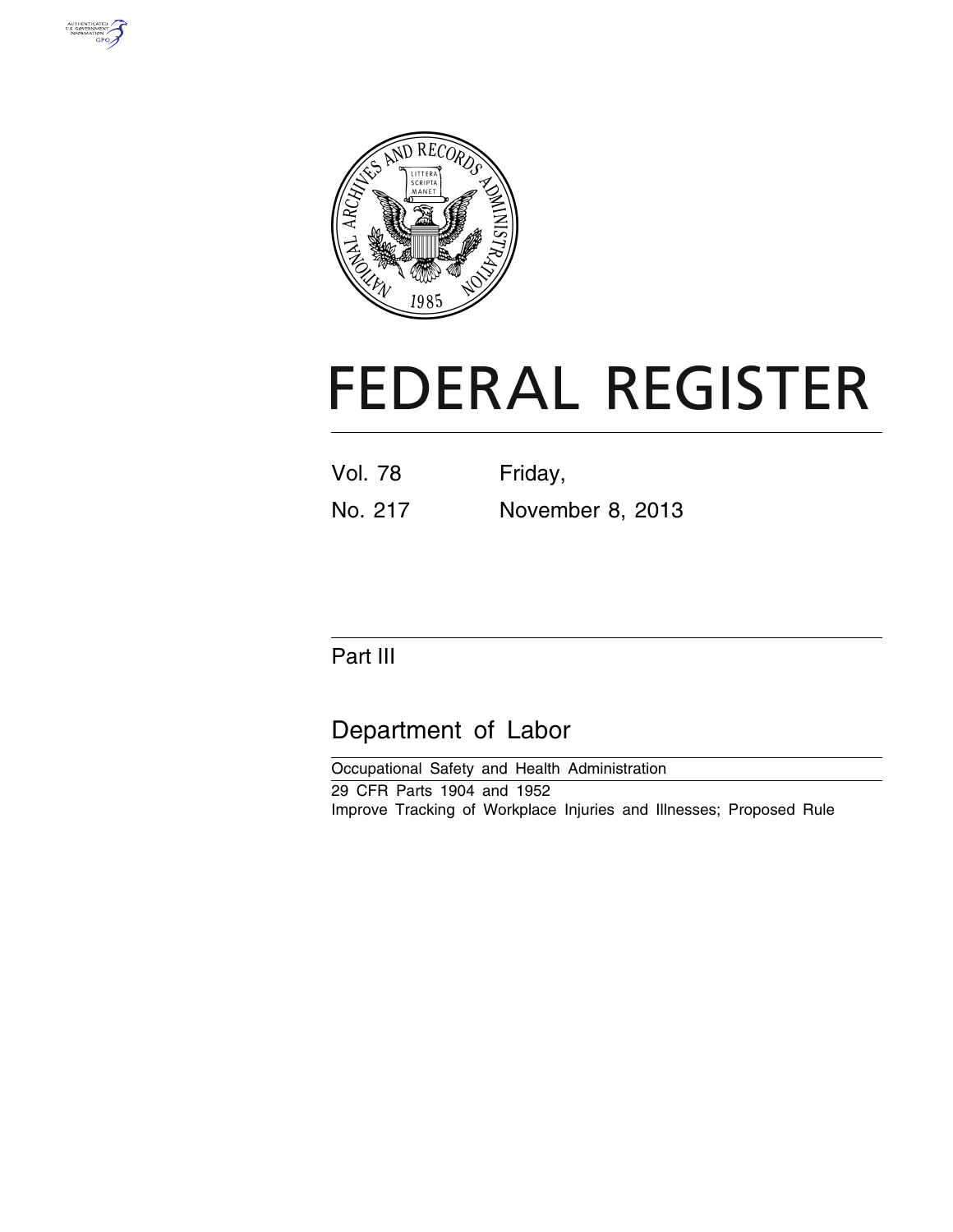#### **DEPARTMENT OF LABOR**

**Occupational Safety and Health Administration** 

#### **29 CFR Parts 1904 and 1952**

**[Docket No. OSHA–2013–0023]** 

#### **RIN 1218–AC49**

#### **Improve Tracking of Workplace Injuries and Illnesses**

**AGENCY:** Occupational Safety and Health Administration (OSHA), Labor. **ACTION:** Proposed rule.

**SUMMARY:** The purpose of this rulemaking is to improve workplace safety and health through the collection of useful, accessible, establishmentspecific injury and illness data to which OSHA currently does not have direct, timely, and systematic access. With the information acquired through this proposed rule, employers, employees, employee representatives, the government, and researchers will be better able to identify and abate workplace hazards. OSHA is proposing to amend its recordkeeping regulations to add requirements for the electronic submission of injury and illness information employers are already required to keep under OSHA's regulations for recording and reporting occupational injuries and illnesses. The proposed rule amends the regulation on the annual OSHA injury and illness survey of ten or more employers to add three new electronic reporting requirements. The proposed rule does not add to or change any employer's obligation to complete and retain injury and illness records under OSHA's regulations for recording and reporting occupational injuries and illnesses. The proposed rule also does not add to or change the recording criteria or definitions for these records. The proposed rule only modifies employers' obligations to transmit information from these records to OSHA or OSHA's designee.

**DATES:** *Comments:* Comments must be submitted by February 6, 2014. **ADDRESSES:** *Comments:* You may submit comments, identified by docket number OSHA–2013–0023, or regulatory information number (RIN) 1218–AC49, by any of the following methods:

*Electronically:* You may submit comments electronically at *[http://](http://www.regulations.gov) [www.regulations.gov,](http://www.regulations.gov)* which is the federal e-rulemaking portal. Follow the instructions on the Web site for making electronic submissions;

*Fax:* If your submission, including attachments, does not exceed 10 pages, you may fax it to the OSHA docket office at (202) 693–1648;

*Mail, hand delivery, express mail, messenger, or courier service:* You must submit three copies of your comments and attachments to the OSHA Docket Office, Docket Number OSHA–2013– 0023, U.S. Department of Labor, Room N–2625, 200 Constitution Avenue NW., Washington, DC 20210; telephone (202) 693–2350 (OSHA's TTY number is (877) 889–5627). Deliveries (hand, express mail, messenger, and courier service) are accepted during the Department of Labor's and docket office's normal business hours, 8:15 a.m.–4:45 p.m.

*Instructions for submitting comments:*  All submissions must include the docket number (Docket No. OSHA– 2013–0023) or the RIN (RIN 1218–AC49) for this rulemaking. Because of securityrelated procedures, submission by regular mail may result in significant delay. Please contact the OSHA docket office for information about security procedures for making submissions by hand delivery, express delivery, and messenger or courier service.

All comments, including any personal information you provide, are placed in the public docket without change and may be made available online at *[http://](http://www.regulations.gov)  [www.regulations.gov.](http://www.regulations.gov)* Therefore, OSHA cautions you about submitting personal information such as Social Security numbers and birthdates.

*Docket:* To read or download submissions in response to this **Federal Register** notice, go to docket number OSHA–2013–0023, at *[http://](http://regulations.gov) [regulations.gov.](http://regulations.gov)* All submissions are listed in the *<http://regulations.gov>*  index. However, some information (e.g., copyrighted material) is not publicly available to read or download through that Web site. All submissions, including copyrighted material, are available for inspection and copying at the OSHA docket office.

Electronic copies of this **Federal Register** document are available at *[http://www.regulations.gov.](http://www.regulations.gov)* This document, as well as news releases and other relevant information, is available at OSHA's Web site at *[http://](http://www.osha.gov) [www.osha.gov.](http://www.osha.gov)* 

**FOR FURTHER INFORMATION CONTACT:** *For press inquiries:* Frank Meilinger, OSHA Office of Communications, Room N– 3647, U.S. Department of Labor, 200 Constitution Avenue NW., Washington, DC 20210; telephone (202)–693–1999; email: *[meilinger.francis2@dol.gov.](mailto:meilinger.francis2@dol.gov)* 

*For general and technical information on the proposed rule:* Miriam Schoenbaum, OSHA Office of Statistical Analysis, Room N–3507, U.S. Department of Labor, 200 Constitution

Avenue NW., Washington, DC 20210; telephone (202) 693–1841; email: *[schoenbaum.miriam@dol.gov.](mailto:schoenbaum.miriam@dol.gov)* 

**SUPPLEMENTARY INFORMATION:** OSHA is proposing to amend its recordkeeping regulations to add requirements for the electronic submission of injury and illness information employers are already required to keep under OSHA's regulations for recording and reporting occupational injuries and illnesses. This proposed rule would amend the regulation on the annual OSHA injury and illness survey of ten or more employers to add three new electronic reporting requirements. First, OSHA will require establishments that are required to keep injury and illness records under OSHA's regulations for recording and reporting occupational injuries and illnesses, and that had 250 or more employees in the previous year, to electronically submit information from these records to OSHA or OSHA's designee on a quarterly basis. Second, OSHA will require establishments that are required to keep injury and illness records under OSHA's regulations for recording and reporting occupational injuries and illnesses, had 20 or more employees in the previous year, and are in certain designated industries to electronically submit the information from the OSHA annual summary form (Form 300A) to OSHA or OSHA's designee on an annual basis. The second submission requirement will replace OSHA's annual injury and illness survey, authorized by the current version of the regulation. Third, OSHA will require all employers who receive notification from OSHA to electronically submit specified information from their Part 1904 injury and illness records to OSHA or OSHA's designee.

#### **Table of Contents**

I. Legal Authority

- II. Background
	- a. Recordkeeping Rule
	- b. Data Collections
	- 1. OSHA Data Initiative
	- 2. BLS Survey of Injuries and Illnesses
	- c. OSHA Access to Establishment-Specific
- Injury and Illness Information d. Benefits of Electronic Data Collection
- e. Publication of Electronic Data III. Stakeholder Meetings and Public Comments
- IV. Summary and Explanation of the Proposed Rule
	- a. Description of Proposed Revisions 1. § 1904.41(a)(1)—Quarterly Electronic Submission of Part 1904 Records by Establishments With 250 or More Employees
	- 2. § 1904.41(a)(2)—Annual Electronic Submission of OSHA Annual Summary Form (Form 300A) by Establishments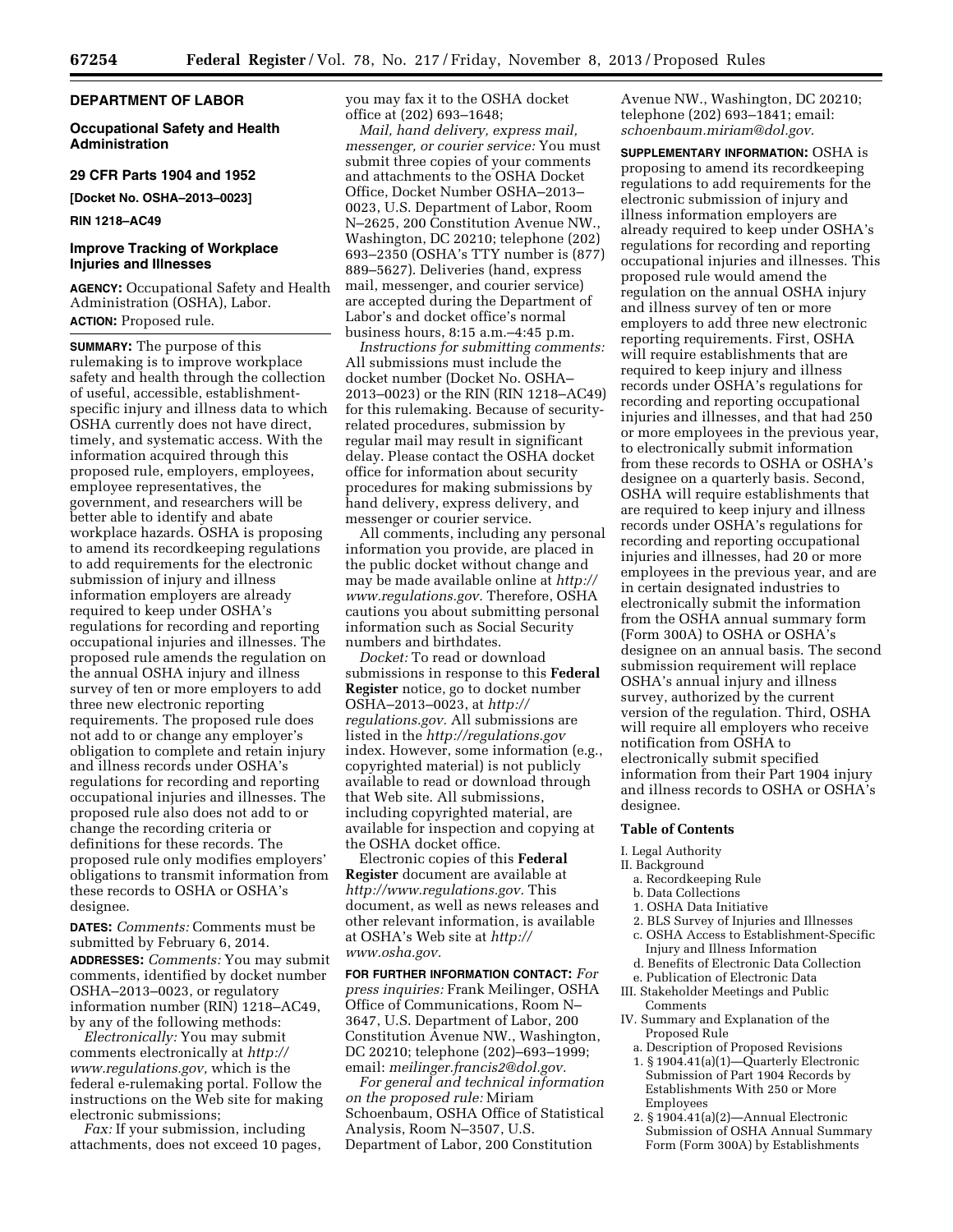With 20 or More Employees in Designated Industries

- 3. § 1904.41(a)(3)—Electronic Submission of Part 1904 Records Upon Notification
- 4. § 1904.41, Paragraphs (b)(1)–(b)(6)
- 5. § 1952.4(d)
- b. Issues, Alternatives, and Questions
- 1. Issues 2. Alternatives
- 
- i. Alternative A—Monthly Submission Under Proposed § 1904.41(a)(1)
- ii. Alternative B—Annual Submission Under Proposed § 1904.41(a)(1)
- iii. Alternative C—One-Year Phase-in of Electronic Reporting Under Proposed § 1904.41(a)(1)
- iv. Alternative D—Three-Year Phase-in of Electronic Reporting Under Proposed § 1904.41(a)(2)
- v. Alternative E—Widen the Scope of Establishments Required to Report Under Proposed § 1904.41(a)(1)
- vi. Alternative F—Narrow the Scope of Establishments Required to Report Under Proposed § 1904.41(a)(1)
- vii. Alternative G—Three-Step Process of Implementing the Reporting Requirements Under Proposed § 1904.41(a)(1) and (2)
- viii. Alternative H—Narrow the Scope of the Reporting Requirements Under Proposed § 1904.41(a)(1) and (2)
- ix. Alternative I—Enterprise-Wide Submission

3. Questions

- V. Preliminary Economic Analysis and Regulatory Flexibility Certification a. Introduction
	- b. Costs
	- 1. § 1904.41(a)(1)—Quarterly Electronic Submission of Part 1904 Records by Establishments With 250 or More Employees
	- 2. § 1904.41(a)(2)—Annual Electronic Submission of OSHA Annual Summary Form (Form 300A) by Establishments With 20 or More Employees in Designated Industries
	- 3. § 1904.41(a)(3)—Electronic Submission of Part 1904 Records Upon Notification
	- 4. Budget Costs to the Government for the Creation of the Reporting System, Helpdesk Assistance, and Administration of the Electronic Submission Program
	- 5. Total Costs of the Rule
	- c. Benefits
	- d. Regulatory Alternatives
	- 1. Estimated Additional Costs for Alternative I—Enterprise-Wide Submission
	- 2. Benefits of Alternative I—Enterprise-Wide Submission
	- e. Economic Feasibility
- f. Regulatory Flexibility Certification
- VI. OMB Review Under the Paperwork
- Reduction Act of 1995
- VII. Unfunded Mandates
- VIII. Federalism
- IX. State Plan States
- X. Public Participation
- a. Public Submissions
- b. Access to Docket
- Authority and Signature Amendments to Standards

# **I. Legal Authority**

OSHA is issuing this proposed rule pursuant to authority expressly granted by sections 8 and 24 of the Occupational Safety and Health Act (the ''OSH Act'' or ''Act'') (29 U.S.C. 657, 673). Section 8(c)(1) requires each employer to ''make, keep and preserve, and make available to the Secretary [of Labor] or the Secretary of Health and Human Services, such records regarding his activities relating to this Act as the Secretary . . . may prescribe by regulation as necessary or appropriate for the enforcement of this Act or for developing information regarding the causes and prevention of occupational accidents and illnesses'' (29 U.S.C.  $657(c)(1)$ ). Section  $8(c)(2)$  directs the Secretary to prescribe regulations ''requiring employers to maintain accurate records of, and to make periodic reports on, work-related deaths, injuries and illnesses other than minor injuries requiring only first aid treatment and which do not involve medical treatment, loss of consciousness, restriction of work or motion, or transfer to another job'' (29 U.S.C. 657(c)(2)). Finally, section 8(g)(2) of the OSH Act broadly empowers the Secretary to ''prescribe such rules and regulations as he may deem necessary to carry out [his] responsibilities under this Act'' (29 U.S.C. 657(g)(2)).

Section 24 of the OSH Act (29 U.S.C. 673) contains a similar grant of authority. This section requires the Secretary to ''develop and maintain an effective program of collection, compilation, and analysis of occupational safety and health statistics'' and ''compile accurate statistics on work injuries and illnesses which shall include all disabling, serious, or significant injuries and illnesses . . . . . . (29 U.S.C. 673(a)). Section 24 also requires employers to ''file such reports with the Secretary as he shall prescribe by regulation'' (29 U.S.C. 673(e)). These reports are to be based on ''the records made and kept pursuant to section 8(c) of this Act'' (29 U.S.C. 673(e)).

Further support for the Secretary's authority to require employers to keep and submit records of work-related illnesses and injuries can be found in the Congressional Findings and Purpose at the beginning of the OSH Act (29 U.S.C. 651). In this section, Congress declares the overarching purpose of the Act to be ''to assure so far as possible every working man and woman in the Nation safe and healthful working conditions'' (29 U.S.C. 651(b)). One of the ways in which the Act is meant to achieve this goal is ''by providing for

appropriate reporting procedures. . . [that] will help achieve the objectives of this Act and accurately describe the nature of the occupational safety and health problem'' (29 U.S.C. 651(b)(12)).

The OSH Act authorizes the Secretary of Labor to issue two types of occupational safety and health rules: Standards and regulations. Recordkeeping requirements promulgated under the Act are characterized as regulations (*see* 29 U.S.C. 657 (using the term ''regulations'' to describe recordkeeping requirements)). Standards aim to correct particular identified workplace hazards, while regulations further the general enforcement and detection purposes of the OSH Act (e.g., *Workplace Health & Safety Council* v. *Reich,* 56 F.3d 1465, 1468 (D.C. Cir. 1995) (citing *Louisiana Chemical Ass'n,* 657 F.2d 777, 781–82 (5th Cir. 1981)); *United Steelworkers of America* v. *Auchter,* 763 F.2d 728, 735 (3d Cir. 1985)).

This proposed regulation does not infringe on employers' Fourth Amendment rights. The Fourth Amendment protects against searches and seizures of private property by the government, but only when a person has a ''legitimate expectation of privacy'' in the object of the search or seizure (*Rakas* v. *Illinois,* 439 U.S. 128, 143–47 (1978)). There is little or no expectation of privacy in records that are required, by the government, to be kept and made available (*Free Speech Coalition* v. *Holder,* 729 F.Supp.2d 691, 747, 750–51 (E.D. Pa. 2010) (citing cases); *U.S.* v. *Miller,* 425 U.S. 435, 442–43 (1976); *cf. Shapiro* v. *U.S.,* 335 U.S. 1, 33 (1948) (no Fifth Amendment interest in required records)). Accordingly, the Fourth Circuit held, in *McLaughlin* v. *A.B. Chance,* that an employer has little expectation of privacy in the records of occupational injuries and illnesses kept pursuant to OSHA regulations, and must disclose them to the Agency on request (842 F.2d 724, 727–28 (4th Cir. 1988)).

Even if there were an expectation of privacy, the Fourth Amendment prohibits only *unreasonable* intrusions by the government (*Kentucky* v. *King,*  131 S.Ct. 1839, 1856 (2011)). The proposed information submission requirement is reasonable. The requirement serves a substantial government interest in the health and safety of workers, has a strong statutory basis, and rests on reasonable, objective criteria for determining which employers must report information to OSHA (see *New York* v. *Burger,* 482 U.S. 691, 702–703 (1987)). See the discussion in sections I, above, and II.d., below.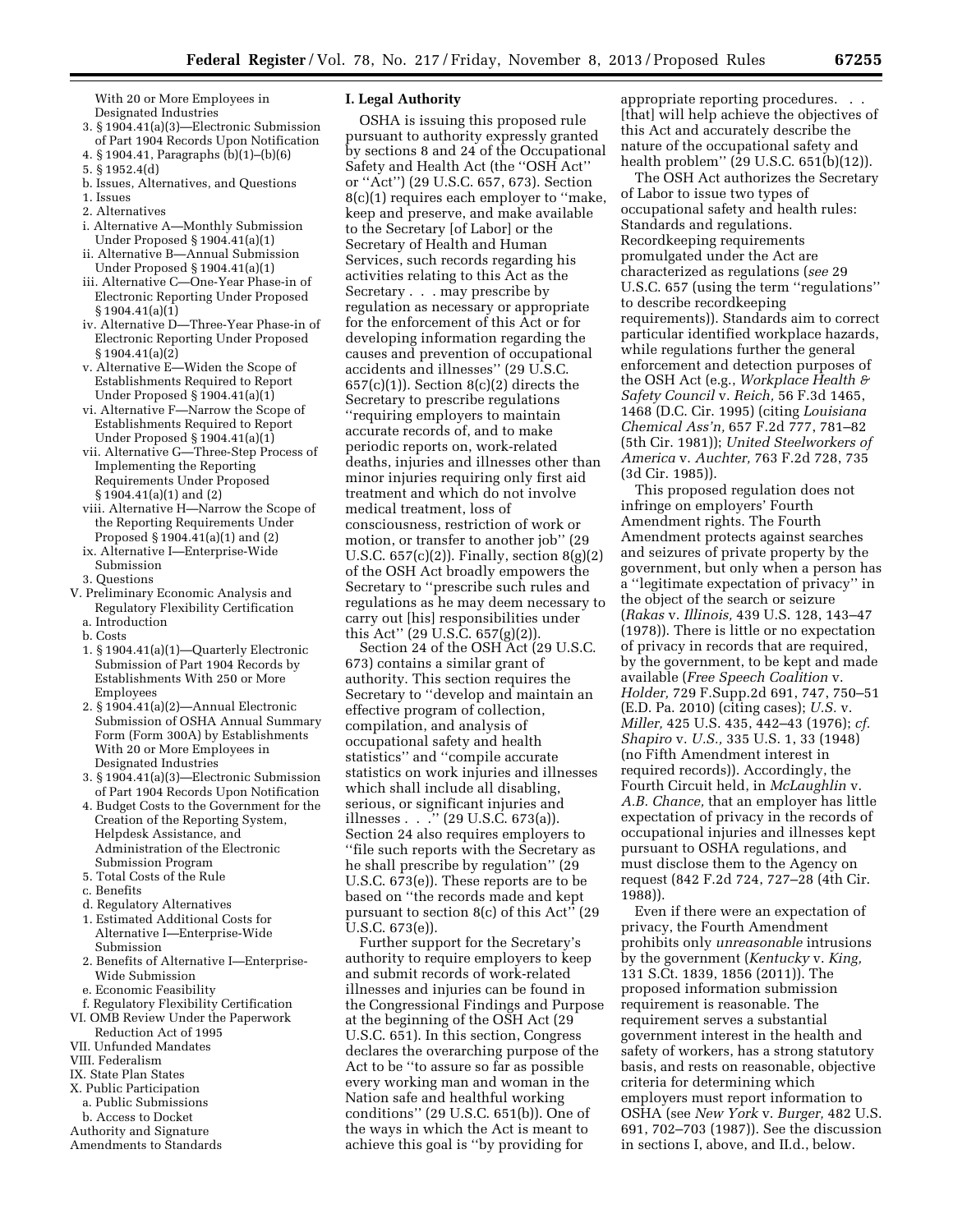OSHA notes that two courts held, contrary to *A.B. Chance,* that the Fourth Amendment required prior judicial review of the reasonableness of an OSHA field inspector's demand for access to injury and illness logs before the agency could issue a citation for denial of access (*McLaughlin* v. *Kings Island,* 849 F.2d 990 (6th Cir. 1988)*; Brock* v. *Emerson Elec. Co.,* 834 F.2d 994 (11th Cir. 1987)). Those decisions are inapposite here. The courts based their rulings on a concern that field enforcement staff had unbridled discretion to choose the employers and circumstances in which they would demand access. The *Emerson Electric*  court specifically noted that in situations where ''businesses or individuals are required to report particular information to the government on a regular basis[,] a uniform statutory or regulatory reporting requirement [would] satisf[y] the Fourth Amendment concern regarding the potential for arbitrary invasions of privacy'' (834 F.2d at 997, fn.2). This proposed rule, like that hypothetical, would establish general reporting requirements based on objective criteria and would not vest field staff with any discretion. The employers that are required to report data, the information they must report, and when they must report it are clearly identified in the text of the rule and in supplemental notices that will be published pursuant to the Paperwork Reduction Act. The proposed rule is similar in these respects to the existing rule that authorizes reporting pursuant to the OSHA Data Initiative and is reasonable under the Fourth Amendment (see 62 FR 6434, 6437–38 (Feb. 11, 1997) for a discussion of Fourth Amendment issues in the final rule on Reporting Occupational Injury and Illness Data to OSHA).

#### **II. Background**

OSHA estimates that this rule will have economic costs of \$11.9 million per year, including \$10.5 million per year to the private sector, with costs of \$183 per year for affected establishments with 250 or more employees and \$9 per year for affected establishments with 20 or more employees in designated industries. The Agency believes that the annual benefits, while unquantified, significantly exceed the annual costs.

Benefits include:

• Better compliance with OSHA's statutory directive ''to assure so far as possible every working man and woman in the Nation safe and healthful working conditions and to preserve our human resources'' (29 U.S.C. 651(b)) ''by

providing for appropriate reporting procedures with respect to occupational safety and health which procedures will help achieve the objectives of this Act and accurately describe the nature of the occupational safety and health problem'' (29 U.S.C. 651(b)(12)).

• Increased workplace safety as a result of expanded OSHA access to timely, establishment-specific injury/ illness information. OSHA access to this information will allow OSHA to use its resources more effectively by enabling the Agency to identify the workplaces where workers are at greatest risk, in general and/or from specific hazards, and to target its compliance assistance and enforcement efforts accordingly.

• Increased workplace safety as a result of making timely, establishmentspecific injury/illness information public and easily available to employers. Public access to this information will encourage employers to maintain and improve workplace safety/health in order to support their reputations as good places to work and/ or do business with. Employers will also be able to compare their own injury/ illness rates to those of other employers.

• Increased workplace safety as a result of making timely, establishmentspecific injury/illness information public and easily available to employees, employee representatives, and potential employees. Public access to this information will allow current employees to compare their workplaces to the best workplaces for safety and health and will allow potential employees to make more informed decisions about potential places of employment.

• Increased workplace safety as a result of making timely, establishmentspecific injury/illness information public and easily available to customers and potential customers. Public access to this information will allow members of the public to make more informed decisions about current and potential companies with which to do business.

• Improved research on occupational safety and health. Public access to timely, establishment-specific injury and illness information will allow researchers to identify patterns of injuries or illnesses that are masked by the aggregation of injury/illness data in existing data sources.

#### *a. Recordkeeping Rule*

In 1971, OSHA promulgated 29 CFR Part 1904, Recording and Reporting Occupational Injuries and Illnesses (Part 1904). This rule requires the recording of work-related injuries and illnesses that involve death, loss of consciousness, days away from work,

restriction of work, transfer to another job, medical treatment other than first aid, or diagnosis of a significant injury or illness by a physician or other licensed health care professional (29 CFR 1904.7).

Between 1994 and 2001, OSHA completely revised Part 1904. Amended recordkeeping regulations went into effect in 1994 (*Reporting fatalities and multiple hospitalization incidents to OSHA,* 29 CFR 1904.39) and 1997 (*Annual OSHA injury and illness survey of ten or more employers,* 29 CFR 1904.41). The bulk of the revisions occurred in 2001, when OSHA issued a final rule amending its requirements for the recording and reporting of occupational injuries and illnesses (29 CFR Parts 1904 and 1952), along with the forms employers use to record those injuries and illnesses (66 FR 5916 (Jan. 19, 2001)).

Under 29 CFR 1904.1 and 1904.2, three categories of employers are required to keep OSHA injury and illness records:

*1.* Employers under OSHA jurisdiction with 11 or more employees, unless the establishment is classified in a partially-exempt industry (specific low-hazard retail, service, finance, insurance, or real estate industries, listed in Appendix A to 29 CFR 1904 Subpart B).

*2.* Employers with ten or fewer employees, if OSHA or the Bureau of Labor Statistics (BLS) informs them in writing that they must keep records under § 1904.41 (*Annual OSHA injury and illness survey of ten or more employers*) or § 1904.42 (*Requests from the Bureau of Labor Statistics for data*).

*3.* Establishments in partially-exempt industries, if OSHA or BLS informs them in writing that they must keep records under § 1904.41 (*Annual OSHA injury and illness survey of ten or more employers*) or § 1904.42 (*Requests from the Bureau of Labor Statistics for data*).

The recordkeeping rule currently covers approximately 750,000 employers with approximately 1,500,000 establishments. Under § 1904.29, covered employers must complete Form 301 (*Injury and Illness Incident Report*) for each injury and illness at a covered establishment and record each injury and illness on Form 300 (*Log of Work-Related Injuries and Illnesses*). In addition, each year, the employers must use the information from these forms to complete Form 300A (*Summary of Work-Related Injuries and Illnesses*) for each covered establishment.

The records required by the recordkeeping rule provide OSHA and consultants in OSHA's On-Site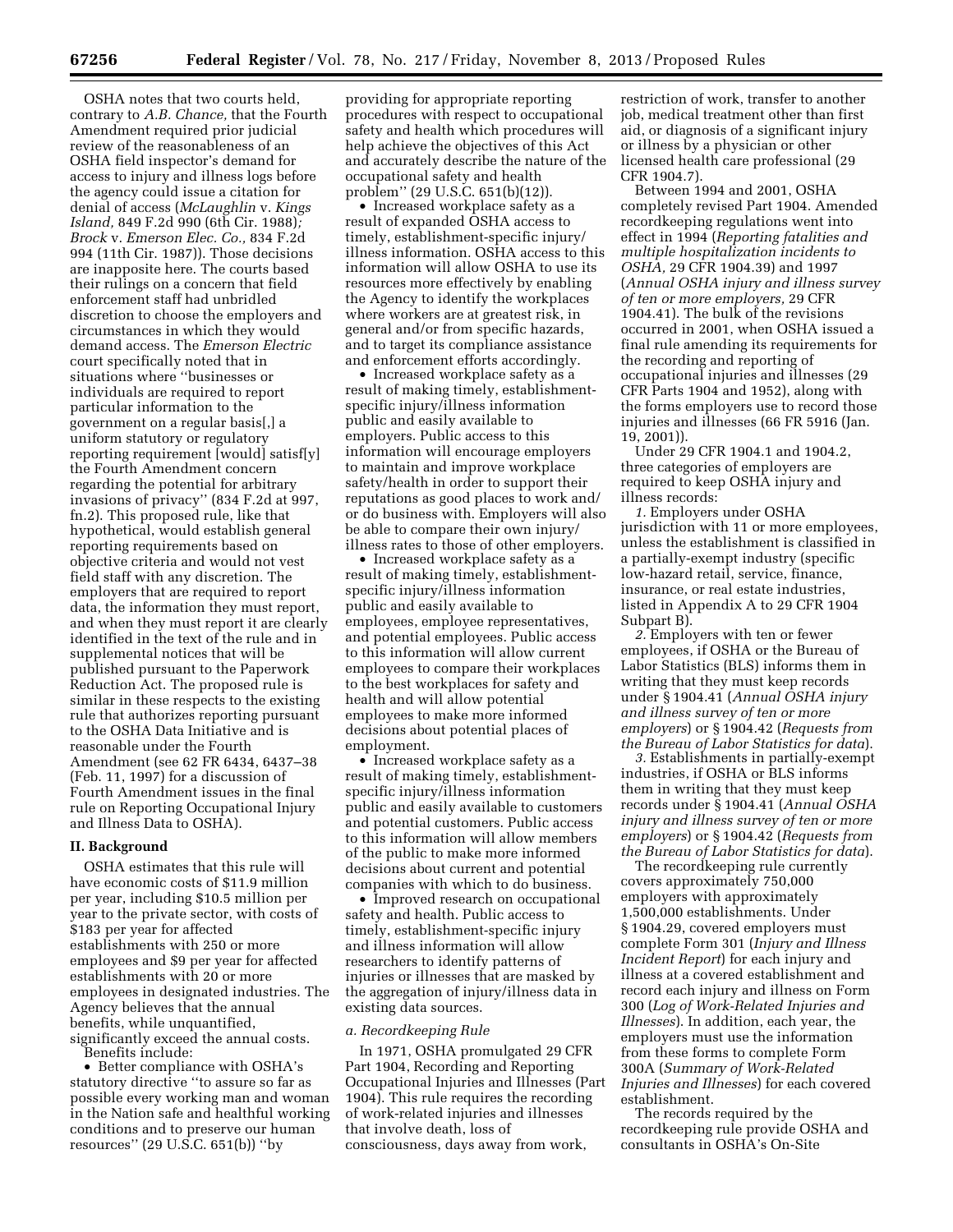Consultation Program with important information. However, OSHA currently does not acquire the information in these records unless the establishment receives an inspection or is part of the OSHA Data Initiative.

At the beginning of an inspection, an OSHA representative reviews the establishment's injury and illness records to help focus the inspection on the safety and health hazards suggested by the records. OSHA consultants conduct a similar review when an establishment has requested a consultation. Also, as discussed below, OSHA currently uses establishmentspecific injury and illness information obtained through the OSHA Data Initiative to help target the most hazardous worksites and the worst safety and health hazards. Finally, detailed, aggregate injury and illness data published by the BLS Survey of Injuries and Illnesses help OSHA identify and characterize occupational safety and health problems and allocate enforcement and compliance assistance resources.

#### *b. Data Collections*

Currently, two Department of Labor data collections request and compile employers' injury and illness records: The annual OSHA Data Initiative (ODI), conducted by OSHA, and the annual Survey of Occupational Injuries and Illnesses (SOII), conducted by BLS. This rulemaking affects the ODI by replacing the current version of § 1904.41. It does not change the authority of the SOII, which is conducted pursuant to § 1904.42.

#### 1. OSHA Data Initiative (ODI)

OSHA's mission is to assure safe and healthful working conditions for working men and women. The primary purpose of the ODI is to enable OSHA to focus its efforts on individual workplaces with ongoing serious safety and health problems, as identified by the occupational injury and illness rates at those workplaces. Authority for the ODI comes from § 1904.41 *(Annual OSHA injury and illness survey of ten or more employers).* 

The ODI consists of larger establishments (20 or more employees) in the manufacturing industry and in an additional 70 non-manufacturing industries. These are industries with historically high rates of occupational injury and illness. Currently, there are over 160,000 unique establishments that are subject to participation in the ODI. The ODI is designed so that each eligible establishment receives the ODI survey at least once every three-year cycle. Each year, the ODI sends the

survey to approximately 80,000 establishments (1.1% of all establishments nationwide), which typically account for approximately 700,000 injuries and illnesses (19% of injuries and illnesses nationwide).

The ODI survey collects the following data from Form 300A (*Summary of Work-Related Injuries and Illnesses*) from each establishment:

• Number of cases (total number of deaths, total number of cases with days away from work, total number of cases with job transfer or restrictions, and total number of other recordable cases);

• Number of days (total number of days away from work and total number of days of job transfer or restriction);

• Injury and illness types (total numbers of injuries, skin disorders, respiratory conditions, poisonings, hearing loss, and all other illnesses);

• Establishment information (name, street address, industry description, SIC or NAICS code, and employment information (annual average number of employees, total hours worked by all employees last year));

• Signature (company executive's signature, title, telephone number, and date).

Employers may submit their data on paper forms or electronically. OSHA then calculates establishment-specific injury and illness rates and uses them in its Site-Specific Targeting (SST) enforcement program and High Rate Letter outreach program. The Agency also makes the establishment-specific data available to the public through its Web site at *[http://www.osha.gov/pls/](http://www.osha.gov/pls/odi/establishment_search.html) [odi/establishment](http://www.osha.gov/pls/odi/establishment_search.html)*\_*search.html* and through President Obama's Open Government Initiative at *Data.gov*  (*<http://www.data.gov/raw/1461>*).

The proposed rule replaces the ODI with the new language proposed for § 1904.41(a)(2). This section will require all establishments that are required to keep injury and illness records under Part 1904, had 20 or more employees in the previous year, and are in certain designated industries to electronically submit the information from the OSHA annual summary form (Form 300A) to OSHA or OSHA's designee on an annual basis.

#### 2. BLS Survey of Occupational Injuries and Illnesses

The primary purpose of the SOII is to provide annual information on the rates and numbers of work-related non-fatal injuries and illnesses in the United States of America, and on how these statistics vary by incident, industry, geography, occupation, and other characteristics. The Confidential Information Protection and Statistical

Efficiency Act of 2002 (Pub. L. 107–347, Dec. 17, 2002) prohibits BLS from releasing establishment-specific data to the general public or to OSHA.

Authority for the SOII comes from § 1904.42 (*Requests from the Bureau of Labor Statistics for data*). Each year, BLS collects data from Form 300A (*Summary of Work-Related Injuries and Illnesses*), Form 301 (*Injury and Illness Incident Report*), and Form 300 (*Log of Work-Related Injuries and Illnesses*) from a scientifically-selected probability sample of about 230,000 establishments, covering nearly all private-sector industries, as well as state and local government. Employers may submit their data on paper forms or electronically. As stated above, the proposed rule will not affect the authority for the SOII.

#### *c. OSHA Access to Establishment-Specific Injury and Illness Information*

OSHA currently is able to acquire establishment-specific injury and illness information directly from employers in three limited ways.

First, OSHA acquires establishmentspecific injury and illness information from employers through inspections. OSHA inspectors examine all records kept under Part 1904, including detailed information about specified injuries. However, each year, OSHA inspects only a small percentage of all establishments under OSHA jurisdiction. For example, in 2010, OSHA and its state partners inspected approximately 1% of establishments under OSHA jurisdiction (approximately 98,000 inspections, out of 7.5 million total establishments). Although OSHA does keep some of the Part 1904 records collected during inspections in its enforcement files, the information contained in them is too limited to be used in the ways OSHA expects to use the injury/illness information it will collect under the current proposal.

Second, OSHA acquires establishment-specific injury and illness information from employers through the ODI. However, because the ODI collects only summary data, it does not enable OSHA to identify specific hazards or problems in establishments in the ODI. In addition, the data are not timely. The injury/illness information OSHA uses in each year's Site-Specific Targeting Program comes from the previous year's ODI, which collected injury/illness data from the year before that. As a result, OSHA's targeting is typically based on injury/illness data that are two or three years old. Finally, the group of 80,000 establishments in each year's ODI is not a statistically-representative sample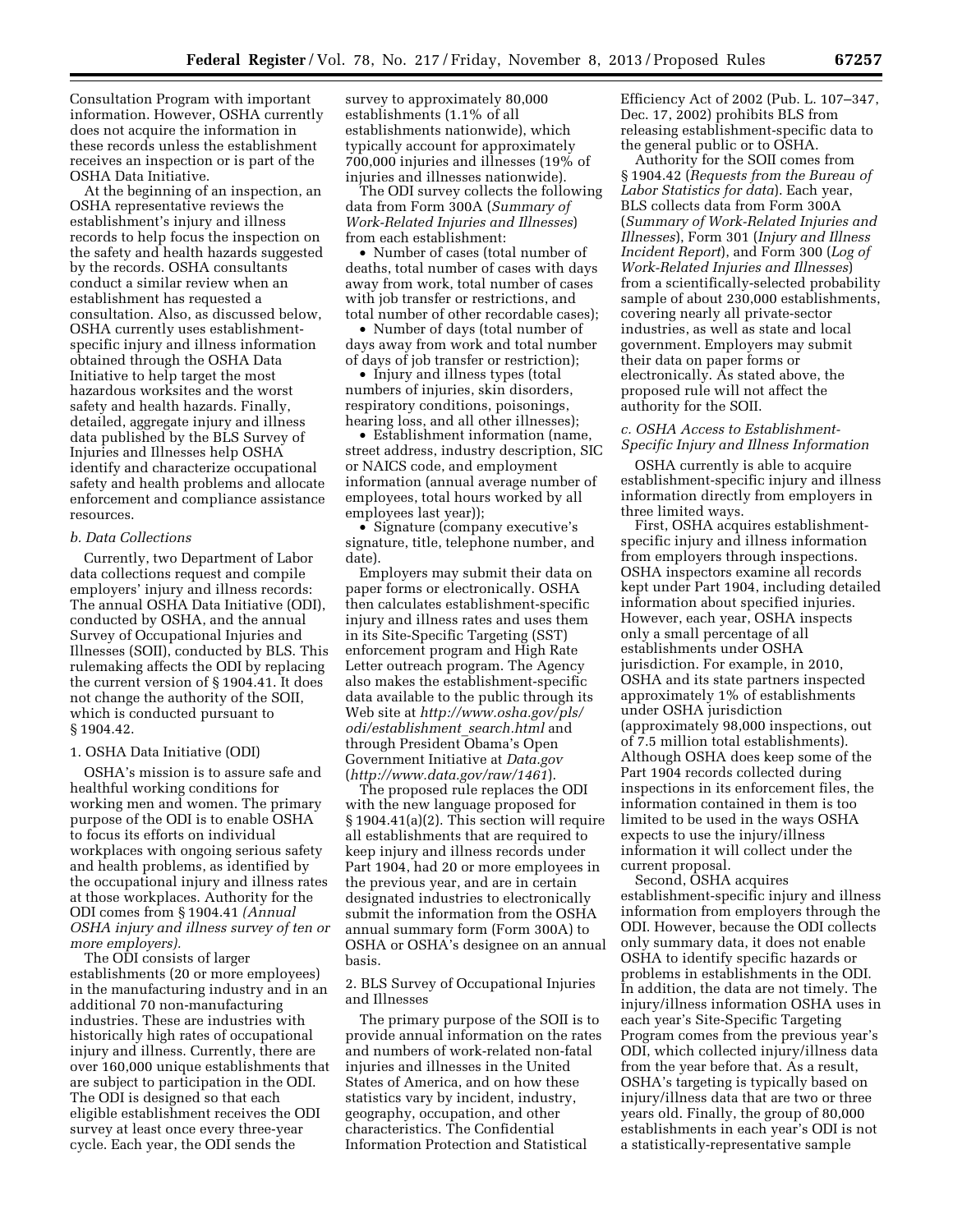either of establishments eligible to be included in the ODI or of establishments overall.

Finally, OSHA acquires establishment-specific injury and illness information from employers through § 1904.39, which requires employers to report all employee deaths from workrelated incidents to OSHA. Employers must also report all multiplehospitalization events, defined by § 1904.39 as in-patient hospitalizations of three or more employees as a result of a work-related incident.

These most-severe workplace injuries and illnesses are fortunately rare. OSHA receives fewer than 2,000 establishmentspecific reports of fatalities each year and fewer than 20 establishmentspecific reports of multiplehospitalization events. OSHA responds to each of these reports with an investigation and, as appropriate, an inspection.

On June 22, 2011, OSHA published a Notice of Proposed Rulemaking that would amend the requirements of § 1904.39 to require employers to report all work-related in-patient hospitalizations and amputations to OSHA, in addition to all employee deaths (76 FR 36414 (June 22, 2011)). OSHA estimated that the new reporting requirements would result in a total of 210,000 additional establishmentspecific reports of these severe injuries to OSHA. Even this larger number of reports, however, would represent less than one in ten of the roughly 3 million annual recordable injury and illness cases. In addition, the data would represent only the most severe injuries.

Given the above, OSHA currently does not acquire establishment-specific injury and illness information from an establishment in a particular year unless the establishment was inspected, was part of the ODI, and/or reported a fatality or multiple-hospitalization event.

As noted above, OSHA also acquires aggregate information from the injury and illness records collected through the BLS SOII. However, SOII data also have a time lag of almost a year, with data for a given year not available until November of the following year. More importantly, the SOII data available to OSHA do not identify the specific establishments where the injuries and illnesses occurred.

#### *d. Benefits of Electronic Data Collection*

The main purpose of this rulemaking is to improve workplace safety and health through the collection and use of timely, establishment-specific injury and illness data. With the information acquired through this proposed rule,

employers, employees, employee representatives, the government, and researchers will be better able to identify and remove workplace hazards.

The proposed rule will support OSHA's statutory directive to ''assure so far as possible every working man and woman in the Nation safe and healthful working conditions and to preserve our human resources'' (29 U.S.C. 651(b)) ''by providing for appropriate reporting procedures with respect to occupational safety and health which procedures will help achieve the objectives of this Act and accurately describe the nature of the occupational safety and health problem'' (29 U.S.C. 651(b)(12)).

It will greatly expand OSHA's access to the establishment-specific information employers are already required to record under Part 1904. As described in the previous section, OSHA currently does not have timely, systematic access to this information. OSHA has access to establishmentspecific injury and illness information in a particular year only if the establishment was inspected, was part of the ODI, and/or reported a fatality or a multiple hospitalization event. In addition, the injury and illness data collected through the ODI are summary data only and not timely. The fatality/ multiple hospitalization event data do not include the establishment's injury and illness records unless OSHA also conducts an inspection.

The rule's provisions requiring regular electronic submission of injury and illness data will allow OSHA to acquire a much larger database of timely, establishment-specific information about injuries and illnesses in the workplace. This information will help OSHA use its resources more effectively by enabling OSHA to identify the workplaces where workers are at greatest risk.

For example, OSHA could refer employers who report high overall injury/illness rates to OSHA's free onsite consultation program. OSHA could also send hazard-specific educational materials to employers who report high rates of injuries or illnesses related to those hazards. OSHA could use the information to identify emerging hazards, support an Agency response, and reach out to employers whose workplaces might include those hazards.

The proposed new collection would provide establishment-specific injury and illness data for analyses that are not currently possible with the data sets from inspections, the ODI, and reporting of fatalities and multiple-hospitalization events. For example, OSHA could analyze the data collected under this

proposed system to answer the following questions:

1. What are the lowest injury/illness rates for establishments in a particular high-hazard industry?

2. What are the long-term changes over time in injuries and illnesses in a particular industry?

3. What is the effect of an OSHA intervention program targeted at a particular industry or particular industry-related hazard on injuries/ illnesses in that industry?

4. What are the injury/illness outcomes of an OSHA intervention, as determined by a case-control study?

5. What are the common hazards in low-rate establishments compared to high-rate establishments in a particular industry?

6. How do injuries and illnesses in a particular industry vary by season?

7. How do injuries and illnesses in a particular industry vary by geographical location of the establishment?

In addition, OSHA plans to post the injury and illness data online, as encouraged by President Obama's Open Government Initiative (for example, see *[www.whitehouse.gov/open\).](http://www.whitehouse.gov/open)* The Agency believes that public access to timely, establishment-specific injury and illness data will improve workplace safety and health.

Specifically, the online posting of establishment-specific injury and illness information will encourage employers to improve and/or maintain workplace safety/health to support their reputations as good places to work or do business with. Many corporations now voluntarily report their workplace injury and illness rates in annual ''Sustainability Reports'', in order to show investors, stakeholders, and the public that they are committed to positive social values, including workplace safety. However, under OSHA's current recording and reporting requirements, employers have access only to their own data, aggregate injury/ illness data in the SOII, summary data from establishments in the ODI, and fatality/multiple-hospitalization event reports. Using data collected under the proposed rule, employers could compare injury rates and hazards at their establishments to those at comparable establishments and set workplace safety/health goals benchmarked to the establishments they consider most comparable.

Online availability of establishmentspecific injury and illness information will also encourage employees to contribute to improvements in workplace safety/health. Under § 1904.35, employees, former employees, their personal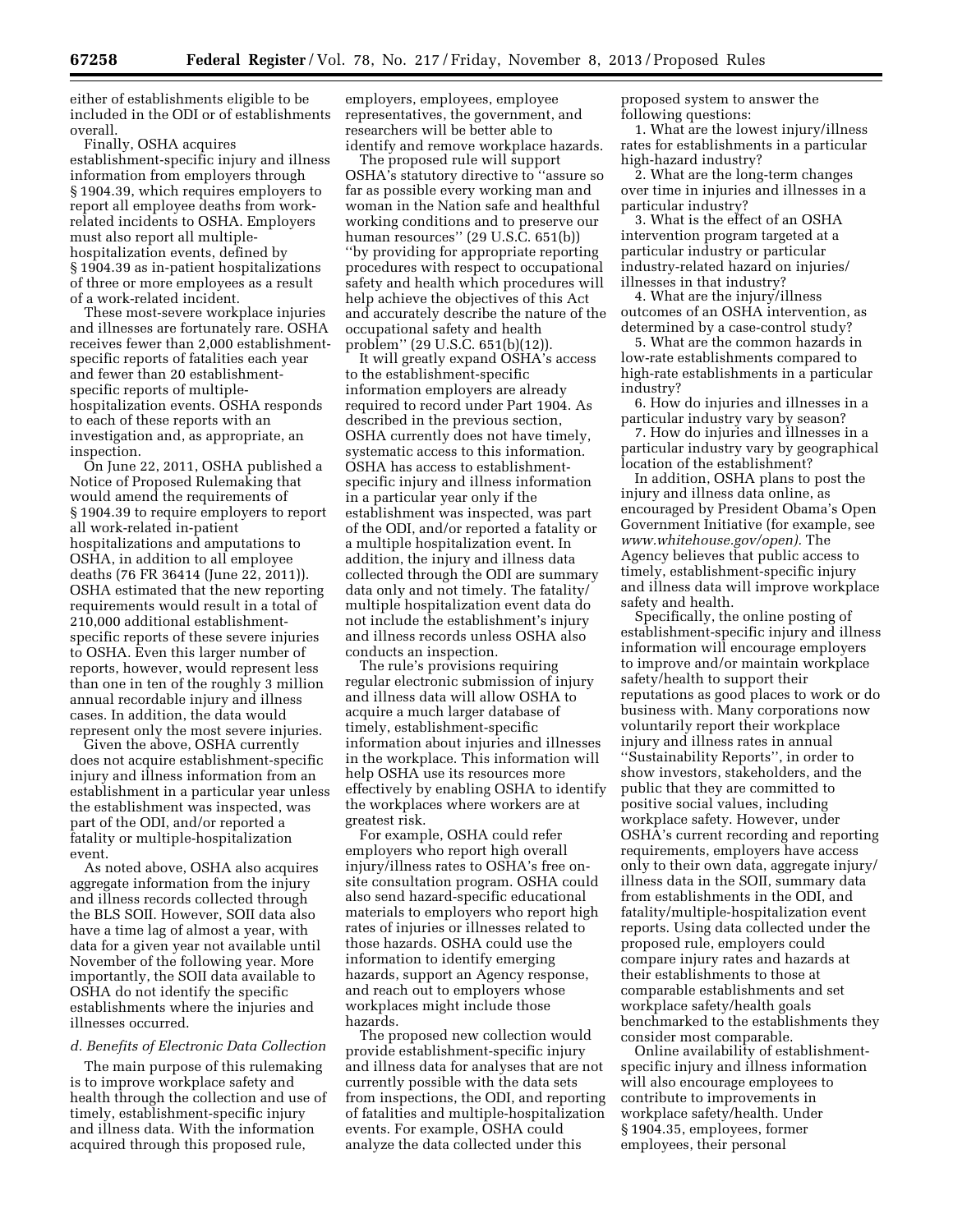representatives, and their authorized employee representatives have the right to access the OSHA injury and illness records at their workplace, with some limitations. They also have access to the limited injury/illness information, discussed above, that is currently available to the public—the aggregate injury/illness data in the SOII, summary data from establishments in the ODI, and fatality/multiple-hospitalization event reports. In addition, § 1904.32 requires employers to post a copy of the establishment's annual summary in each establishment in a conspicuous place where notices to employees are customarily posted. This provision allows employees automatic access to the summary data without requiring employees to request the data from their employer.

Using data collected under the proposed rule, employees would be able to compare their own workplaces to the safest workplaces in their industries. This could encourage employees in more hazardous workplaces to work towards improvements by showing them that the improvements are possible, while demonstrating the results of workplace safety/health efforts to employees in the less-hazardous workplaces. Further, while the current access provisions of the regulation provide employees the right to access the information on the Part 1904 recordkeeping forms, evidence shows that few employees exercise this right. During 2,836 inspections conducted between 1996 and 2011 to assess the injury and illness recordkeeping practices of employers, 2,599 of the recordkeepers interviewed (92%) indicated that employees never requested access to the records required under Part 1904. OSHA believes that employees will access and make use of the data more frequently when the information is available without having to request the information from their employers. Uninhibited access to the information will allow employees to better identify hazards within their own workplace and to take actions to have the hazards abated.

Potential employees currently have access only to the limited injury/illness information currently available to the public—aggregate injury/illness data in the SOII, summary data from establishments in the ODI, and fatality/ multiple-hospitalization event reports. Using data collected under the proposed rule, potential employees could examine the injury and illness records of establishments where they are interested in working, to help them make a more informed decision about a future place of employment. This would

also encourage employers with more hazardous workplaces in a given industry to improve workplace safety and health, since potential employees, especially the ones whose skills are most in demand, might be reluctant to work at more hazardous establishments.

The general public also currently has access only to aggregate injury/illness data in the SOII, summary data from establishments in the ODI, and fatality/ multiple hospitalization event reports. Using data collected under the proposed rule, members of the public will be able to make more informed decisions about current and potential places to do business with. For example, potential customers might choose to patronize only the businesses in a given industry with the lowest injury/illness rates. Such decisions by customers would also encourage establishments with higher injury/illness rates in a given industry to improve workplace safety in order to become more attractive to potential customers.

Finally, researchers also currently have access only to the limited injury/ illness data described above. Using data collected under the proposed rule, researchers might identify previously unrecognized patterns of injuries and illnesses across establishments where workers are exposed to similar hazards. Such research would be especially useful in identifying hazards that result in a small number of injuries or illnesses in each establishment but a large number overall, due to a wide distribution of those hazards in a particular area, industry, or establishment type. Data made available under the proposed rule may also allow researchers to identify patterns of injuries or illnesses that are masked by the aggregation of injury/illness data in the SOII.

Workplace safety and health professionals might use data published under the proposed rule to identify establishments whose injury/illness records suggest that the establishments would benefit from their services. In general, online access to this large database of injury and illness information will support the development of innovative ideas for improving workplace safety and will allow everybody with a stake in workplace safety to participate in improving occupational safety and health.

This regulation may also improve the accuracy of the reported data. Section 1904.32 already requires company executives subject to Part 1904 requirements to certify that they have examined the annual summary (Form 300A) and reasonably believe, based on

their knowledge of the process by which the information was recorded, that the annual summary is correct and complete. OSHA recognizes that most employers are diligent in complying with this requirement. However, a minority of employers is less diligent; in recent years, one third or more of violations of § 1904.32, and up to one tenth of all recordkeeping (Part 1904) violations, have involved this certification requirement. If this minority of employers knows that their data must be submitted to the Agency and may also be examined by members of the public, they may pay more attention to the requirements of Part 1904, which could lead both to improvements in the quality and accuracy of the information and to better compliance with § 1904.32.

Finally, the National Advisory Council on Occupational Safety and Health (NACOSH) has indicated its support of the efforts of OSHA in consultation with NIOSH to modernize the system for collection of injury and illness data to assure that it is timely, complete, and accurate, as well as both accessible and useful to employers, employees, responsible government agencies, and members of the public.

#### *e. Publication of Electronic Data*

OSHA intends to make the data it collects public. The publication of specific data elements will in part be restricted by provisions under the Freedom of Information Act (FOIA) and the Privacy Act, as well as specific provisions within Part 1904. OSHA may make the following data from the various forms (Docket exhibit OSHA– 2013–0023–0001) available in a searchable online database:

*Form 300A (Summary Form)*—All data fields could be made available. These data are currently collected under the ODI and during inspections and are released under FOIA requests. The annual summary form is also posted at workplaces under § 1904.32(a)(4).and § 1904.32(b)(5). OSHA currently posts establishment-specific injury and illness rates calculated from the data collected through the ODI on OSHA's public Web site at *[http://www.osha.gov/pls/odi/](http://www.osha.gov/pls/odi/establishment_search.html) [establishment](http://www.osha.gov/pls/odi/establishment_search.html)*\_*search.html.* Form 300A does not contain any personally identifiable information.

*Form 300 (the Log)*—Except for Column B (the employee's name), all fields could be made available. These data are generally released under FOIA requests. Section 1904.29(b)(10) prohibits release of employees' names and personal identifiers contained in the forms to individuals other than the government, employees, former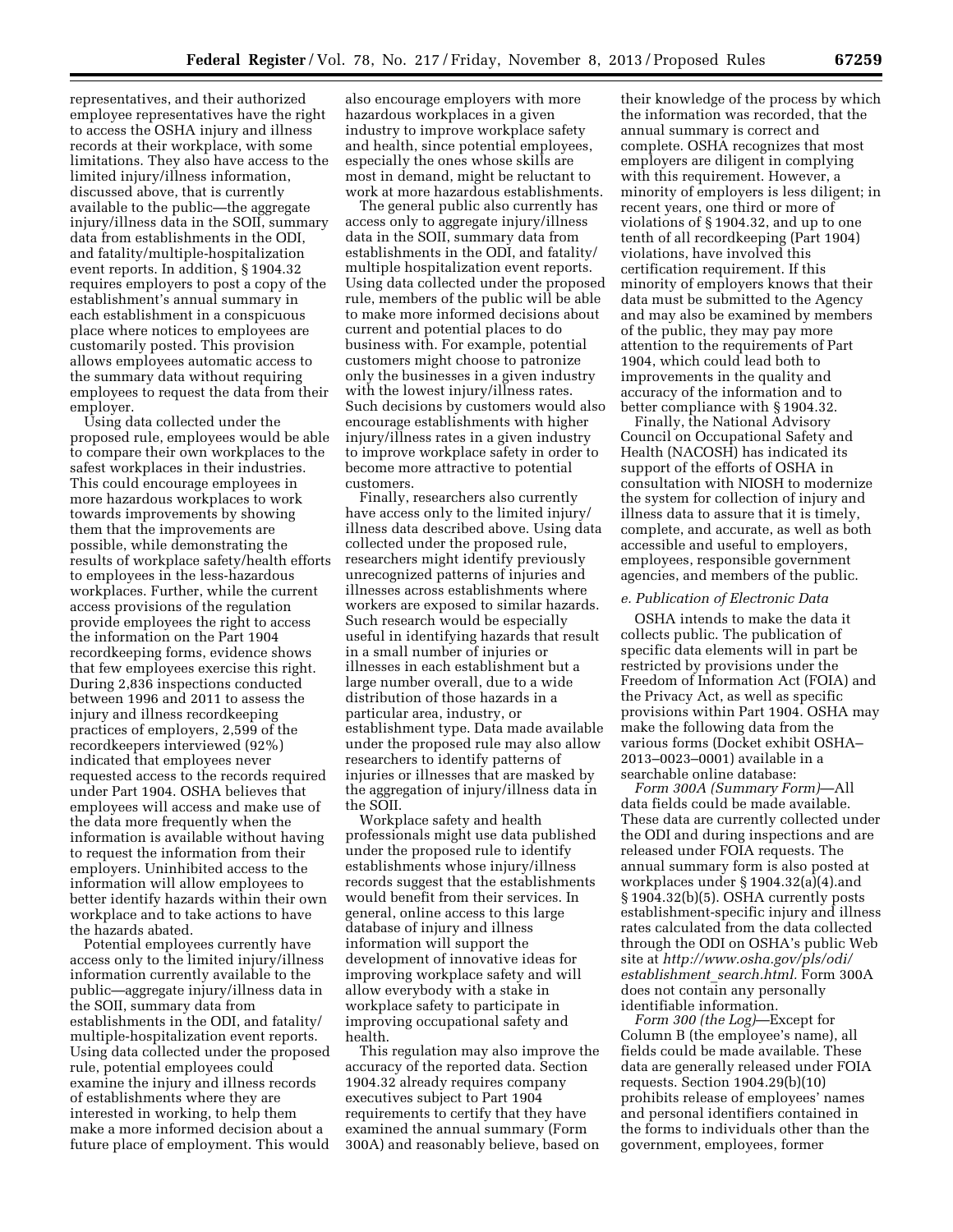employees, and authorized representatives. OSHA does not currently conduct a systematic collection of the information on this form. However, the Agency does review the form during inspections and occasionally collects the form for enforcement case files.

*Form 301 (Incident Report)*—All fields on the right-hand side of the form (items 10 through 18) could typically be made available. These data are generally released in response to FOIA requests. Sections  $1904.35(b)(v)(A)$  and  $(B)$ prohibit the release of information in items 1 through 9 to individuals other than the employee or former employee who suffered the injury or illness and his or her personal representatives. OSHA does not currently conduct a systematic collection of the information on this form. However, the Agency does review the form during some inspections and occasionally collects the form for enforcement case files.

It should be noted that other agencies post establishment-specific health and safety data with personal identifiers, including names. For example, the Mine Safety and Health Administration (MSHA) publishes coded information pertaining to each accident, illness, or injury reported to MSHA on MSHA Form 7000–1, including employee gender and age, as well as narratives associated with specific accidents/ injuries for a particular year. An example of information published by MSHA can be viewed at *[http://](http://www.msha.gov/drs/drshome.htm) [www.msha.gov/drs/drshome.htm.](http://www.msha.gov/drs/drshome.htm)*  Further, MSHA publishes a Preliminary Accident Report for fatalities, which includes the employee's name, age, and a description of the accident. MSHA also publishes an Accident Investigation Report that provides the names of other employees involved in the fatal incident.

The Federal Railroad Administration (FRA) posts headquarters-level Accident Investigation Reports filed by railroad carriers under 49 U.S.C. 20901 or made by the Secretary of Transportation under 49 U.S.C. 20902; in the case of highwayrail grade crossing incidents, these reports include personally-identifiable information (age and gender of the person(s) in the struck vehicle).

Finally, the Federal Aviation Administration (FAA) posts National Transportation Safety Board (NTSB) reports about aviation accidents. These reports include personally-identifiable information about employees, including job history and medical information. OSHA invites public comment on which data reported under the proposed the rule it would be useful to publish as part of OSHA's online database of

establishment-specific injury and illness information. OSHA also invites public comment on whether there are additional steps the Agency should take to protect employee privacy interests.

#### **III. Stakeholder Meetings and Public Comments**

To help OSHA gather information about electronic submission of establishment-specific injury and illness data, OSHA held one stakeholder meeting in Washington, DC, on May 25, 2010, and two in Chicago, Illinois, on June 3, 2010. Topics included:

- Scope of the data to be collected
- Uses of the data to be collected
- Methods of data collection
- Economic impacts

In addition, as part of the stakeholder meeting notification, OSHA requested public comment. Comments were submitted for Docket No. OSHA–2010– 0024. Summaries of the stakeholder meetings are available on OSHA's Recordkeeping Page at *[http://](http://www.osha.gov/recordkeeping/stakeholdermeeting.html) [www.osha.gov/recordkeeping/](http://www.osha.gov/recordkeeping/stakeholdermeeting.html) [stakeholdermeeting.html](http://www.osha.gov/recordkeeping/stakeholdermeeting.html)* and under Docket No. OSHA–2010–0024 at *[http://](http://www.regulations.gov) [www.regulations.gov.](http://www.regulations.gov)* Major points brought up by individual stakeholders include:

- As long as the data submission process is simple and straightforward, an OSHA requirement for electronic submission of information from injury and illness records will not be a burden for most large employers, because large employers already keep their records electronically.
- The electronic submission system must be easy to use and should be compatible with workers' compensation systems and data submittal for the SOII.

#### **IV. Summary and Explanation of the Proposed Rule**

OSHA is proposing to amend its recordkeeping regulations to add requirements for the electronic submission of injury and illness information employers are already required to keep under Part 1904. The proposed rule would amend 29 CFR 1904.41 to add three new electronic reporting requirements (*proposed § 1904.41—Electronic submission of injury and illness records to OSHA).* 

First, OSHA will require establishments that are required to keep injury and illness records under Part 1904, and had 250 or more employees in the previous calendar year, to electronically submit information from these records to OSHA or OSHA's designee, on a quarterly basis (*proposed § 1904.41(a)(1)—Quarterly electronic submission of Part 1904 records by* 

*establishments with 250 or more employees*).

Second, OSHA will require establishments that are required to keep injury and illness records under Part 1904, had 20 or more employees in the previous calendar year, and are in certain designated industries, to electronically submit the information from the OSHA annual summary form (Form 300A) to OSHA or OSHA's designee, on an annual basis (*proposed § 1904.41(a)(2)—Annual electronic submission of OSHA annual summary form (Form 300A) by establishments with 20 or more employees in designated industries*). The second submission requirement will replace OSHA's annual illness and injury survey, authorized by the current version of 29 CFR 1904.41.

Third, OSHA will require all employers who receive notification from OSHA to electronically submit specified information from their Part 1904 injury and illness records to OSHA or OSHA's designee (*proposed § 1904.41(a)(3)— Electronic submission of Part 1904 records upon notification*).

#### *a. Description of Proposed Revisions*

1. § 1904.41(a)(1)—Quarterly Electronic Submission of Part 1904 Records by Establishments With 250 or More Employees

OSHA proposes to add a requirement that establishments with 250 or more employees (including full-time, parttime, temporary, and seasonal workers) at any time during the previous calendar year must electronically submit to OSHA or OSHA's designee, on a quarterly basis, all information from the records that they keep under Part 1904. This information includes the individual entries on the OSHA Form 300 and the information entered on each OSHA Form 301. The summary data from OSHA Form 300A will be submitted annually. This requirement will not apply to establishments with 250 or more employees that are partially exempt from keeping injury and illness records under § 1904.2 (*Partial exemption for establishments in certain industries*). OSHA has preliminarily determined that it is appropriate to require quarterly data submission from establishments with 250 or more employees. The Agency believes that these establishments will find quarterly submission to be a relatively small burden, when compared to the benefits to worker safety and health that frequent submission can provide.

OSHA will provide a secure Web site for the data collection. Employers will register their establishments and be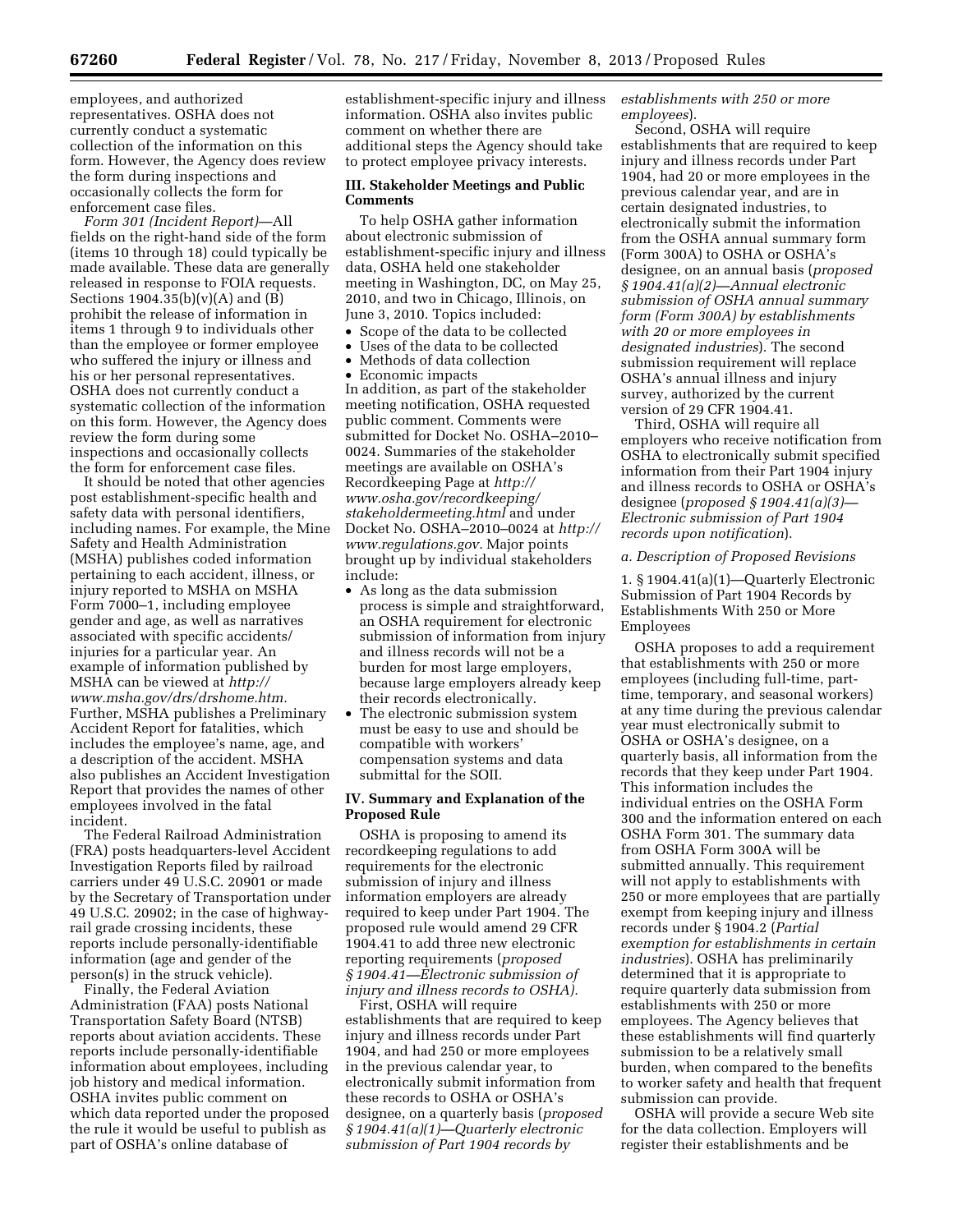assigned a login ID and password. The Web site will allow for both direct data entry and submission of data through a batch file upload, as appropriate. OSHA invites public comment on the design of the electronic reporting system and the implementation of the electronic reporting requirement.

The proposed rule does not add to or change any employer's obligations to complete and retain the injury and illness records. Part 1904 already requires employers at establishments with 250 or more employees to keep injury and illness records, unless they are exempt under § 1904.2 (*Partial exemption for establishments in certain industries*). The proposed rule also does not add to or change the recording criteria or definitions for these records. The only difference between the proposed rule and the current rule is that employers who keep injury and illness records under Part 1904, and had 250 or more employees at any time in the previous calendar year, will have to submit their records electronically, to OSHA or OSHA's designee, on a quarterly basis.

2. § 1904.41(a)(2)—Annual Electronic Submission of OSHA Annual Summary Form (Form 300A) by Establishments With 20 or More Employees in Designated Industries

OSHA proposes to add a requirement that establishments with 20 or more employees, in designated industries, must electronically submit the information from the OSHA summary form (Form 300A) to OSHA or OSHA's designee, on an annual basis. This will replace the current requirement in § 1904.41(a) that employers that receive OSHA's annual survey form must fill it out and send it in. The requirement for the information from the OSHA annual summary form (Form 300A) will replace the data requirements listed separately in current § 1904.41(a)(1) (number of workers employed), § 1904.41(a)(2) (number of hours worked by employees), and § 1904.41(a)(3) (requested information from Part 1904 records).

OSHA has chosen to require annual submission of Form 300A data from these establishments, as opposed to annual or quarterly submission of Form 300 and Form 301 data, because it recognizes that more frequent submissions of more data would impose an additional burden on these

establishments, some of which may not have on-site access to the Internet. The Agency believes that annual submission of Form 300A data will provide researchers with valuable data from these establishments in a relatively timely manner.

OSHA will provide a secure Web site for the data collection. Employers will register their establishments and be assigned a login ID and password. The Web site will allow for both direct data entry and submission of data through a batch file upload, as appropriate. OSHA invites public comment on the design of the electronic reporting system and the implementation of the electronic reporting requirement.

The designated industries represent all industries covered by Part 1904 with a 2009 Days Away From Work, Job Restriction, or Job Transfer (DART) rate in the BLS SOII of 2.0 or greater, excluding four selected transit industries where local government is a major employer. On average, establishments in these industries experience 2 or more serious injuries and illnesses per 100 full time employees. The designated industries, which will be published as Appendix A to Part 1904 Subpart E, will be as follows:

| <b>NAICS</b> | Industry                                        |  |
|--------------|-------------------------------------------------|--|
|              | Agriculture, Forestry, Fishing and Hunting.     |  |
|              | Utilities.                                      |  |
|              | Construction.                                   |  |
|              | Manufacturing.                                  |  |
|              | Wholesale Trade.                                |  |
|              | Automotive Parts, Accessories, and Tire Stores. |  |
|              | Furniture Stores.                               |  |
|              | Home Furnishings Stores.                        |  |
|              | Building Material and Supplies Dealers.         |  |
|              | Lawn and Garden Equipment and Supplies Stores.  |  |
|              | Grocery Stores.                                 |  |
|              | Department Stores.                              |  |
|              | Other General Merchandise Stores.               |  |
|              | Used Merchandise Stores.                        |  |
|              | Direct Selling Establishments.                  |  |
|              | Scheduled Air Transportation.                   |  |
|              | Inland Water Transportation.                    |  |
|              | General Freight Trucking.                       |  |
|              | Specialized Freight Trucking.                   |  |
|              | Charter Bus Industry.                           |  |
|              | Scenic and Sightseeing Transportation, Land.    |  |
|              | Scenic and Sightseeing Transportation, Water.   |  |
|              | Support Activities for Air Transportation.      |  |
|              | Support Activities for Rail Transportation.     |  |
|              | Support Activities for Water Transportation.    |  |
|              | Support Activities for Road Transportation.     |  |
|              | Other Support Activities for Transportation.    |  |
|              | Couriers.                                       |  |
|              | Local Messengers and Local Delivery.            |  |
|              | Warehousing and Storage.                        |  |
|              | Cable and Other Subscription Programming.       |  |
| 5311         | Lessors of Real Estate.                         |  |
| 5321         | Automotive Equipment Rental and Leasing.        |  |
|              | Consumer Goods Rental.                          |  |
| 5323         | <b>General Rental Centers.</b>                  |  |
|              | Services to Buildings and Dwellings.            |  |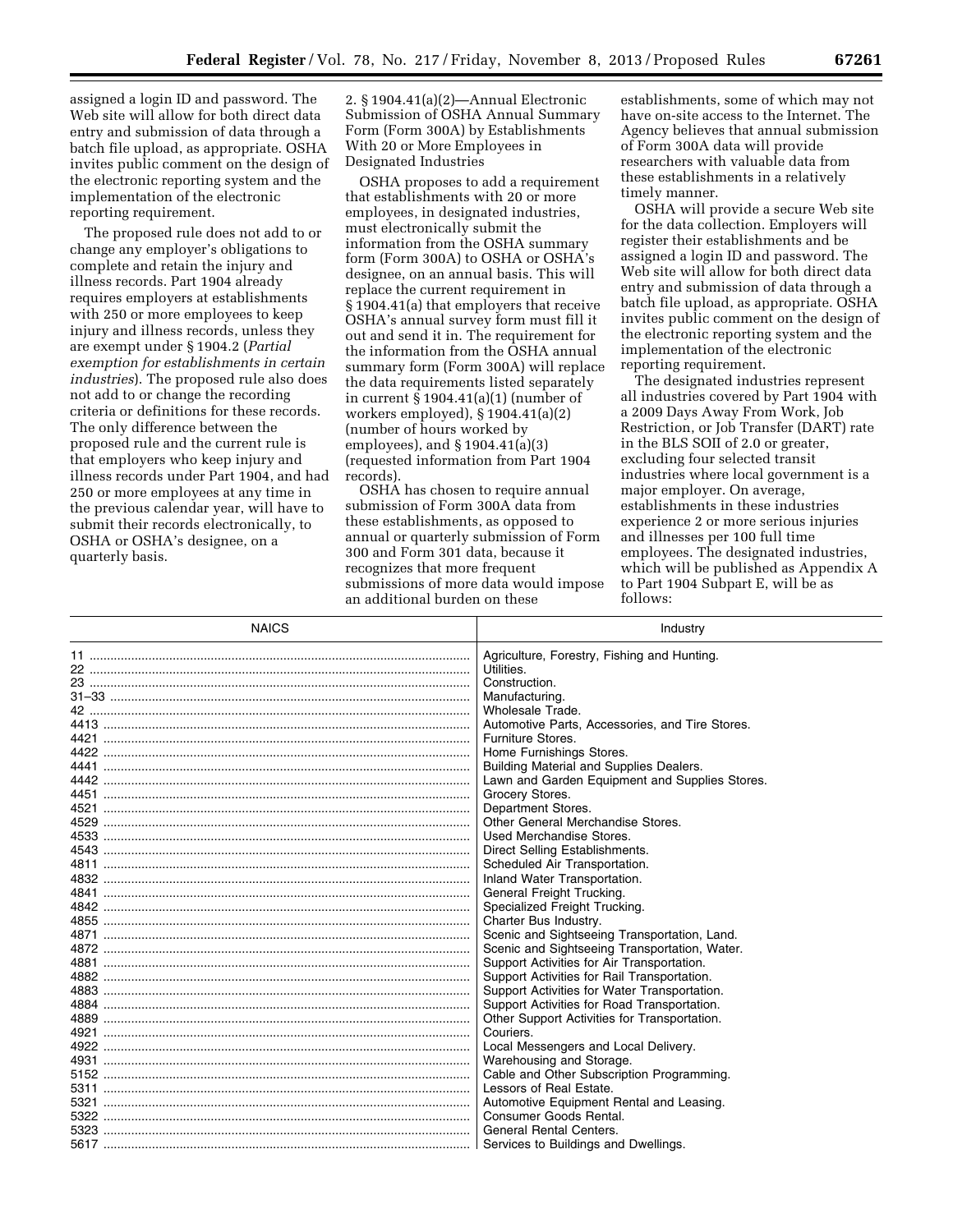| <b>NAICS</b>                                         | Industry                                                                                                                                                                                                                                                                                                                                                                                                 |
|------------------------------------------------------|----------------------------------------------------------------------------------------------------------------------------------------------------------------------------------------------------------------------------------------------------------------------------------------------------------------------------------------------------------------------------------------------------------|
| 5621<br>5622<br>5629<br>6221<br>6222<br>6223<br>6231 | Waste Collection.<br>Waste Treatment and Disposal.<br>Remediation and Other Waste Management Services.<br>Home Health Care Services.<br>General Medical and Surgical Hospitals.<br>Psychiatric and Substance Abuse Hospitals.<br>Specialty (except Psychiatric and Substance Abuse) Hospitals.<br>Nursing Care Facilities.<br>Residential Mental Retardation, Mental Health and Substance Abuse          |
| 6239<br>6243<br>7131<br>7211                         | Facilities.<br>Community Care Facilities for the Elderly.<br>Other Residential Care Facilities.<br>Vocational Rehabilitation Services.<br>Spectator Sports.<br>Amusement Parks and Arcades.<br>Gambling Industries.<br>Traveler Accommodation.<br>Commercial and Industrial Machinery and Equipment (except Auto-<br>motive and Electronic) Repair and Maintenance.<br>Drycleaning and Laundry Services. |

The proposed rule does not add to or change any employer's obligations to complete and retain the injury and illness records. Part 1904 already requires employers at establishments with 20 or more employees to keep injury and illness records, including the OSHA summary unless they are partially-exempt under § 1904.2 (*Partial exemption for establishments in certain industries*). None of the designated industries is partially-exempt under § 1904.2 (*Partial exemption for establishments in certain industries*). The proposed rule also does not add to or change the recording criteria or definitions for these records. The only difference between the proposed rule and the current rule is that establishments that keep injury and illness records under Part 1904, had 20 or more employees in the previous year, and are in the designated industries, will have to submit the information from the OSHA annual summary form (Form 300A) electronically, to OSHA or OSHA's designee, once a year.

As stated above, the industry list for this proposed section of the rule is based on an analysis of CY 2009 BLS DART rates. More current BLS injury and illness data will be available at the time of the final rulemaking. When developing the final rule, OSHA intends to use the must current BLS data available for determining the final industry coverage. See section IV.b.3 of this preamble for a solicitation for comment on this issue.

3. § 1904.41(a)(3)—Electronic Submission of Part 1904 Records Upon Notification

OSHA proposes to add a requirement that all employers who receive a notification from OSHA must submit

information from their Part 1904 injury and illness records electronically to OSHA or OSHA's designee, for the time period and at the intervals specified by the notification. Employers will not have to submit injury and illness data to OSHA under this section unless they are notified.

OSHA will announce individual data collections through publication in the **Federal Register** and the OSHA newsletter and through announcements on its Web site. Establishments that are required to submit the data will also be notified by mail.

Each notification will be part of an individual data collection designed to obtain specified injury and illness data from a specified group of employers at a specified time interval. Individual data collections will provide OSHA with the timely, establishment-specific information necessary for identifying emerging hazards, characterizing specific areas of concern, or targeting inspections and outreach activities under an OSHA emphasis program.

The individual data collection might be limited. For example, to obtain information on occupational skin disorders in summer road construction, OSHA might request all Form 301 data for recordable skin disorder cases in establishments in the highway, street, and bridge construction industry (NAICS 23731) in June, July, and August of a particular year.

The data collection could also be more general. For example, OSHA might request all of the data recorded under Part 1904 from establishments in the primary metals industry (NAICS 331) in the past year.

OSHA will provide a secure Web site for the data collection. The data collection notification will provide the

location of the Web site and will ask notified employers to register their establishments for the specified data collection. OSHA will assign employers with registered establishments a login ID and password for that data collection. The Web site will allow for both direct data entry and submission of data through a batch file upload, as appropriate. OSHA invites public comment on the design of the electronic reporting system and the implementation of the electronic reporting requirement.

For each new data collection conducted under this proposed section, the Agency will request OMB approval under separate Paperwork Reduction Act (PRA) control numbers. OSHA currently uses this process for the ODI data collection conducted under the current § 1904.41, which OMB currently approves under the control number 1218–0209.

The proposed rule does not add to or change any employer's obligation to complete and retain injury and illness records under Part 1904 (approved by OMB under Control Number 1218–0176 ''Recordkeeping and Reporting Occupational Injuries and Illnesses (29 CFR Part 1904)''). Employers that are required to keep injury and illness records under Part 1904 will not have to keep any additional records as a result of this proposed rule. Employers that are normally exempt from keeping injury and illness records under § 1904.1 (*Partial exemption for employers with 10 or fewer employees*) and/or § 1904.2 (*Partial exemption for establishments in certain industries*) are already required by the current version of § 1904.41 (*Annual OSHA injury and illness survey of ten or more employers*) to keep records if OSHA informs them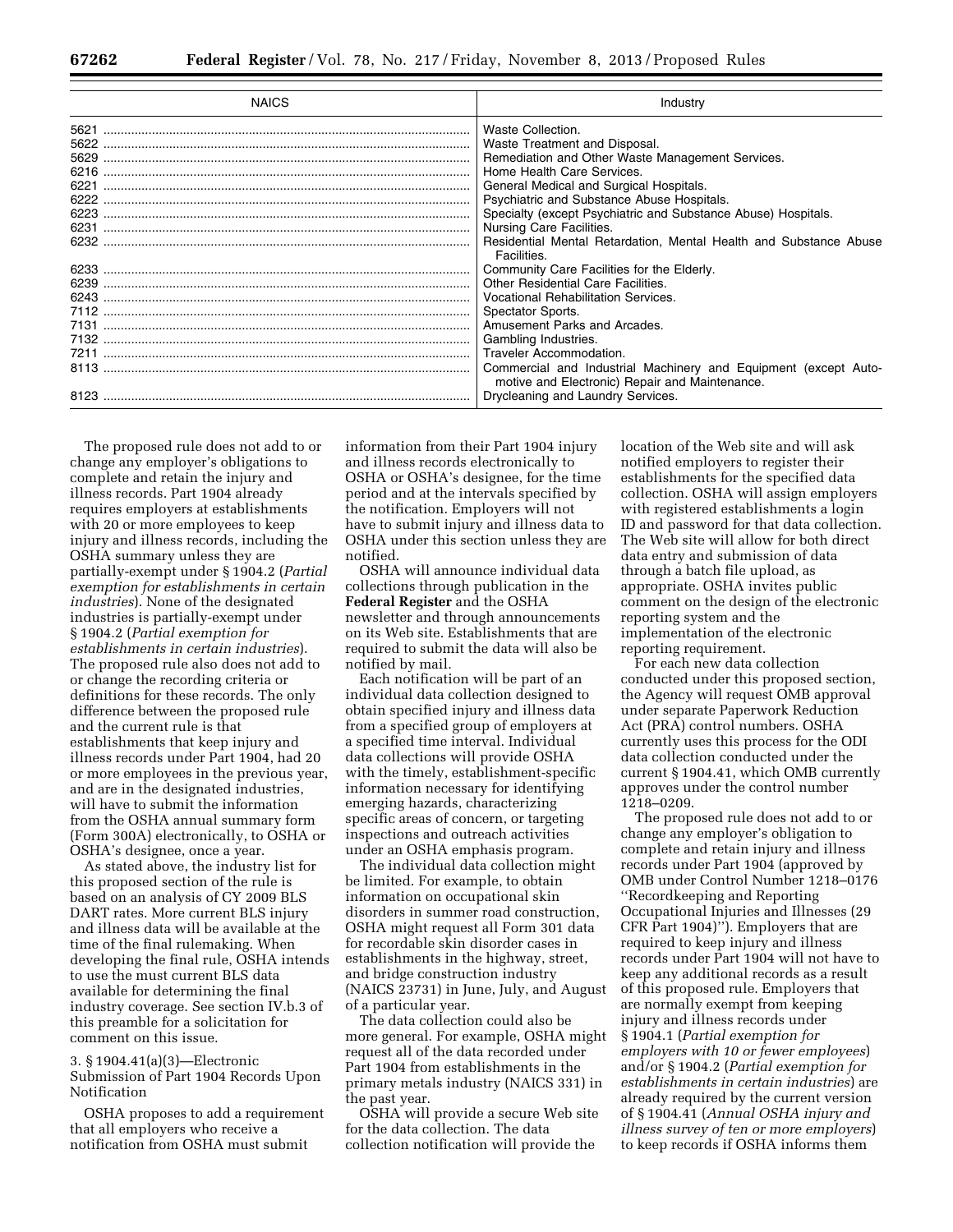in writing to do so, and the proposed rule continues this requirement.

The proposed rule also does not add to or change the recording criteria or definitions for these records. The only difference between the proposed rule and the current rule is that notified employers will have to submit the requested records electronically.

#### 4. § 1904.41, Paragraphs (b)(1)–(b)(6)

These parts of the proposed rule answer the following questions:

• Does every employer have to send data to OSHA (*§ 1904.41, Paragraph (b)(1)*)?

• How will I be notified that I have to submit the data (*§ 1904.41, Paragraph (b)(2)*)?

• How often do I have to submit the data (*§ 1904.41, Paragraph (b)(3)*)?

• How do I submit the data (*§ 1904.41, Paragraph (b)(4)*)?

• Do I have to submit data if I am normally exempt from keeping OSHA injury and illness records (*§ 1904.41, Paragraph (b)(5)*)?

• Do I have to submit data if I am located in a State-Plan State (*§ 1904.41, Paragraph (b)(6)*)?

#### 5. § 1952.4(d)

OSHA proposes to revise this section, currently related to State participation in the Annual OSHA Injury/Illness Survey as authorized by the current § 1904.41, to state that Federal OSHA will collect the data as described in § 1904.41(a) through (c) and make the data available to the States and to stipulate that States must adopt identical requirements for enforcement purposes. This revision is proposed to align with the proposed revisions of *§* 1904.41(a), *§ 1904.41(b), and § 1904.41*(c), as explained above. This is consistent with § 18(c)(7) of the OSH Act, which requires employers in the State to make reports to the Secretary in the same manner and to the same extent as if the plan were not in effect. Section 18(c)(8) of the OSH Act provides that the State agency will make such reports to the Secretary in such form and containing such information, as the Secretary shall from time to time require.

#### *b. Issues, Alternatives, and Questions*

#### 1. Issues

Section 8(g) of the OSH Act, which authorizes OSHA to issue recordkeeping and other regulations, also provides that ''(t)he Secretary and Secretary of Health and Human Services are authorized to compile, analyze, and publish, either in summary or detailed form, all reports or information obtained under this

section'' (29 U.S.C. 657(g)(1)). OSHA currently publishes, on OSHA.gov, establishment-level injury and illness statistics gathered under the annual ODI survey. To make these data useful to employers, employees, and the public in dealing with safety and health issues, OSHA intends to continue to make selected data from the new electronic reporting requirements available on OSHA.gov.

Proposed new provisions would require certain employers to electronically submit their illness and injury information to OSHA. OSHA invites public comment on the implementation of the electronic submission requirement, including whether it should take effect immediately or be phased in over a certain period of time at the beginning. Employer-maintained OSHA Form 300 logs are already subject to public disclosure under 29 CFR 1904.35(a)(2), which requires these logs to be disclosed to employees and their representatives, except that details of certain ''privacy concern'' cases may be kept confidential (see § 1904.29(b)(6)– (9)). OSHA 301 forms, which contain more detail about individual injuries, are available only to the injured employees or their representatives.

OSHA currently intends to make public all of the collected data that neither FOIA, the Privacy Act, nor specific Part 1904 provisions prohibit from release. However, OSHA welcomes public input on the question of which categories of information, from which OSHA-required form, it would be useful to publish. Whichever body of data is presented, however, OSHA will ensure that the names of employees with recorded injuries or illnesses are removed from any published information. OSHA invites public comment on whether there are additional steps the Agency should take to protect employee privacy interests.

The information required to be submitted under the proposed rule is not of a kind that would include confidential commercial information. The information is limited to the number and nature of injuries or illnesses experienced by employees at particular establishments, and the data necessary to calculate injury/illness rates, i.e., the number of employees and the hours worked at an establishment. Details about a company's products or production processes are not included on the OSHA recordkeeping forms, nor do the forms request financial information. The basic employee safety and health data required to be recorded do not involve trade secrets, and public availability of such information would

not enable a competitor to obtain a competitive advantage. Many employers already routinely disclose the number of employees at an establishment. As the court noted in *New York Times Co.* v. *U.S. Dept. of Labor,* most employers do not view injury/illness rates as confidential (340 F.Supp.2d 394, 403 (S.D.N.Y. 2004)). Further, § 1904.32(a)(4) already requires information about number of employees and hours worked to be publicly disclosed to employees through the posting of the OSHA Form 300A (annual summary form) in the workplace, and the release of this information does not cause competitive harm *(New York Times Co.,* 340 F.Supp.2d at 401–403). The Secretary has carefully considered this question following the decision in the *New York Times Co.* case, and has concluded that the information contained on the OSHA recordkeeping forms does not constitute confidential commercial information. Members of the public are invited to express their views on this issue during the comment period.

#### 2. Alternatives

OSHA considered the following alternatives.

i. Alternative A—Monthly Submission Under Proposed § 1904.41(a)(1)

The proposed  $\S 1904.41(a)(1)$  requires quarterly submission from establishments with 250 or more employees. OSHA considered requiring monthly submission instead. Monthly submission would provide more timely data. On the other hand, this alternative would increase the reporting burden on employers at these establishments by increasing the number of times required to log in to the data collection system from four to twelve. Note that this alternative would not change the amount of data that employers would be required to report, but merely how often they would be required to report the data. OSHA welcomes public comment on this alternative.

ii. Alternative B—Annual Submission Under Proposed § 1904.41(a)(1)

The proposed § 1904.41(a)(1) requires quarterly submission from establishments with 250 or more employees. OSHA considered requiring annual submission instead. Annual submission would reduce the reporting burden on employers at these establishments by decreasing the number of times required to log into the data collection system from four to one. Note that this alternative would not change the amount of data that employers would be required to report,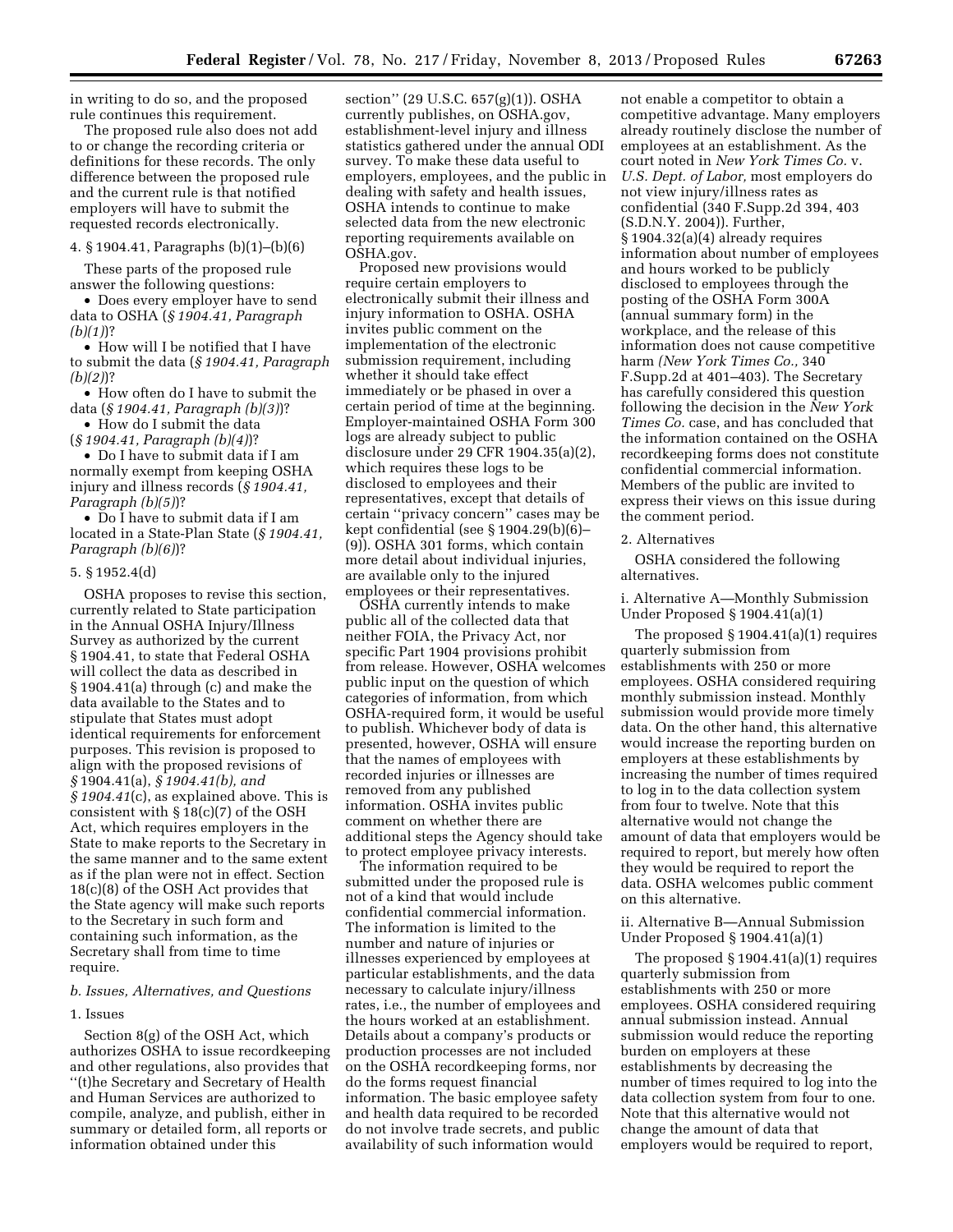but merely how often they would be required to report the data.

On the other hand, this alternative would reduce the timeliness of the data. First, cases from the beginning of the year would not be reported until the end of the year. Second, receiving, cleaning, and analyzing the submission of a year's worth of data all at once, rather than at regular intervals during the year, would affect OSHA's ability to make the data available to the public in a timely fashion. OSHA welcomes public comment on this alternative.

iii. Alternative C—One-Year Phase-in of Electronic Reporting Under Proposed § 1904.41(a)(1)

The proposed § 1904.41(a)(1) requires electronic reporting for establishments with 250 or more employees. OSHA considered a phase-in of the electronic reporting requirement, under which these establishments would have the option of submitting data on paper forms for the first year this proposed rule was in effect. A one-year phase-in would give time for these establishments to adjust to electronic reporting.

On the other hand, according to information provided by stakeholders at the stakeholder meetings held by OSHA in 2010, almost all establishments of this size are already maintaining their Part 1904 records electronically. (For a summary of stakeholder information, see the comments submitted for Docket No. OSHA–2010–0024. Also, summaries of the stakeholder meetings are available on OSHA's Recordkeeping Page at *[http://www.osha.gov/recordkeeping/](http://www.osha.gov/recordkeeping/stakeholdermeeting.html) [stakeholdermeeting.html](http://www.osha.gov/recordkeeping/stakeholdermeeting.html)* and under Docket No. OSHA–2010–0024 at *[http://](http://www.regulations.gov) [www.regulations.gov.\)](http://www.regulations.gov)* 

As a result, if OSHA's electronic data submission system is designed to be compatible with other electronic systems that track and report establishment-specific injury and illness data, these establishments are unlikely to need the adjustment period this alternative would provide. In addition, paper submission would impede OSHA's ability to make the data public in timely way, because the data on the paper forms would have to be entered manually into the electronic data system. OSHA welcomes public comment on this alternative.

iv. Alternative D—Three-Year Phase-in of Electronic Reporting Under Proposed § 1904.41(a)(2)

The proposed § 1904.41(a)(2) requires electronic reporting for establishments with 20 or more employees in designated industries. OSHA considered a phase-in of the electronic reporting

requirement, under which these establishments would have the option of submitting data on paper forms for the first three years this proposed rule was in effect. A three-year phase-in would give time for these establishments to adjust to electronic reporting. On the other hand, paper submission would impede OSHA's ability to make the data public in timely way, because the data on the paper forms would have to be entered manually into the electronic data system. OSHA welcomes public comment on this alternative. It should be noted the current ODI allows for both paper and electronic submission. Approximately 30% of respondents submit their data by paper. This level of paper submission has been consistent for the past three years.

v. Alternative E—Widen the Scope of Establishments Required To Report Under Proposed § 1904.41(a)(1)

The proposed § 1904.41(a)(1) applies to establishments with 250 or more employees. OSHA considered widening the scope of establishments required to report under this proposed section to establishments with 100 or more employees. This would more than triple the number of establishments required to report under this proposed section, increasing the number from 38,000 to 129,000. It would increase the number of injury and illness cases with incident report (OSHA Form 301) and Log (OSHA Form 300) data by nearly 50%, from 890,000 to 1,325,000.

This alternative would greatly increase the amount of timely, establishment-specific injury/illness information available to the public. On the other hand, it would also greatly increase the number of establishments subject to the burden of quarterly reporting of records kept under Part 1904. OSHA welcomes public comment on this alternative.

vi. Alternative F—Narrow the Scope of Establishments Required To Report Under Proposed § 1904.41(a)(1)

The proposed § 1904.41(a)(1) applies to establishments with 250 or more employees. OSHA considered narrowing the scope of establishments required to report under this proposed section to establishments with 500 or more employees. This would decrease the number of establishments required to report under this proposed section by more than half, reducing the number from 38,000 to 13,800. It would also decrease the number of injury and illnesses cases with incident report (OSHA Form 301) and Log (OSHA Form 300) data by a third, from 890,000 to 590,000.

This alternative would greatly reduce the number of establishments subject to the burden of quarterly reporting of records kept under Part 1904. On the other hand, it would also greatly reduce the amount of timely, establishmentspecific injury/illness information available to the public. OSHA welcomes public comment on this alternative.

vii. Alternative G—Three-Step Process of Implementing the Reporting Requirements Under Proposed § 1904.41(a)(1) and (2)

OSHA considered a three-step process of implementing the reporting requirements under the proposed § 1904.41(a)(1) and (2).

The proposed  $§ 1904.41(a)(1)$  applies to establishments with 250 or more employees, except establishments that are partially exempt from keeping injury and illness records under current § 1904.2 (partial exemption for establishments in certain industries).

The proposed § 1904.41(a)(2) applies to establishments with 20 or more employees in designated industries, i.e., high-hazard industry groups (classified at the four-digit level in the North American Industry Classification System (NAICS)) and/or high-hazard industry sectors (classified at the twodigit level in NAICS). (Note that, by definition, none of these establishments would be partially exempt under § 1904.2.)

For this proposed alternative, highhazard industry groups (four-digit NAICS) have rates of injuries and illnesses involving days away from work, restricted work activity, or job transfer (DART) that are greater than 2.0. High-hazard industry sectors (two-digit NAICS) include agriculture, forestry, fishing, and hunting; utilities; construction; manufacturing; and wholesale trade.

In the first step of this three-step implementation process, reporting would be required only from the establishments in proposed § 1904.41(a)(1) and (2) that are in highhazard industry groups (four-digit NAICS with a DART rate greater than or equal to 2.0).

Thus, initially, reporting would be required from two categories of establishments:

1. Establishments with 250 or more employees, in a high-hazard industry group (four-digit NAICS). An establishment with 250 or more employees that is not in a high-hazard industry group (four-digit NAICS) would not be required to report.

2. Establishments with 20 or more employees, in a high-hazard industry group (four-digit NAICS). An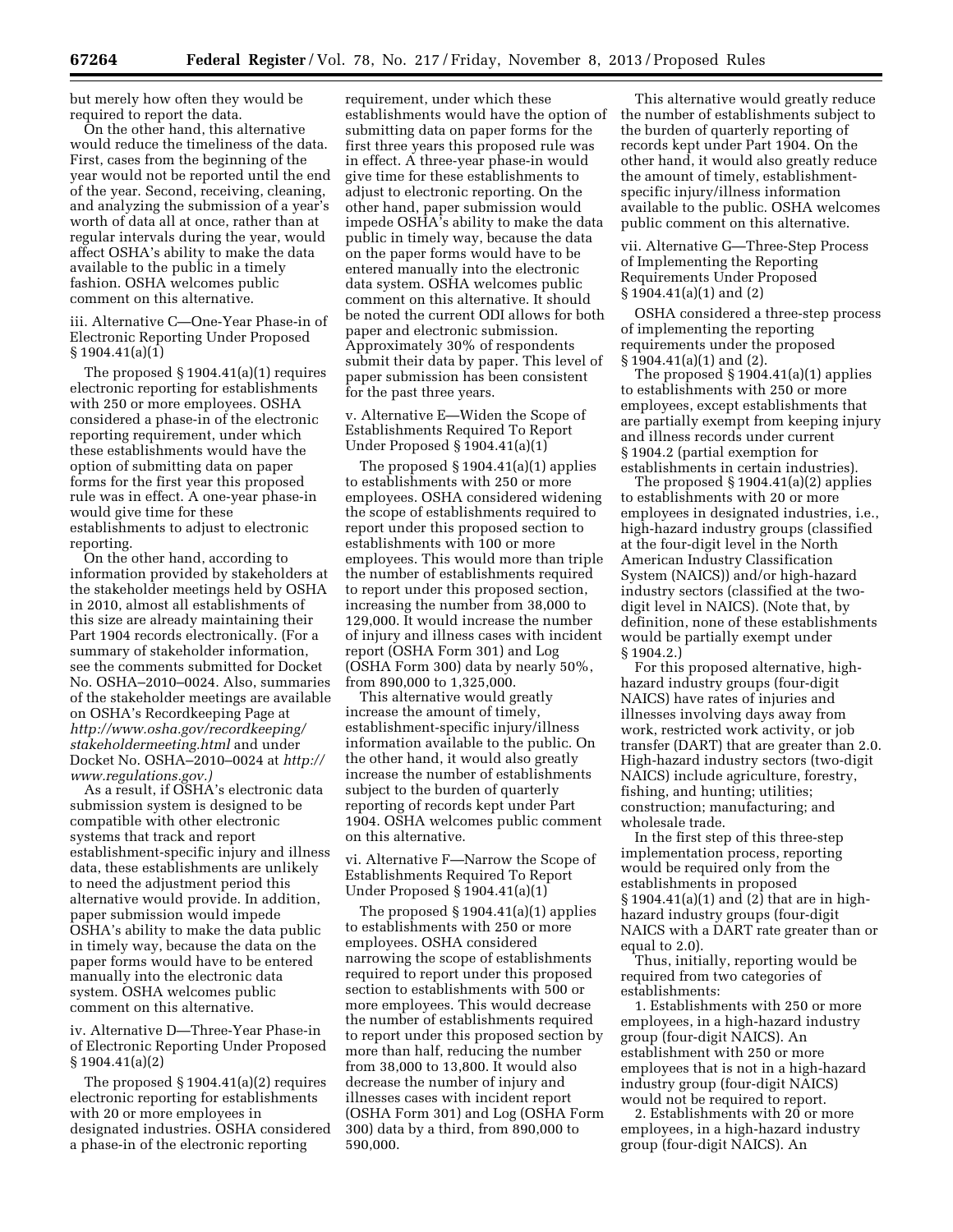establishment that had 20 or more employees and is in a high-hazard industry sector (two-digit NAICS), but not in a high-hazard industry group (four-digit NAICS), would not be required to report.

In the second step of the three-step implementation process, OSHA would conduct an analysis, after a specified period of time, to assess the effectiveness, adequacy, and burden of the reporting requirements in the first step. The results of this analysis would then guide OSHA's next actions. For example, the results might support expanding the requirements to include all of the establishments in proposed § 1904.41(a)(1) and (2). Alternatively, the results might support modifying or eliminating the requirements for certain groups of employers or industries.

The third step of the three-step implementation process would therefore depend on the results of OSHA's analysis. For the purposes of this alternative, OSHA assumes that the third step would require reporting from all of the establishments in proposed § 1904.41(a)(1) and (2). That is, the third step would add reporting from two categories of establishments:

1. Establishments with 250 or more employees that are not in high-hazard industry groups (four-digit NAICS) and are not partially-exempt. Establishments with 250 or more employees that are in high-hazard industry groups (two-digit NAICS) would already be reporting under the first step.

2. Establishments with 20 or more employees that are in high-hazard industry sectors (two-digit NAICS) but are not in high-hazard industry groups (four-digit NAICS). Establishments with 20 or more employees that are in highhazard industry groups (four-digit NAICS) would already be reporting under the first step.

This three-step alternative would initially focus the regulation more narrowly on establishments in the highest-hazard industries. During the first step, the number of reporting establishments with 250 or more employees would be over two-fifths less (22,000 establishments, compared to 38,000 in proposed § 1904.41(a)(1)), and the number of reporting establishments with 20 or more employees in designated industries would be onequarter less (335,000 establishments, compared to 440,000 in proposed § 1904.41(a)(2)).

On the other hand, this alternative would also initially reduce the public's access to timely, establishment-specific injury/illness information about the two categories of establishments that would not be required to report until the third step of the process, depending on the results of the analysis in the second step. There would be 16,000 establishments subject to proposed § 1904.41(a)(1) that would not report until the third step, and there would be 105,000 establishments subject to proposed § 1904.41(a)(2) that would not report until the third step.

In addition, the three-step implementation process would place a burden of uncertainty on these establishments, which would not be required to report under the first step but might be required to report under the third step, depending on the results of the analysis in the second step.

OSHA welcomes public comment on this alternative.

viii. Alternative H—Narrow the Scope of the Reporting Requirements Under Proposed § 1904.41(a)(1) and (2)

The proposed  $\S 1904.41(a)(1)$  applies to all establishments with 250 or more employees in all industries covered by the recordkeeping rule.

The proposed § 1904.41(a)(2) applies to establishments with 20 or more

employees in designated industries, i.e., high-hazard industry groups (classified at the four-digit level in the North American Industry Classification System (NAICS)) and/or high-hazard industry sectors (classified at the twodigit level in NAICS). High-hazard industry groups (four-digit NAICS) are defined as industries with rates of injuries and illnesses involving days away from work, restricted work activity, or job transfer (DART) that are greater than or equal to 2.0. High-hazard industry sectors (two-digit NAICS) include agriculture, forestry, fishing, and hunting; utilities; construction; manufacturing; and wholesale trade.

An alternative approach to defining the industry scope of these two sections is to limit the industry coverage to include only industry groups that meet a designated DART cut-off. This approach would not include coverage of designated industry sectors as a criterion. Thus, reporting would be required from two categories of establishments:

1. Establishments with 250 or more employees, in a high-hazard industry group (four-digit NAICS) (quarterly reporting). An establishment with 250 or more employees that is not in a highhazard industry group (four-digit NAICS) would not be required to report.

2. Establishments with 20 or more employees, in a high-hazard industry group (four-digit NAICS) (annual reporting). An establishment with 20 or more employees that is not in a highhazard industry group (four-digit NAICS), would not be required to report.

This alternative would focus the regulation more narrowly on establishments in the highest-hazard industries. Using this approach, OSHA applied cut-off DART rates of 2.0 and 3.0 to 2009 BLS and CBP data and calculated the following coverage:

|                                                                | Establishments<br>with 20 or more<br>employees | Establishments<br>with 250 or more<br>employees | Injuries and ill-<br>nesses in estab-<br>lishments with 250<br>or more employ-<br>ees |
|----------------------------------------------------------------|------------------------------------------------|-------------------------------------------------|---------------------------------------------------------------------------------------|
| Proposed regulatory text<br>DART $\geq 2.0$<br>DART $\geq 3.0$ | 440,000<br>335,000<br>152.000                  | 38,000<br>22,000<br>10.000                      | 890,000<br>667,000<br>229,000                                                         |

Using a DART rate cut-off of 2.0, the following 55 industry groups that are subject to § 1904.41(a)(1) and § 1904.41(a)(2) under the main proposal

would not be covered under this alternative: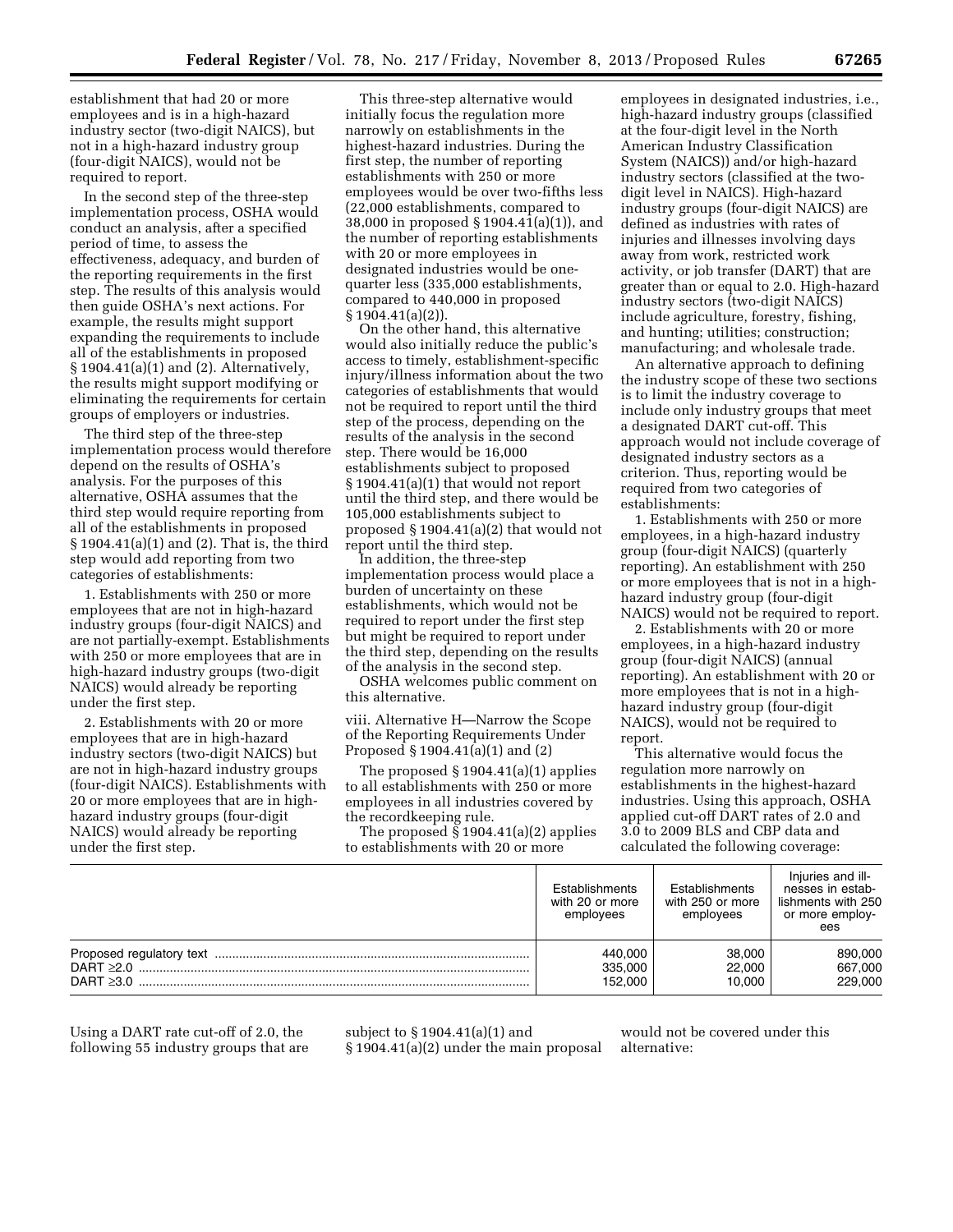|  | 2009 DART < 2.0 |  |
|--|-----------------|--|
|--|-----------------|--|

| Recordkeeping<br>covered NAICS<br>(2007) | Industry                                                                       | 2009 DART  |
|------------------------------------------|--------------------------------------------------------------------------------|------------|
| 1131                                     |                                                                                | 1.7        |
| 1132                                     |                                                                                | 1.7        |
| 1133                                     |                                                                                | 1.9        |
| 1141                                     |                                                                                | 0.7        |
| 1142                                     |                                                                                | 0.5        |
| 2211                                     |                                                                                | 1.5        |
| 2362                                     |                                                                                | 1.7        |
| 2372                                     |                                                                                | 0.8        |
| 2379                                     |                                                                                | 1.4        |
| 3122                                     |                                                                                | 1.9        |
| 3131                                     |                                                                                | 1.6        |
| 3132                                     |                                                                                | 1.4        |
| 3141                                     |                                                                                | 1.9        |
| 3149                                     |                                                                                | 1.9        |
| 3151                                     |                                                                                | 1.5        |
| 3152                                     |                                                                                | 1.3        |
| 3159                                     |                                                                                | 1.6        |
| 3169                                     |                                                                                | 1.7        |
| 3221                                     |                                                                                | 1.4        |
| 3231                                     |                                                                                | 1.6        |
| 3241                                     |                                                                                | 0.9        |
| 3251                                     |                                                                                | 1.1        |
| 3252                                     |                                                                                | 1.4        |
| 3253                                     |                                                                                | 1.8        |
| 3254                                     |                                                                                | 1.1        |
| 3255                                     |                                                                                | 1.9        |
| 3259                                     |                                                                                | 1.3        |
| 3274                                     |                                                                                | 1.6        |
| 3311                                     |                                                                                | 1.8        |
| 3322                                     |                                                                                | 1.8        |
| 3332                                     |                                                                                | 1.6        |
| 3333                                     |                                                                                | 1.9        |
| 3335                                     |                                                                                | 1.7        |
| 3336                                     |                                                                                | 1.5        |
| 3341                                     |                                                                                | 0.4        |
| 3342                                     |                                                                                | 0.8        |
| 3343                                     |                                                                                | 0.6        |
| 3344                                     |                                                                                | 0.9        |
| 3345                                     |                                                                                | 0.8        |
| 3346                                     |                                                                                | 1.1        |
| 3352                                     |                                                                                | 1.7        |
| 3359                                     |                                                                                | 1.6        |
| 3364                                     |                                                                                |            |
| 3391                                     |                                                                                | 1.8<br>1.2 |
| 4232                                     |                                                                                |            |
|                                          |                                                                                | 1.6        |
| 4234                                     |                                                                                | 1.1        |
| 4236                                     |                                                                                | 1.0        |
| 4237                                     | Hardware, and Plumbing and Heating Equipment and Supplies Merchant Wholesalers | 1.5        |
| 4238                                     |                                                                                | 1.6        |
| 4241                                     |                                                                                | 1.7        |
| 4242                                     |                                                                                | 1.4        |
| 4243                                     |                                                                                | 1.1        |
| 4246                                     |                                                                                | 1.6        |
| 4247                                     |                                                                                | 1.8        |
| 4251                                     |                                                                                | 1.0        |

Using a DART rate cut-off of 3.0, the following 133 industry groups that are

subject to §1904.41(a)(1) and  $\S$ 1904.41(a)(2) under the main proposal would not be covered under this alternative:

### 2009 DART < 3.0

| Recordkeeping<br>covered NAICS<br>(2007) | Industry | 2009 DART        |
|------------------------------------------|----------|------------------|
|                                          |          | 2.6<br>2.7<br>22 |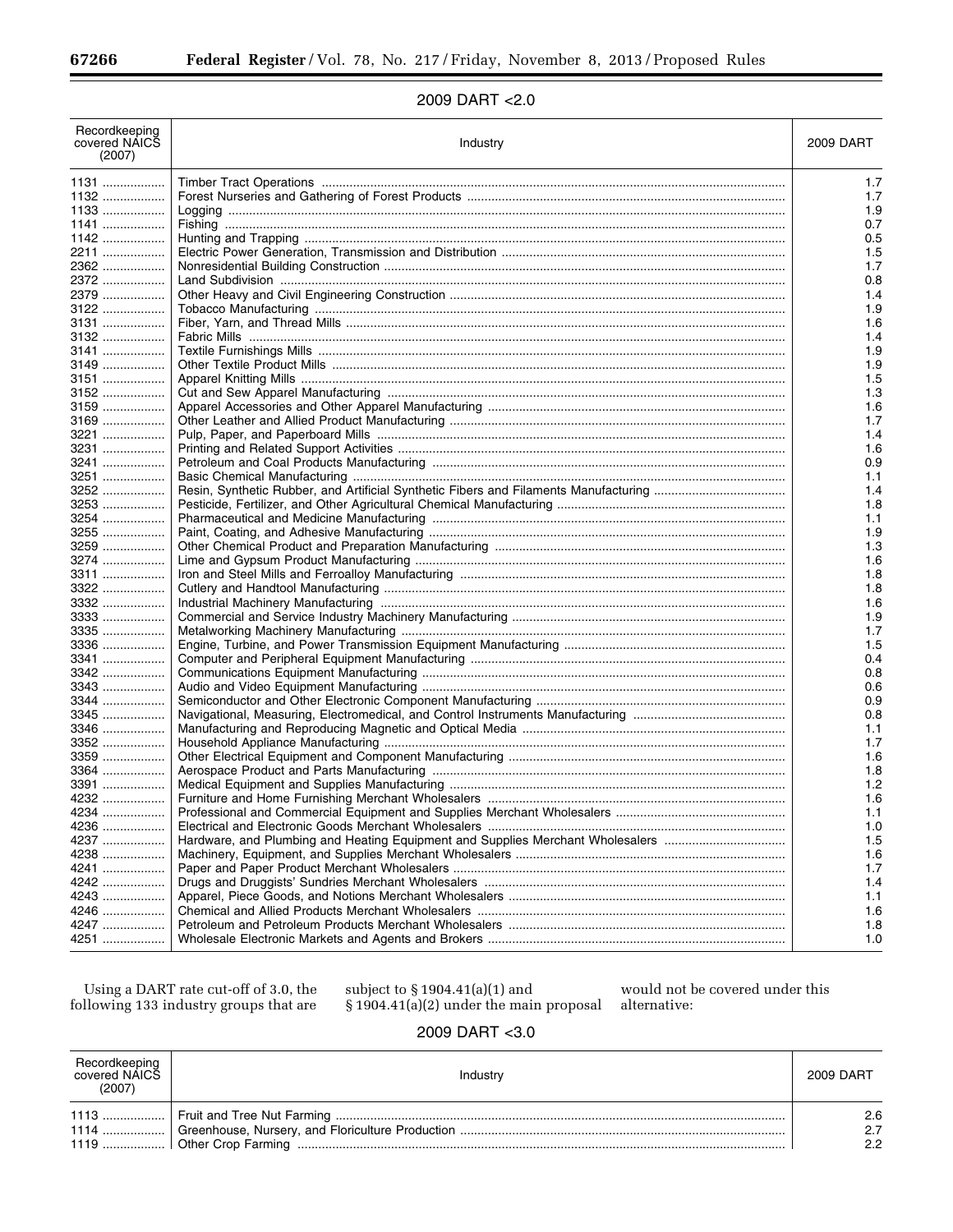▀

# 2009 DART <3.0-Continued

| Recordkeeping<br>covered NAICS<br>(2007) | Industry                                                                                     | 2009 DART    |
|------------------------------------------|----------------------------------------------------------------------------------------------|--------------|
| 1121                                     |                                                                                              | 2.7          |
| 1122                                     |                                                                                              | $2.\epsilon$ |
| 1124                                     |                                                                                              | 2.8          |
| $1125$                                   |                                                                                              | $2.\epsilon$ |
| 1131<br>1132                             |                                                                                              | 1.7<br>1.7   |
| $1133$                                   |                                                                                              | 1.9          |
| $1141$                                   |                                                                                              | 0.7          |
| $1142$                                   |                                                                                              | 0.5          |
| 1151                                     |                                                                                              | $2.\epsilon$ |
| 1152                                     |                                                                                              | 2.7          |
| 1153<br>2211                             |                                                                                              | 2.0<br>1.5   |
| 2212                                     |                                                                                              | 2.5          |
| 2361                                     |                                                                                              | 2.1          |
| 2362                                     |                                                                                              | 1.7          |
| 2371                                     |                                                                                              | 2.4          |
| 2372                                     |                                                                                              | 0.8          |
| 2373<br>2379                             |                                                                                              | 2.4<br>1.4   |
| 2382                                     |                                                                                              | 2.3          |
| 2383                                     |                                                                                              | 2.7          |
| 2389                                     |                                                                                              | 2.4          |
| 3112                                     |                                                                                              | 2.6          |
| $3118$                                   |                                                                                              | 2.9          |
| $3119$                                   |                                                                                              | $2.\epsilon$ |
| 3122<br>3131                             |                                                                                              | 1.9          |
| 3132                                     |                                                                                              | 1.6<br>1.4   |
| 3133                                     |                                                                                              | 2.0          |
| 3141                                     |                                                                                              | 1.9          |
| 3149                                     |                                                                                              | 1.9          |
| 3151                                     |                                                                                              | 1.5          |
| 3152                                     |                                                                                              | 1.3          |
| 3159                                     |                                                                                              | 1.6          |
| 3162<br>3169                             |                                                                                              | 2.9<br>1.7   |
| 3212                                     |                                                                                              | 2.4          |
| 3221                                     |                                                                                              | 1.4          |
| 3222                                     |                                                                                              | 2.0          |
| 3231                                     |                                                                                              | 1.6          |
| 3241                                     |                                                                                              | 0.9          |
| $3251$<br>3252                           |                                                                                              | 1.1<br>1.4   |
| 3253                                     |                                                                                              | 1.8          |
| 3254                                     |                                                                                              | 1.1          |
| 3255                                     |                                                                                              | 1.9          |
| 3256                                     |                                                                                              | 2.1          |
| 3259                                     |                                                                                              | 1.3          |
| 3261                                     |                                                                                              | 2.5          |
| 3272<br>3274                             |                                                                                              | 2.8<br>1.6   |
| 3279                                     |                                                                                              | $2.\epsilon$ |
| 3311                                     |                                                                                              | 1.8          |
| 3313                                     |                                                                                              | 2.7          |
| 3322                                     |                                                                                              | 1.8          |
| 3324                                     |                                                                                              | $2.\epsilon$ |
| 3325                                     |                                                                                              | 2.5          |
| 3326<br>3327                             |                                                                                              | 2.3<br>2.1   |
| 3328                                     |                                                                                              | $2.\epsilon$ |
| 3329                                     |                                                                                              | 2.2          |
| 3331                                     |                                                                                              | 2.3          |
| 3332                                     |                                                                                              | 1.6          |
| 3333                                     |                                                                                              | 1.9          |
| 3334                                     | Ventilation, Heating, Air-Conditioning, and Commercial Refrigeration Equipment Manufacturing | 2.5          |
| 3335<br>3336                             |                                                                                              | 1.7<br>1.5   |
| 3339                                     |                                                                                              | 2.1          |
| 3341                                     |                                                                                              | 0.4          |
|                                          |                                                                                              |              |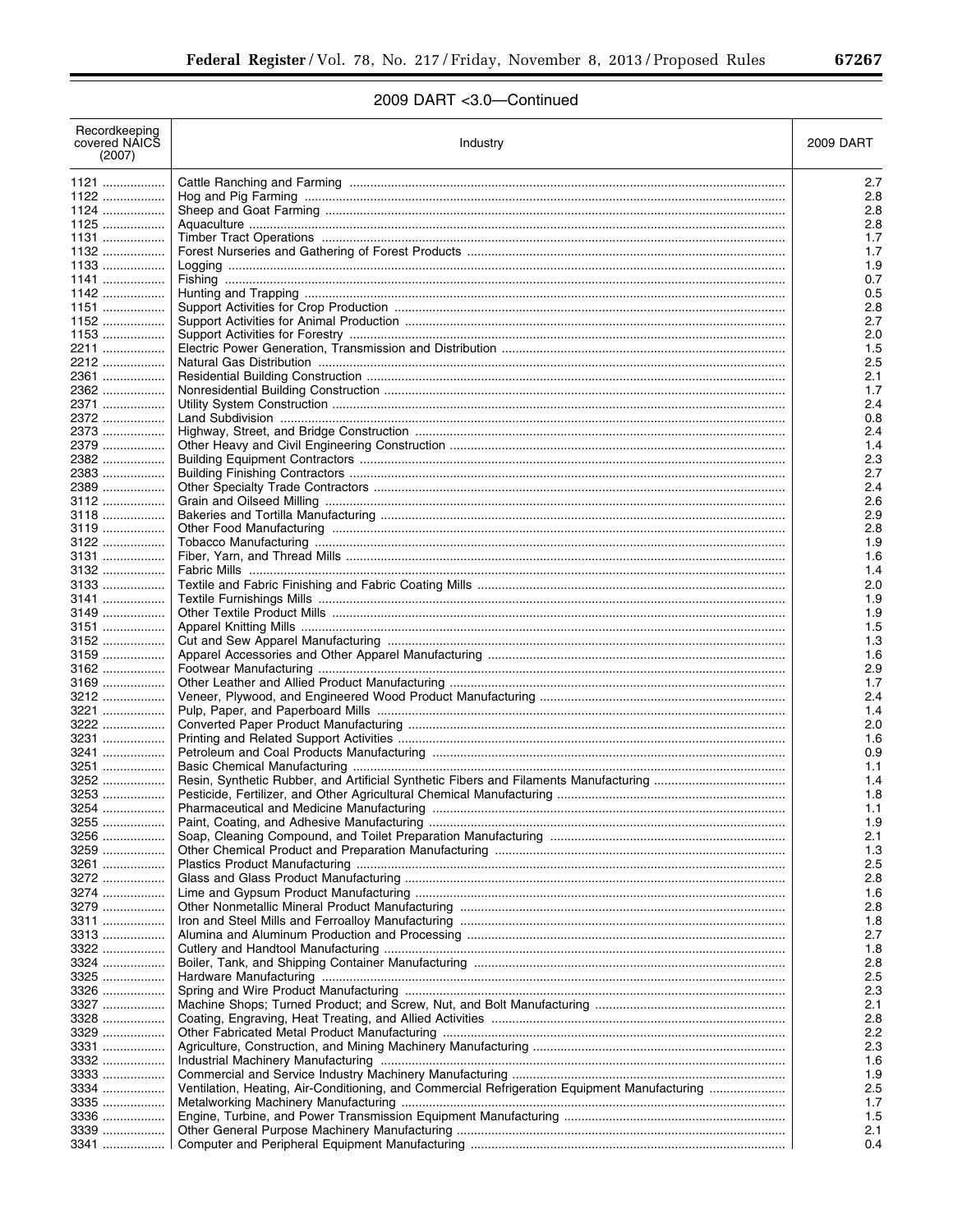# 2009 DART <3.0—Continued

| Recordkeeping<br>covered NAICS<br>(2007) | Industry                                                                                                          | 2009 DART  |
|------------------------------------------|-------------------------------------------------------------------------------------------------------------------|------------|
| 3342                                     |                                                                                                                   | 0.8        |
| 3343                                     |                                                                                                                   | 0.6        |
| 3344                                     |                                                                                                                   | 0.9        |
| 3345                                     |                                                                                                                   | 0.8        |
| 3346                                     |                                                                                                                   | 1.1        |
| 3351                                     |                                                                                                                   | 2.0        |
| 3352                                     |                                                                                                                   | 1.7        |
| 3353                                     |                                                                                                                   | 2.0        |
| 3359                                     |                                                                                                                   | 1.6        |
| 3363                                     |                                                                                                                   | 2.6        |
| 3364                                     |                                                                                                                   | 1.8        |
| 3365                                     |                                                                                                                   | 2.4        |
| 3369                                     |                                                                                                                   | 2.4        |
| 3371                                     |                                                                                                                   | 2.8        |
| 3372                                     |                                                                                                                   | 2.4        |
| 3379                                     |                                                                                                                   | 2.5        |
| 3391                                     |                                                                                                                   | 1.2        |
| 3399                                     |                                                                                                                   | 2.0        |
| 4231                                     |                                                                                                                   | 2.2        |
| 4232                                     |                                                                                                                   | 1.6        |
| 4233                                     |                                                                                                                   | 2.8        |
| 4234                                     |                                                                                                                   | 1.1        |
| 4236                                     |                                                                                                                   | 1.0        |
| 4237                                     | Hardware, and Plumbing and Heating Equipment and Supplies Merchant Wholesalers                                    | 1.5        |
| 4238                                     |                                                                                                                   | 1.6        |
| 4239                                     |                                                                                                                   | 2.1        |
| 4241                                     |                                                                                                                   | 1.7        |
| 4242                                     |                                                                                                                   | 1.4        |
| 4243                                     |                                                                                                                   | 1.1        |
| 4245                                     |                                                                                                                   | 2.2        |
| 4246                                     |                                                                                                                   | 1.6        |
| 4247<br>4249                             |                                                                                                                   | 1.8<br>2.1 |
| 4251                                     |                                                                                                                   | 1.0        |
| 4413                                     |                                                                                                                   | 2.5        |
| 4421                                     |                                                                                                                   | 2.5        |
| 4422                                     |                                                                                                                   | 2.1        |
| 4442                                     |                                                                                                                   | 2.3        |
| 4521                                     |                                                                                                                   | 2.6        |
| 4533                                     |                                                                                                                   | 2.7        |
| 4832                                     |                                                                                                                   | 2.2        |
| 4871                                     |                                                                                                                   | 2.4        |
| 4872                                     |                                                                                                                   | 2.2        |
| 4881                                     |                                                                                                                   | 2.7        |
| 4882                                     |                                                                                                                   | 2.9        |
| 4884                                     |                                                                                                                   | 2.8        |
| 4922                                     |                                                                                                                   | 2.5        |
| 5152                                     |                                                                                                                   | 2.4        |
| 5311                                     |                                                                                                                   | 2          |
| 5321                                     |                                                                                                                   | 2.2        |
| 5322                                     |                                                                                                                   | 2.7        |
| 5617                                     |                                                                                                                   | 2.4        |
| 5629                                     |                                                                                                                   | 2.1        |
| 6216                                     |                                                                                                                   | 2.0        |
| 6221                                     |                                                                                                                   | 2.8        |
| 6223                                     |                                                                                                                   | 2.9        |
| 7132                                     |                                                                                                                   | 2.0        |
| 7211                                     |                                                                                                                   | 2.6        |
| 8113                                     | Commercial and Industrial Machinery and Equipment (except Automotive and Electronic) Repair and Mainte-<br>nance. | 2.6        |
| 8123                                     |                                                                                                                   | 2.5        |
|                                          |                                                                                                                   |            |

OSHA welcomes public comment on this alternative.

ix. Alternative I—Enterprise-Wide Submission

OSHA is considering a provision to require some enterprises with multiple establishments to collect and submit

some Part 1904 data for those establishments. This provision would apply to enterprises with a minimum threshold number of establishments (such as five or more) that are required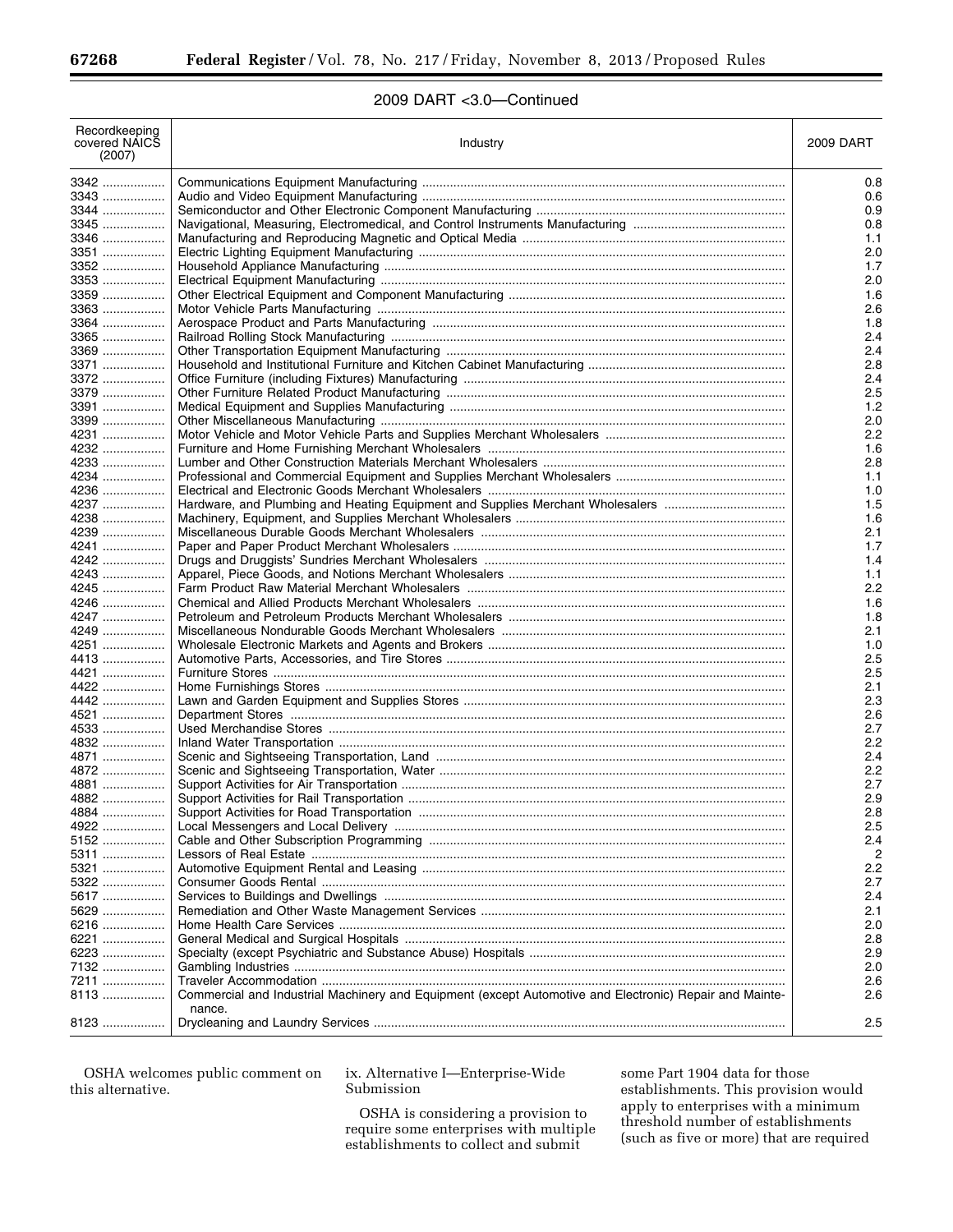to keep records under Part 1904. These enterprises would be required to collect OSHA Form 300A (log summary) data from each of their establishments that are required to keep injury/illness records under Part 1904. The enterprise would then submit the data from each establishment to OSHA. For example, if an enterprise had seven establishments required to keep injury/illness records under Part 1904, the enterprise would submit seven sets of data, one for each establishment.

This requirement would apply to enterprises with multiple levels within the organization. For example, if XYZ Chemical Inc. owns three establishments, but is itself owned by XYZ Inc., which has several wholly owned subsidiaries, then only XYZ Inc. would have to report, but would have to report for all establishments it controls. It should be noted that these requirements would only apply to establishments within the jurisdiction of OSHA and subject to the recordkeeping rule. Establishments within the corporate structure but located on foreign soil would not be subject to the requirement.

An enterprise-wide approach to workplace safety and health is useful for both OSHA and the enterprise. OSHA has several enterprise-wide programs, including corporate-wide settlement agreements, VPP corporate recognition, Partnerships, and the Severe Violator Enforcement Program (SVEP). OSHA believes that enterprise-wide programs can significantly improve workplace safety and health, especially in cases of employers with multiple establishments that have similar real or potential hazards. In addition, roughly 100 multiestablishment enterprises currently ask to submit their ODI data through one corporate contact. For these enterprises, OSHA mails the ODI surveys for all of the establishments to the corporate contact, which collects the data from the establishments and then submits the data to OSHA.

OSHA believes that the requirement for enterprise-wide submission of injury and illness data would provide two benefits not available under proposed § 1904.41(a)(2) (Annual electronic submission of OSHA annual summary form (Form 300A) by establishments with 20 or more employees in designated industries).

First, the provision would improve employer awareness and oversight of workplace safety and health at the enterprise level. Many multiestablishment enterprises already collect and analyze establishment-level injury and illness data, but many do not. In some cases, multi-establishment

enterprises only learn of an establishment's failure to provide safe and healthful working conditions as a result of a major incident or an OSHA enforcement action. Under this portion of the proposal, all multi-establishment enterprises subject to the requirement would be obligated to collect establishment-level data. This would enable the enterprises to monitor the safety and health performance of their establishments more intelligently and to deploy existing safety and health resources more effectively.

Second, this provision would enable OSHA to calculate enterprise-wide injury and illness rates, as well as the establishment-specific rates OSHA would be able to calculate under proposed § 1904.41(a)(1) (Quarterly electronic submission of Part 1904 records by establishments with 250 or more employees) and proposed § 1904.41(a)(2) (Annual electronic submission of OSHA annual summary form (Form 300A) by establishments with 20 or more employees in designated industries). Using enterpriselevel data, OSHA could identify and work with enterprises that have high rates and/or large numbers of injuries and illnesses, either enterprise-wide or at multiple specific establishments. This would allow OSHA to leverage a limited number of interventions into improved compliance and reductions in injuries and illnesses. The interventions could include focused inspections, targeted inspections, referrals to state on-site consultation programs, enhanced compliance assistance, partnerships, and other activities.

In addition, enterprise-wide collection is a logical extension of the current requirement in § 1904.32(b)(3) for a company executive's certification of the annual summary for the establishment. According to § 1904.32(b)(4), the certifying company executive must be either the owner of the company, an officer of the corporation, the highest-ranking company official working at the establishment, or the immediate supervisor of the highest-ranking company official working at the establishment. While, as discussed above, many multi-establishment enterprises already examine their establishments' annual summaries, others do not. Correct and complete data are necessary for OSHA, employers, and employees to identify, understand, and control hazards in the workplaces, as well as for safety and health professionals to analyze trends, identify emerging hazards, and develop solutions.

#### Issues

(1) Definition of the Relationship Between the Enterprise and the Establishment(s)

Under this provision, an enterprise with multiple establishments would collect Part 1904 injury and illness data from those establishments. However, although Part 1904 currently includes a definition of an ''establishment'', there is no definition of an ''enterprise'' in Part 1904. Therefore, to implement this provision, OSHA would have to define the term ''enterprise''.

Under § 1904.46, an establishment is ''a single physical location where business is conducted or where services or industrial operations are performed. For activities where employees do not work at a single physical location, such as construction; transportation; communications, electric, gas and sanitary services; and similar operations, the establishment is represented by main or branch offices, terminals, stations, etc. that either supervise such activities or are the base from which personnel carry out these activities.''

The Statistics of U.S. Businesses (SUSB) program at the U.S. Census Bureau uses the same definition of an establishment as a single physical location where business is conducted or where services or industrial operations are performed. The SUSB is an annual series that provides detailed annual data for U.S. business establishments by geography, industry, and establishment size.

There is currently no definition of an enterprise in Part 1904. However, the SUSB defines an enterprise as ''a business organization consisting of one or more domestic establishments that were specified under common ownership or control.'' 1 For firms with only one establishment, the enterprise and the establishment are the same. For firms with more than one establishment, each multi-establishment company forms one enterprise.

Using this definition of an enterprise would require OSHA also to define what constitutes ''ownership or control''. This definition would need to be clear and easy to use, and it would also need to minimize the chance of multiple submissions of injury/illness data for the same establishment.

One possible measure of ownership or control is the enterprise's percentage of ownership of the establishment. In this case, the definition could be ''For the

<sup>1</sup>Statistics of U.S. Businesses, Definitions, United States Census Bureau *[http://www.census.gov/econ/](http://www.census.gov/econ/susb/definitions.html)  [susb/definitions.html.](http://www.census.gov/econ/susb/definitions.html)*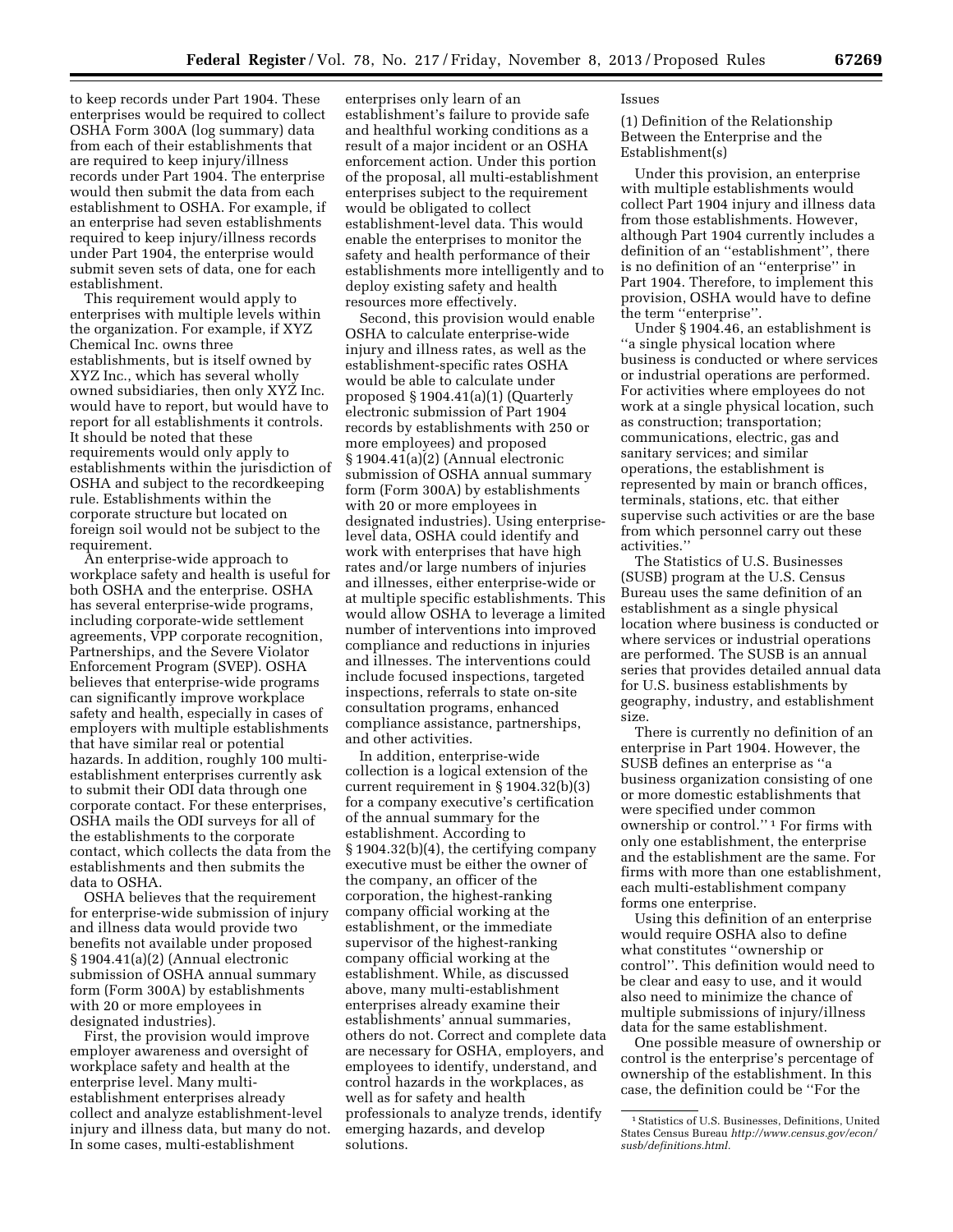purposes of this section, if an enterprise has an ownership share greater than 50% in an establishment, it is considered to have ownership or control

of that establishment.'' For example, if Corporation A owns a majority of the stock of subsidiary Corporation B, the establishments owned and operated by Corporation B would be considered part of the Corporation A enterprise.

Instead of ''enterprise'', the U.S. Equal Employment Opportunity Commission (EEOC) uses the term ''multiestablishment employer'' and defines it as an employer ''doing business at more than one establishment''.2 For multiestablishment employers, the ''headquarters office'' must collect the forms from the establishments, or the ''parent corporation'' must collect the forms from its ''subsidiary holdings''. The EEOC defines ''parent corporation'' as ''any corporation which owns all or the majority stock of another corporation so that the latter stands in the relation to it of a subsidiary.''

OSHA would consider using some of these definitions for the purpose of this section. However, other measures and definitions are possible. OSHA welcomes comments on this issue.

#### (2) Other Issues

OSHA has identified two other issues that may affect the feasibility and burden associated with an enterprisewide collection.

*Occupation:* For calculating burden, OSHA ordinarily assumes that recordkeeping tasks at the establishment level are performed by human resource specialists (BLS Standard Occupation Code 13–1071). However, the proposed provision would require recordkeeping tasks at the enterprise level. OSHA seeks information on the occupation or occupations that would best describe the people who would perform these tasks at the enterprise level.

*Duplication:* The Paperwork Reduction Act (PRA) requires agencies to identify and minimize any duplication in the collection of information. The enterprise-wide reporting provision, in combination with proposed § 1904.41(a)(2), could lead to the possibility that establishment-specific data would be submitted to the Agency more than once. For example, an establishment might submit its summary data to OSHA in compliance with proposed § 1904.41(a)(2), while the enterprise submitted the same data to OSHA in compliance with this proposed

provision. One solution to this problem would be regulatory text explaining that the establishment is not required to submit data under § 1904.41(a)(2) if the enterprise is required to submit the establishment's data under the proposed provision. However, the Agency recognizes that figuring out who should submit the establishment's data would require coordination between a multiestablishment enterprise and its establishments. OSHA seeks information on the burden associated with this coordination.

#### Possible Additional Regulatory Text

*1904.41(a)(4) Annual electronic submission of OSHA annual summary form (Form 300A) by enterprises with five (5) or more establishments.* If your enterprise had ownership or control of five (5) or more establishments covered by the recordkeeping rule during the entirety of the previous calendar year, you must electronically send to OSHA or OSHA's designee, once a year, the information from the completed annual summary form (Form 300A) for each controlled establishment, including the enterprise location. The information must be submitted no later than March 2 of the year after the calendar year covered by the form.

*1904.41(b)(7) What is the definition of ''ownership or control'' in § 1904.41(a)(4)?* Ownership or control means that the enterprise has an ownership share of greater than 50% in the establishment.

*1904.41(b)(8) If § 1904.41(a)(4) requires the enterprise to submit an establishment's summary data, does the establishment also have to submit the summary data under § 1904.41(a)(1)(v) or § 1904(a)(2)?* No, the summary data (Form 300A) for the establishment should only be submitted once, by the enterprise. However, establishments subject to § 1904.41(a)(1) must submit all of the other information required by that provision.

*1904.41(b)(9) If an establishment is partially exempted from the recordkeeping requirements under § 1904.2, does the enterprise have to submit data for that establishment?* No, the enterprise is only required to submit data from establishments required to maintain the injury and illness records.

#### Questions

OSHA seeks comment on the following questions:

• How hard is it for a multiestablishment enterprise to identify all of the establishments under its ownership or control?

• Are there types of multiestablishment firms or multi-level firms for which this would represent a greater burden than for others?

• Would the burden on multiestablishment enterprises to collect and submit their OSHA data be more, less, or the same as the burden to collect and submit data from their establishments to the EEOC?

• Which occupation or occupations would describe the employee(s) likely to perform the task of identifying all of the establishments under its ownership or control?

• How probable is it that the employee(s) likely to perform this task for OSHA's requirements would be performing the same task for the EEOC's requirements?

• Which occupation or occupations would describe the employee(s) likely to perform the task of collecting, compiling, and submitting the establishment-specific annual summary data from each establishment under the enterprise's ownership or control?

• How should OSHA define ''ownership or control''?

• At least how many establishments should an enterprise have in order to be subject to a requirement for enterprisewide submission of establishmentspecific data?

• Would the burden of enterprisewide collection increase as the number of establishments per enterprise increases, and if so, how?

• Should the requirement include a minimum establishment size? For example, the requirement could apply to enterprises with 5 or more establishments, but only if each establishment has 10 or more employees.

• Should the requirement include a minimum enterprise-wide employment size? For example, the requirement could apply only if total employment for the whole enterprise, including all of the establishments belonging to the enterprise, is 50 employees or more.

• To what extent do enterprises already collect establishment-specific injury/illness data from all of their establishments?

• To what extent do enterprises already collect other establishmentspecific data from all of their establishments for the purpose of reporting the data to the government?

• Do enterprises generally know their corporate linkage identifiers (i.e., their Universal DUNS number)? How much additional burden would it be for the enterprise to provide this information?

• What special circumstances apply to organizations such as holding companies and private equity firms? Do these types of organizations play a role

<sup>2</sup>EEO–01: How to File, *[http.://www.eeoc.gov/](http.://www.eeoc.gov/employers/eeo1survey/howtofile.cfm) [employers/eeo1survey/howtofile.cfm,](http.://www.eeoc.gov/employers/eeo1survey/howtofile.cfm) accessed 11/ 5/2012.*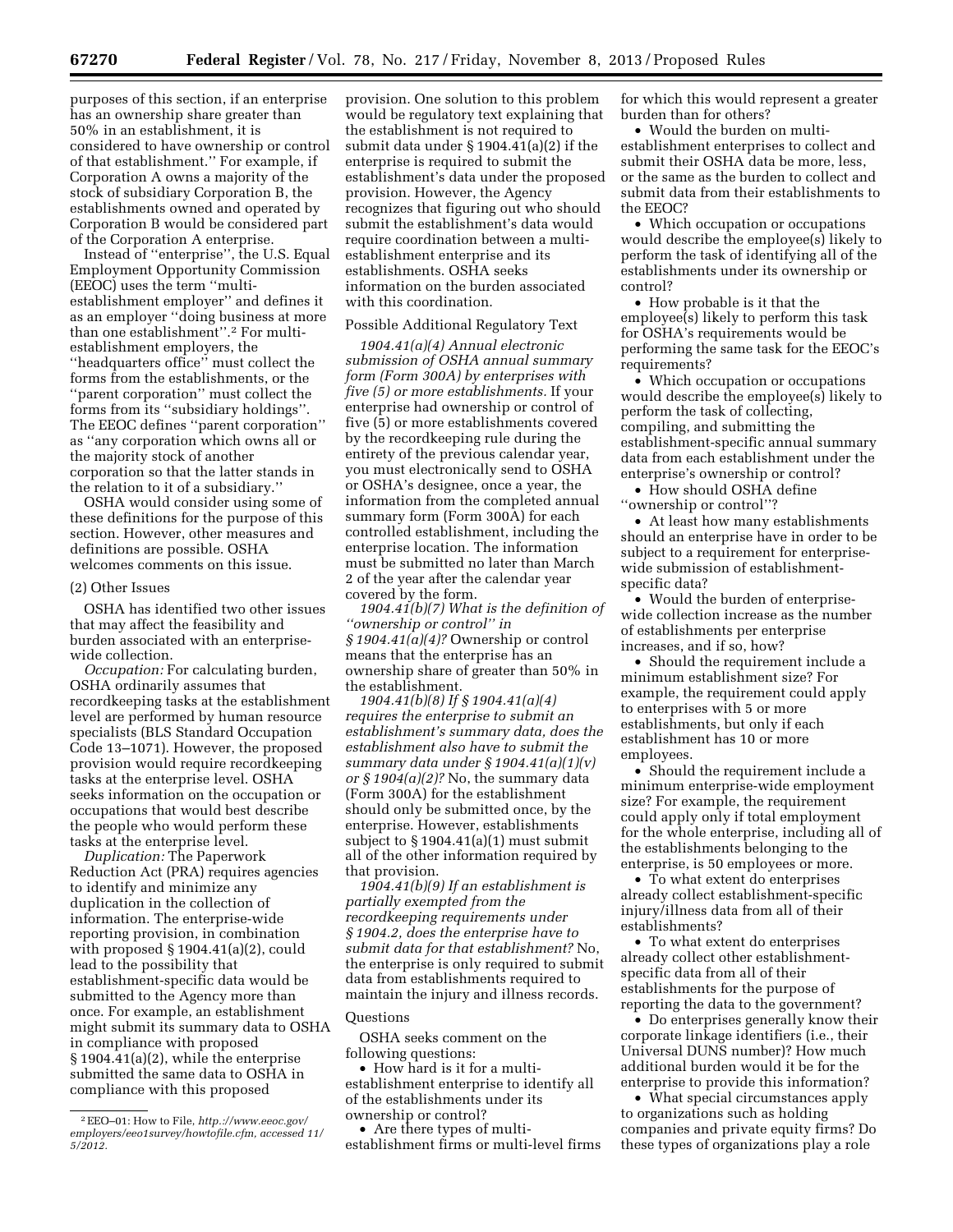in the occupational safety and health of the companies they control?

• What other identifiers do enterprises currently use, or could enterprises use, for submitting data to the government?

#### 3. Questions

OSHA welcomes comments and data from the public regarding any aspect of the proposed requirement for electronic submission of Part 1904 injury and illness records. More specifically, the following questions are relevant to this rulemaking:

• What are the implications of requiring all data to be submitted electronically? This proposed rule would be among the first in the federal government without a paper submission option.

• More current BLS injury and illness data will be available at the time of the final rulemaking. Use of newer data may result in changes to the proposed industry coverage. Should OSHA use the most current data available in determining coverage for its final rule? Would this leave affected entities without proper notice and the opportunity to provide substantive comment?

• Should the electronic submission requirement be phased in, with a paper submission option available for a certain period of time at the beginning for some or all of the establishments subject to the proposed rule, or should the electronic submission requirement take effect immediately?

• What are the implications of a phased-in electronic submission requirement versus an immediate electronic submission requirement for establishments subject to proposed § 1904.41(a)(1) *Quarterly electronic submission of Part 1904 records by establishments with 250 or more employees*?

• What are the implications of a phased-in electronic submission requirement versus an immediate electronic submission requirement for establishments subject to proposed § 1904.41(a)(2) *Annual electronic submission of OSHA annual summary form (Form 300A) by establishments with 20 or more employees in designated industries*?

• How should the electronic data submission system be designed? How can OSHA create a system that is easy to use and compatible with other electronic systems that track and report establishment-specific injury and illness data?

• Should the electronic data submission system be designed to include updates? § 1904.33(b) requires employers to update OSHA Logs to include newly-discovered recordable injuries or illnesses and to show any changes that have occurred in the classification of previously-recorded injuries and illnesses.

• How can OSHA use the electronic submission requirement to improve the accuracy of injury and illness records by encouraging careful reporting and recording of work-related injuries and illnesses?

• How should OSHA design an effective quality assurance program for the electronic submission of injury and illness records?

• What additional steps, if any, should the Agency take to protect employee privacy interests?

• Are there views on the issue of OSHA recordkeeping forms and confidential commercial information?

• Which categories of information, from which OSHA-required form, would it be useful to publish?

• What analytical tools could be developed and provided to employers to increase their ability to effectively use the injury and illness data they submit electronically?

• How can OSHA help employers, especially small-business employers, to comply with the requirements of electronic data submission of their injury and illness records? Would training help, and if so, what kind?

• Should this data collection be limited to the records required under Part 1904? Are there other required OSHA records that could be collected and made available to the public in order to improve workplace safety and health?

• For the proposed § 1904.41(a)(1) (*Quarterly electronic submission of Part 1904 records by establishments with 250 or more employees*), what would be the advantages and disadvantages of making submission monthly, rather than quarterly?

• For the proposed § 1904.41(a)(1) (*Quarterly electronic submission of Part 1904 records by establishments with 250 or more employees*), what would be the advantages and disadvantages of making submission annual, rather than quarterly?

• For the proposed § 1904.41(a)(1) (*Quarterly electronic submission of Part 1904 records by establishments with 250 or more employees*), is 250 or more employees the appropriate size criterion? How much burden would this impose on establishments with 250–500 employees? If the size criterion were lowered to 100 or more employees, how much burden would this impose on establishments with 100–250 employees?

• Should the designated industries for proposed § 1904.41(a)(2) (Annual electronic submission of OSHA annual summary form (Form 300A) by establishments with 20 or more employees in designated industries) remain the same each year, or should the list be adjusted each year to reflect the most current BLS injury and illness data? If so, how could OSHA best inform affected establishments about the adjustments?

• How can OSHA help employees and potential employees use the data collected under this proposed rule?

#### **V. Preliminary Economic Analysis and Regulatory Flexibility Certification**

#### *a. Introduction*

Executive Orders 12866 and 13563 require that OSHA estimate the benefits, costs, and net benefits of proposed regulations. Executive Orders 12866 and 13563, the Regulatory Flexibility Act, and the Unfunded Mandates Reform Act also require OSHA to estimate the costs, assess the benefits, and analyze the impacts of certain rules that the Agency promulgates. Executive Orders 12866 and 13563 direct agencies to assess all costs and benefits of available regulatory alternatives and, if regulation is necessary, to select regulatory approaches that maximize net benefits (including potential economic, environmental, public health and safety effects, distributive impacts, and equity). Executive Order 13563 emphasizes the importance of quantifying both costs and benefits, reducing costs, harmonizing rules, and promoting flexibility.

OSHA estimates that this rule will have economic costs of \$11.9 million per year, including \$10.5 million per year to the private sector, with costs of \$183 per year for affected establishments with 250 or more employees and \$9 per year for affected establishments with 20 or more employees in designated industries. The Agency believes that the annual benefits, while unquantified, significantly exceed the annual costs.

The proposed rule is not a ''significant regulatory action'' under Executive Order 12866 or the Unfunded Mandates Reform Act (UMRA) (2 U.S.C. 1532(a)), and it is not a ''major rule'' under the Congressional Review Act (5 U.S.C. 801 *et seq.*). The Agency estimates that the rulemaking imposes far less than \$100 million in annual economic costs. In addition, it does not meet any of the other criteria specified by UMRA or the Congressional Review Act for a significant regulatory action or major rule. This Preliminary Economic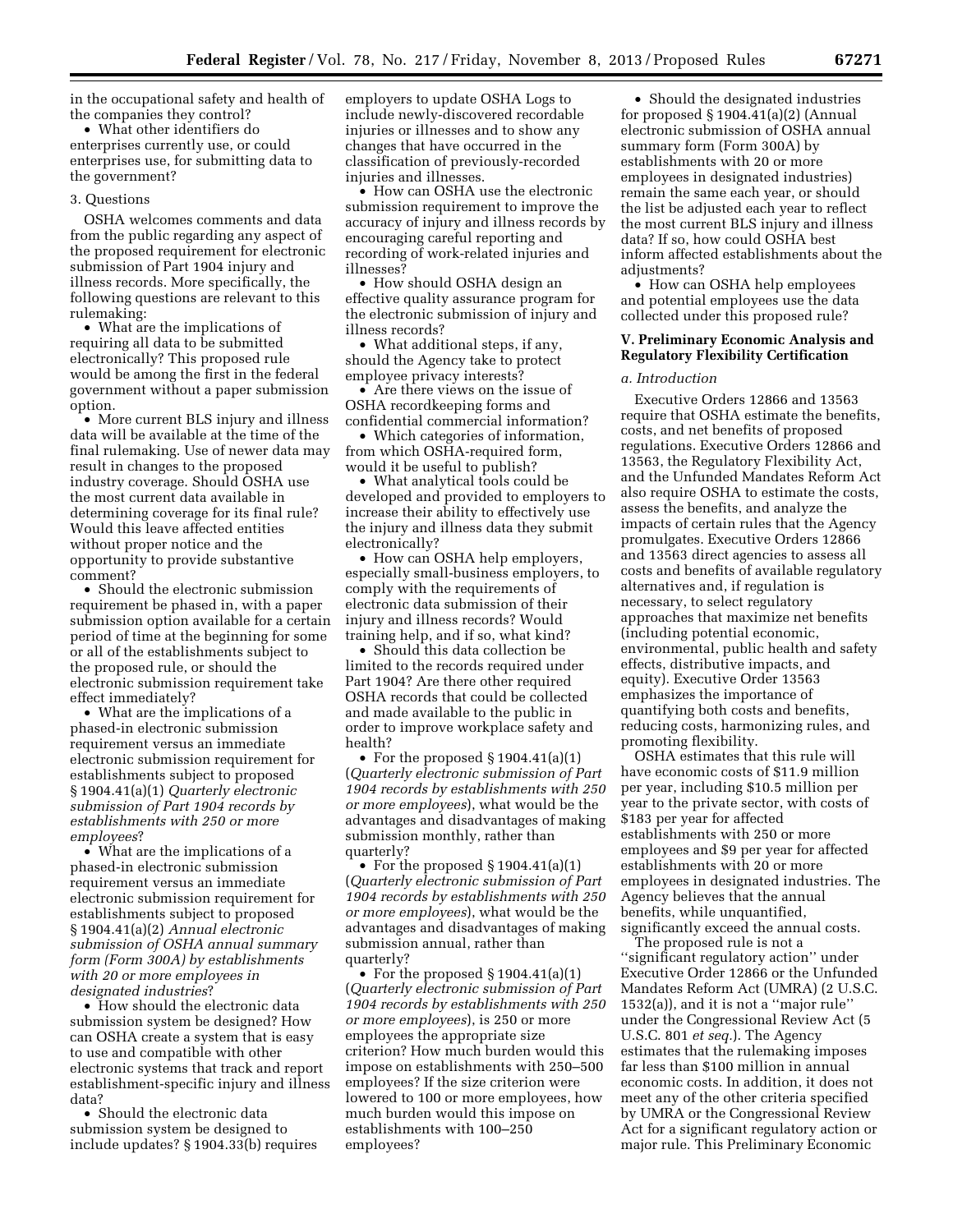Analysis (PEA) addresses the costs, benefits, and economic impacts of the proposed rule.

The proposed rule will make three changes to the existing recording and reporting requirements in Part 1904.

First, OSHA will require establishments that are required to keep injury and illness records under Part 1904, and that had 250 or more employees in the previous year, to electronically submit information from all of these required records to OSHA or OSHA's designee, on a quarterly basis.

Second, OSHA will require establishments that are required to keep injury and illness records under Part 1904, had 20 or more employees in the previous year, and are in certain designated industries, to electronically submit the information from the OSHA annual summary form (Form 300A) to OSHA or OSHA's designee, on an annual basis. This requirement will replace OSHA's annual illness and injury survey, authorized by the current version of 29 CFR 1904.41.

Third, OSHA will require all employers who receive notification from OSHA to electronically submit information from their injury and illness records to OSHA or OSHA's designee.

The proposed rule does not add to or change any employer's obligation to complete, retain, and certify injury and illness records. The proposed rule also does not add to or change the recording criteria or definitions for these records. The only change is that, under certain circumstances, employers will be obligated to transmit information from these records to OSHA in an electronic format (either a file or by a secure Web page). Many employers are already doing this through the OSHA Data Initiative and the BLS Survey of Occupational Injuries and Illnesses.

The electronic submission of information to OSHA would be a relatively simple and quick matter. In most cases, submitting information to OSHA would require several basic steps: (1) Logging on to OSHA's webbased submission system; (2) entering basic establishment information into the system; (3) copying the required injury and illness information from the establishment's paper forms into the electronic submission forms; and (4) hitting a button to submit the information to OSHA. In many cases, especially for large establishments, OSHA data are already kept electronically, so step 3, which is likely the most time-intensive, would not be necessary. In those cases, the establishment would be able to submit its electronic information, in the format in which it is kept, to OSHA without

having to transfer it into OSHA's online format. The submission system, as anticipated, would also save an establishment's information from one submission to the next, so step 2 might be eliminated for most establishments after the first submission.

#### *b. Costs*

1. § 1904.41(a)(1)—Quarterly Electronic Submission of Part 1904 Records by Establishments With 250 or More Employees

To obtain the estimated cost of electronic data submission per establishment, OSHA began by multiplying the compensation per hour (in dollars) of the person expected to perform the task of electronic submission by the time required for the electronic data submission. OSHA then multiplied this cost per establishment by the estimated number of establishments that would be required to submit data, to obtain the total estimated costs of this part of the proposed rule.

To estimate the compensation of the person expected to perform the task of electronic data submission, OSHA assumed that recordkeeping tasks are most commonly performed by a Human Resource, Training, and Labor Relations Specialist, Not Elsewhere Classified (Human Resources Specialist). OSHA made the same assumption in the PEA for the proposed rule on restoring a column to the OSHA 300 Log that employers would use to record workrelated musculoskeletal disorders (MSDs) (75 FR 10738–10739 (March 9, 2010)). OSHA estimated compensation using May 2008 data from the BLS Occupational Employment Survey (OES), reporting a mean hourly wage of \$28 for Human Resources Specialists, and June 2009 data from the BLS National Compensation Survey, reporting a mean fringe benefit factor of 1.43 for civilian workers in general. OSHA multiplied the mean hourly wage (\$28) by the mean fringe benefit factor (1.43) to obtain an estimated total compensation (wages and benefits) for Human Resources Specialists of \$40.04 per hour ([\$28 per hour]  $\times$  1.43).

OSHA recognizes that not all firms assign the responsibility for recordkeeping to a Human Resources Specialist. For example, a smaller firm may use a bookkeeper, while a larger firm may use an occupational safety and health specialist. However, OSHA believes that the calculated cost of \$40.04 per hour is a reasonable estimate of the hourly compensation of a representative recordkeeper. OSHA welcomes comments on the issue of

hourly compensation costs for representative recordkeepers.

For time required for the data submission, OSHA used the estimated unit time requirements reported by BLS in their paperwork burden analysis for the Survey of Occupational Injuries and Illnesses (SOII) (OMB Control Number 1220–0045, expires October 31, 2013).3 BLS estimated 10 minutes per recordable injury/illness case for electronic submission of the information on Form 301 (*Injury and Illness Incident Report*). BLS also estimated 10 minutes per establishment, total, for electronic submission of the information on both Form 300 (*Log of Work-Related Injuries and Illnesses*) and 300A (*Summary of Work-Related Injuries and Illnesses*). OSHA believes that this may overestimate the time required for electronic submission of Form 300 and 300A information to OSHA, because each establishment's annual submissions will consist of four submissions of Form 300 information but only one submission of Form 300A information. However, OSHA assumes that most of the time required for submission of Form 300A information will be spent on the submission process (i.e., logging on and off the data submission site, assuring the accuracy of log-on information, and so on), rather than on entry of the limited amount of information on the form. Therefore, OSHA considers it appropriate to use the BLS estimate.

Using the information on estimated hourly compensation of recordkeepers and estimated time required for data submission, OSHA calculated that the estimated cost per establishment with 250 or more workers for quarterly data submission of the information on Forms 300 and 300A would be \$26.69 per year ( $[10 \text{ minutes per data submission}] \times [1]$ hour per 60 minutes]  $\times$  [\$40.04 per hour]  $\times$  [4 data submissions per year]). In addition, the estimated cost per recordable injury/illness case would be \$6.67 ([10 minutes per case]  $\times$  [1 hour per 60 minutes]  $\times$  [\$40.04 per hour]).

To calculate the total estimated costs of this part of the proposed rule, OSHA used establishment and employment counts from the U.S. Census County Business Patterns (CBP), and injury and illness counts from the BLS Survey of Occupational Injuries and Illnesses

<sup>3</sup>The ODI paperwork analysis (1218–0209) takes an average time of 10 minutes per response for submitting Form 300A data. The ODI does not require submission of Form 301 data. The 10 minute estimate form the ODI is equal to the 10 minute estimate from the BLS SOII for submission of the same data.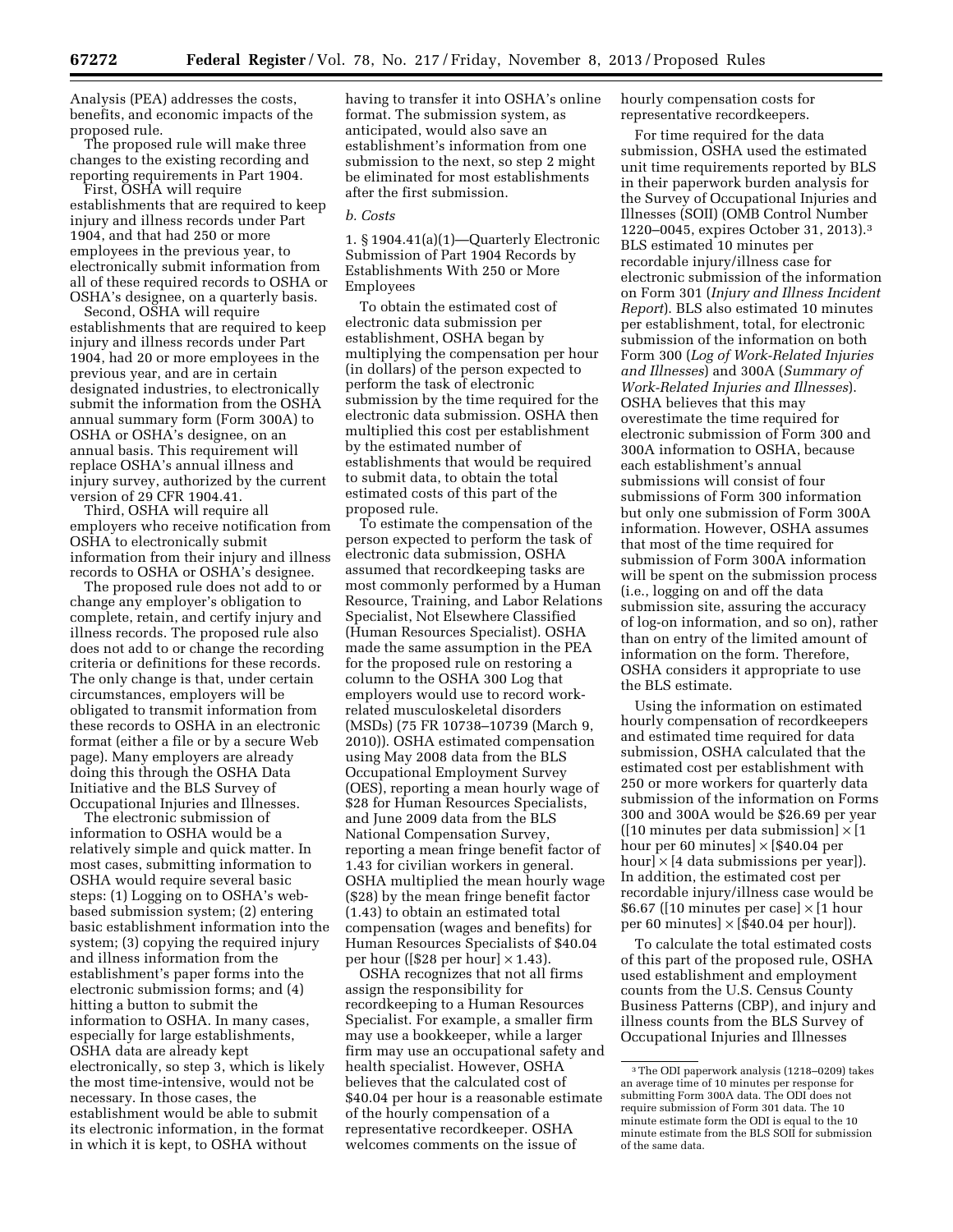(SOII).4 CBP data show that there are 38,094 establishments with 250 or more employees in the industries covered by this section. These establishments would be required to electronically report detailed injury and illness information on a quarterly basis under the proposed rule. The CBP data also indicate that these large establishments employ 35.8% of all employees in the covered industries. The BLS data show a total of 2,486,500 injuries and illnesses that occurred in the covered industries. To calculate the number of injuries and illnesses that will be reported by covered establishments with 250 or more employees, OSHA assumed that total recordable cases in establishments with 250 or more employees would be proportional to their percentage of employment within the industry. Thus, OSHA estimates that 890,288 injury and illness cases will be reported per year by establishments with 250 or more employees that are covered by this section.

OSHA then calculated an estimated total cost of quarterly data submission of non-case information of \$1,016,729 ([38,094 establishments required to submit data quarterly]  $\times$  [\$26.69 for electronic data submission per year]). In addition, OSHA calculated an estimated total cost of quarterly data submission of case information of \$5,938,221 ([890,288 injury/illness cases per year at affected  $estabilishments] \times [\$6.67$  per injury/ illness case]). Summing these two costs yields a total cost of \$6,954,950 per year  $($1,016,729 + $5,938,221)$ , for an average cost per affected establishment of \$183 per year.

OSHA is interested in comments on all aspects of this preliminary estimate. In addition, these cost estimates assume that all establishments with 250 or more employees will be able to report electronically with existing facilities and equipment. OSHA welcomes any examples of such establishments that cannot report electronically with existing facilities and equipment or data sources showing that such establishments exist.

These cost estimates also include establishments currently included in the OSHA Data Initiative. OSHA did not calculate a comparison between the current costs of annual submission of some Part 1904 recordkeeping information under the ODI and the costs of quarterly electronic data submission of all Part 1904 recordkeeping information under the proposed rule. However, for establishments that are

already included in the current ODI, the additional costs of quarterly electronic data reporting under this part of the proposed rule will be less than the calculated \$183 per year.

2. § 1904.41(a)(2)—Annual Electronic Submission of OSHA Annual Summary Form (Form 300A) by Establishments With 20 or More Employees in Designated Industries

As in the previous section on quarterly electronic submission of Part 1904 records from establishments with 250 or more employees, OSHA first obtained the estimated cost of electronic data submission per establishment by multiplying the compensation per hour (in dollars) for the person expected to perform the task of electronic data submission by the time required for the electronic data submission. OSHA then multiplied this cost by the estimated number of establishments that would be required to submit data, to obtain the total estimated costs of this part of the proposed rule.

As in the previous section, for compensation per hour, OSHA used the calculated cost of \$40.04 per hour as a reasonable estimate of the hourly compensation of a representative recordkeeper.

OSHA used the BLS estimate of 10 minutes per establishment for electronic submission of the information on Forms 300 (*Log of Work-Related Injuries or Illnesses*) and 300A (*Summary of Work-Related Injuries and Illnesses*) to estimate the time required for this submission. This may be an overestimate, because the requirement in this part of the proposed rule is for electronic submission of information from Form 300A only. However, OSHA assumes that most of the time required for submission of Form 300A information will be spent on the submission process (i.e., logging on and off the data submission site, assuring the accuracy of log-on information, and so on), rather than on entry of the limited amount of information on the form. Therefore, OSHA considers it appropriate to use the BLS estimate.

The estimated cost per establishment for electronic submittal under this part of the proposed rule is thus \$6.67 per year ([\$40.04 per hour]  $\times$  [10 minutes] per data submission $\vert \times \vert 1$  hour per 60 minutes] × [one data submission per year]).

To estimate the number of establishments affected, OSHA assumed that this part of the proposed rule would require annual electronic data submission from establishments with 20 or more employees in the non-exempt industries listed in the proposed rule.

Under these criteria, 440,863 establishments would be subject to this part of the proposed rule.

However, many of these establishments are already submitting these data to OSHA through the current OSHA Data Initiative (ODI). 47,700 establishments of the 68,600 establishments in the 2010 ODI (70%) submitted their data electronically. Because these establishments are already submitting the data required by this part of the proposed rule, in the manner required by this part of the proposed rule, it is reasonable to assume that this part of the proposed rule will not result in any new costs for these 47,700 establishments. OSHA has no reason to think that establishments in the ODI are any different in terms of recordkeeping compliance rates from the expanded number of establishments affected by this proposed rule. The reason for this is that the underlying population for both the ODI sample and this expanded reporting sample are part of the same universe: Establishments already required to keep records.

As a result, if all of the affected establishments have on-site access to a computer and an adequate Internet connection, OSHA estimates that the direct labor cost of this part of the proposed rule would be \$2,622,397 ([\$6.67 per establishment per year]  $-(1440,863$  establishments affected under the proposed rule  $[-47,700]$ establishments already submitting electronically to the ODI])).

However, as noted above, 30% of establishments in the 2010 ODI did not submit data electronically. One possible reason for this choice is that, for some of the establishments affected by this part of the proposed rule, it is difficult to submit data electronically. Most agencies currently allow non-electronic filing of information, and some businesses continue to use this option, despite strong encouragement by agencies to file electronically.

OSHA searched for but was unable to find information on the proportion of all businesses without access to a computer and the Internet. However, OSHA did find a survey, conducted by a contractor for the Office of Advocacy of the Small Business Administration (SBA) in the spring of 2010, on the use of Internet connectivity by small businesses, called ''The Impact of Broadband Speed and Price on Small Business'' (*[http://](http://www.sba.gov/sites/default/files/rs373tot_0.pdf) [www.sba.gov/sites/default/files/](http://www.sba.gov/sites/default/files/rs373tot_0.pdf) [rs373tot](http://www.sba.gov/sites/default/files/rs373tot_0.pdf)*\_*0.pdf*). This survey suggests that at least 90 percent of small businesses surveyed use the Internet at their business. Further, the survey noted that 75 percent of all small businesses not using the Internet were small

<sup>4</sup>For the CBP see: *[http://www.census.gov/econ/](http://www.census.gov/econ/cbp/) [cbp/](http://www.census.gov/econ/cbp/)*. For the SOII see: *[http://www.bls.gov/iif/](http://www.bls.gov/iif/oshsum.htm) [oshsum.htm](http://www.bls.gov/iif/oshsum.htm)*.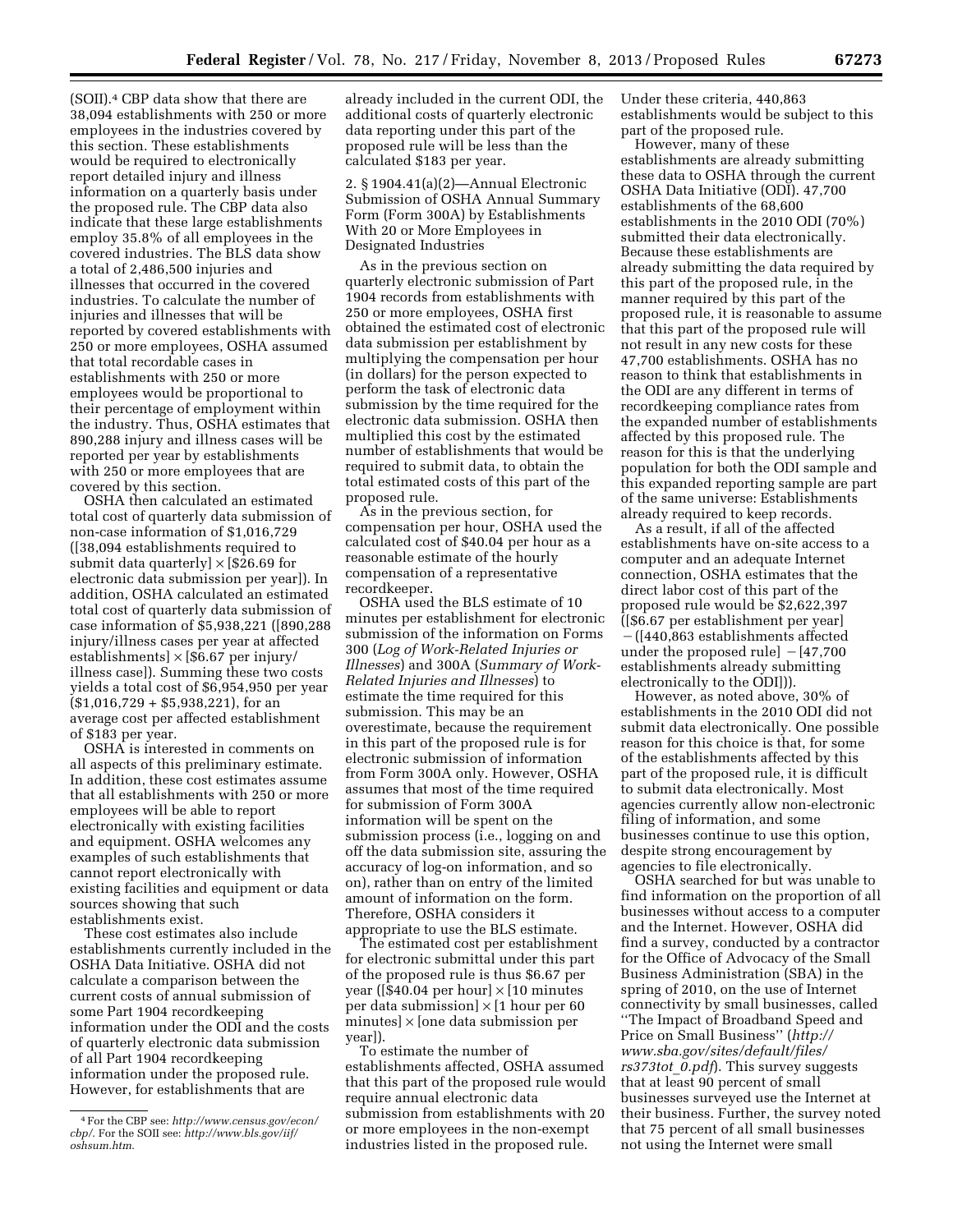businesses with five or fewer employees. Given the survey's estimates that 50 percent of small businesses have fewer than 5 employees, this means that 95 percent of all small businesses with five or more employees have Internet connections. OSHA believes that even this 95 percent is an underestimate for two reasons. First, the survey is three years old, and during the past three years the cost of both computer equipment and Internet access has fallen (for example, since May 2008 the BLS Personal Computer Index has fallen by 12 percent; *[http://data.bls.gov/](http://data.bls.gov/timeseries/CUSR0000SEEE01?output_view=pct_3mths) [timeseries/CUSR0000SEEE01?output](http://data.bls.gov/timeseries/CUSR0000SEEE01?output_view=pct_3mths)*\_ *[view=pct](http://data.bls.gov/timeseries/CUSR0000SEEE01?output_view=pct_3mths)*\_*3mths*). Second, the survey is of small entities, not establishments. OSHA can show that a significant proportion of small establishments are a part of non-small entities, and those larger entities are even more likely to have computers and Internet connections.

It also needs to be noted that the minimum establishment size affected by this proposed rule is 20 employees. It is reasonable to assume that even a smaller percentage of firms with 20 or more employees lack a computer with an Internet connection.

OSHA was able to find only two current Federal Government data collection programs that require data to be submitted electronically.

• Effective January 1, 2010, the Department of Labor's Employee Benefits Security Administration requires the electronic filing of all Form 5500 Annual Returns/Reports of Employee Benefit Plan and all Form 5500–SF Short Form Annual Returns/ Reports of Small Employee Benefit Plan for 2009 and 2010 plan years, as well as any required schedules and attachments, using EFAST2-approved third-party software or iFile. EFAST2 is an all-electronic system designed by the Department of Labor, Internal Revenue Service, and Pension Benefit Guaranty Corporation to simplify and expedite the submission, receipt, and processing of the Form 5500 and Form 5500–SF. These forms must be electronically filed each year by employee benefit plans to satisfy annual reporting requirements under the Employee Retirement Income Security Act (ERISA) and the Internal Revenue Code. Under EFAST2, filers choose between using EFAST2 approved vendor software or a free limited-function web application (IFILE) to prepare and submit the Form 5500 or Form 5500–SF. Completed forms are submitted via the Internet to EFAST2 for processing.

• Under the mandatory electronic filing provisions (11 CFR 104.18) of the Federal Election Commission (FEC),

effective January 1, 2001, any political committee or other person that is required to file reports with the FEC and that receives contributions or makes expenditures in excess of \$50,000 in the current calendar year, or has reason to expect to do so, must submit its reports electronically.

All other current data collection programs identified by OSHA provide a non-electronic option for data submission, including the OSHA Data Initiative (ODI); various databases at the Environmental Protection Agency, including the Toxics Release Inventory Program (TRI); and programs administered by the Internal Revenue Service, the Bureau of Labor Statistics, and the U.S. Census Bureau (including business data).

As noted above, even a dated survey from 2010 found that 95 percent of small businesses with 5 or more employees had a computer with an Internet connection. The Department of Commerce estimated in 2009 that 69% and 64% of U.S. households, respectively, had any kind of Internet access and broad-band Internet access specifically (National Telecommunications and Information Administration, U.S. Department of Commerce, ''Table 2 Households using the Internet in and outside the home, by selected characteristics: Total, Urban, Rural, Principal City, 2009 (Numbers in Thousands)'', *[http://www.ntia.doc.gov/](http://www.ntia.doc.gov/legacy/data/CPS2009_Tables.html) [legacy/data/CPS2009](http://www.ntia.doc.gov/legacy/data/CPS2009_Tables.html)*\_*Tables.html*). In addition, households with higher incomes and levels of education were more likely to have Internet access at home, and home Internet access among employed householders was 78%, compared to 65% among unemployed householders and 52% among householders not in the labor force.

It seems reasonable to assume that business owners, as a group, have higher incomes and labor force participation rates than the U.S. population as a whole. And data from the 2007 Survey on Small Business Owners, conducted by the U.S. Census Bureau, show that business owners have higher levels of education; 74% of the business owners had at least some posthigh school education and 45% had at least a bachelor's degree, compared to 55% and 30% among the general U.S. population aged 25 and older in 2010 (U.S. Census, ''Table 1. Educational Attainment of the Population 18 Years and Over, by Age, Sex, Race, and Hispanic Origin: 2010'', *[http://](http://www.census.gov/hhes/socdemo/education/data/cps/2010/Table1-01.xls) [www.census.gov/hhes/socdemo/](http://www.census.gov/hhes/socdemo/education/data/cps/2010/Table1-01.xls) [education/data/cps/2010/Table1-01.xls](http://www.census.gov/hhes/socdemo/education/data/cps/2010/Table1-01.xls)*, accessed June 15, 2011). Further, a small business owner without an office or home computer may own a smart

phone, which could easily be used for transmitting the data in this very simple form.

To account for the lack of direct data on computers and Internet access among small businesses and the presumed increase in Internet usage since the indirect data were obtained, OSHA will estimate that 95% of the 440,863 establishments subject to this part of the proposed rule (i.e., 418,820 establishments) have access to a computer with an Internet connection, either at home or at work. OSHA believes that the actual percentage of establishments with Internet access at the office, home, or by smart phone is larger than this estimated value. OSHA welcomes comment on this issue. The remaining 22,043 establishments would have to either buy additional equipment and/or services or use off-site facilities, such as public libraries. OSHA preliminarily estimates that finding and using such off-site facilities would add an hour (including transportation and waiting time) to the time required by the recordkeeper to submit the data electronically. This would lead to additional costs of \$882,607 per year  $([440, 863$  establishments]  $\times$  [5% of these establishments]  $\times$  [1 hour for finding and using off-site facilities]  $\times$  [\$40.04 per hour]). OSHA is interested in comments on all aspects of this preliminary estimate.

The total costs of this part of the proposed rule are the direct labor cost of electronic submittal (\$2,622,397) for the 393,163 establishments subject to the rule and not already electronically submitting the data to OSHA through the ODI, plus the additional cost for 5% of the affected 440,863 establishments of going off-site to submit the data electronically (\$882,607). A last cost of \$189,935, for those establishments that do not currently certify their records, is discussed below. Thus, the total cost is \$3,695,939 per year, or an approximate estimated average of \$9.40 per affected establishment ([\$3,695,939 per year]/ ([440,863 establishments affected under the proposed rule]  $-$  [47,700 establishments already submitting electronically to the ODI])).

Note that these cost estimates include establishments that would already be submitting these data under the proposed requirement for quarterly electronic submission of Part 1904 records by establishments with 250 or more employees. Of the 38,094 establishments that would be affected by the proposed requirement for quarterly submission of records by establishments with 250 or more employees, 17,491 would also be affected by the proposed requirement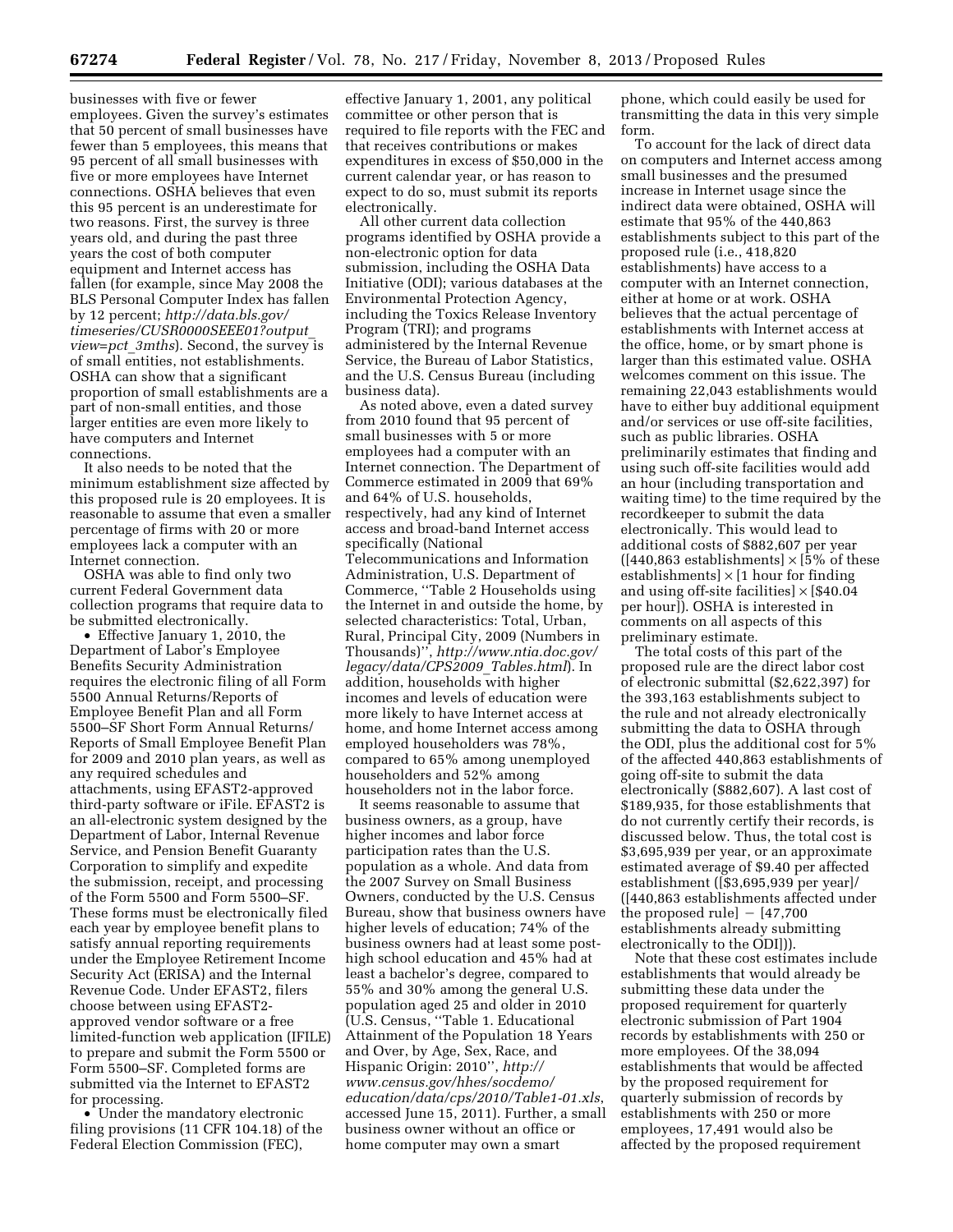for annual electronic submission of OSHA annual summary form (Form 300A) by establishments with 20 or more employees in designated industries. However, the cost estimate has already removed many of these 17,491 establishments as part of the 47,700 establishments subject to this part of the proposed rule and currently submitting annual information electronically to OSHA through the ODI. The number of establishments that would be affected by both the quarterly submission requirement and the annual submission requirement, and that are not currently submitting information electronically to OSHA through the ODI, is probably too small to make a significant difference in the calculated costs of \$3.7 million per year.

A small percentage of establishments currently subject to Part 1904 do not fully comply with the requirement in § 1904.32(a)(3) to certify the accuracy of each year's records. OSHA determined, based on inspection data, that in 2010 about 1.6 percent of establishments undergoing inspection had violations of the recordkeeping certification requirement. OSHA has estimated costs and a paperwork burden for the time these employers would spend reviewing their data for certification purposes. Because this data collection would make it obvious to these employers that a record has not been certified, OSHA included the full costs of certification for those not in compliance with § 1904.32(a)(3) as a cost of this rule. The number of those that do not comply may be estimated by multiplying 1.6 percent times 360,863 establishments subject to the rule but not currently in the ODI (440,863 total establishments minus 80,000 in ODI). The resulting figure is only 5,774 establishments not currently in compliance. The cost for these noncompliers to comply with § 1904.32(a)(3) by completing certification is \$189,935. This is calculated by multiplying 30 minutes by 5,774 establishments (resulting in 2,887 hours) times the adjusted hourly wage for a certifying official (\$65.79). This wage reflects the hourly wage plus benefits of an Industrial Production Manager (OES 11–3051), the same occupation used for certification of records in other OSHA recordkeeping

regulations. OSHA invites comments on whether 1.6 percent is the actual certification non-compliance rate for firms subject to Part 1904, and on whether the adjusted wage of \$65.79 is, on average, the correct wage rate for individuals certifying annual recordkeeping logs.

OSHA believes, and current ICRs support, that 30 minutes is the appropriate amount of time required, on average, for certification. However, it is possible to exhibit a range of time requirements. If, for example, the certifying officials are especially productive at certification, perhaps because the injury and illness records are well-maintained or because they are able to work off existing finalized summary reports sent to Workers' Compensation insurance agencies, then it may only take 15 minutes, on average, to complete the certification. In that case, the total cost would be just \$94,967. On the other hand, perhaps the certifying officials have become less productive since the previous ICRs. If it now takes a certifying official one hour instead of 30 minutes to certify, then the total cost for non-complying establishments would be \$379,870.

3. § 1904.41(a)(3)—Electronic Submission of Part 1904 Records Upon Notification

This part of the proposed rule has no immediate costs or economic impacts. Under this part of the proposed rule, an establishment will be required to submit data electronically if OSHA notifies the establishment to do so as part of a specified data collection. Each specified data collection would be associated with its own particular costs, benefits, and economic impacts, which OSHA would estimate as part of obtaining OMB approval for the specified data collection under the Paperwork Reduction Act of 1995.

*4. Budget Costs to the Government for the Creation of the Reporting System, Helpdesk Assistance, and Administration of the Electronic Submission Program* 

While OSHA has not typically included the cost of administering a new regulation in the preliminary economic analysis, in this document the Agency has included such costs because they represent a significant fraction of the total costs of the regulation. These costs will be offset by budget savings from the discontinuation of the current ODI survey. The program lifecycle costs can be categorized into IT hardware and software costs, helpdesk costs, and OSHA program management personnel costs. OSHA received estimates for the lifecycle costs from three sources: an OSHA contractor, the BLS, and OSHA offices.

According to OSHA's Office of Web Services, the creation of the reporting system hardware and software infrastructure will have an initial cost of \$1,545,162. Annualized over 10 years at seven percent interest, this is \$219,996 per year.

BLS provided a unit cost estimate of 28 cents per transaction. This would amount to \$372,000 per year for about 1.3 million transactions. Adding annual help desk costs of \$200,000 would make the total \$572,000.

The contractor and OSHA's Office of Web Services provided higher budget estimates. The contractor suggested that annual costs could be as high as \$953,000, while the OSHA Office of Web Services suggested a cost of \$626,000 per year. OSHA will also continue to require three full-timeequivalent workers (FTEs) to administer the new electronic recordkeeping system. OSHA believes these FTEs will cost the government \$150,000 each, including salary and benefits, for a total of \$450,000 per year. Added to the BLS cost of \$572,000 and the annualized start-up cost of \$220,000, this would amount to \$1,242,000, or just over \$1.2 million, and less than the budget of the current ODI. Adding the FTE costs to the contractor and OSHA Office of Web Services estimates, along with the annualized start-up cost yields a range of between \$1.2 million and \$1.6 million per year. For its best estimate, OSHA will use the BLS estimated costs per transaction, because this estimate is based on actual experience with implementing a similar program.

#### 5. Total Costs of the Rule

As shown in the table below, the total costs of the proposed rule would be an estimated \$11.9 million per year.

#### TABLE V–1—TOTAL COSTS OF THE PROPOSED RULE

| Cost element                                                                                                        | Annual costs |
|---------------------------------------------------------------------------------------------------------------------|--------------|
|                                                                                                                     | \$6.954.950  |
| Annual electronic submission of OSHA annual summary form (Form 300A) by establishments with 20 or more employees in | 3.695.939    |
| This includes:                                                                                                      |              |
|                                                                                                                     | 2.622.397    |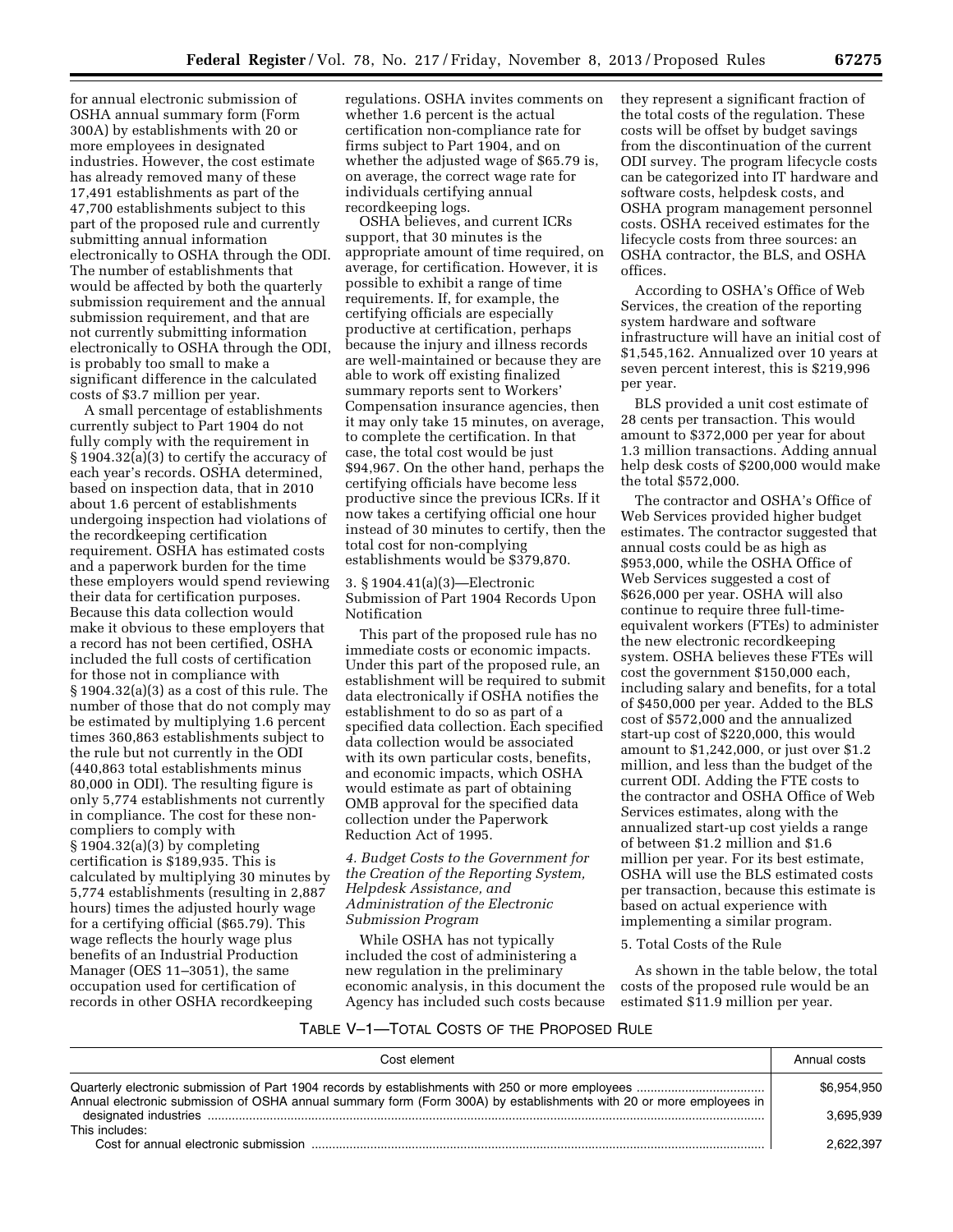#### TABLE V–1—TOTAL COSTS OF THE PROPOSED RULE—Continued

| Cost element | Annual costs |
|--------------|--------------|
|              | 883.607      |
|              | 189.935      |
|              |              |
|              | 10.650.889   |
|              | $-242.000$   |
|              |              |

\* This part of the proposed rule has no immediate costs or economic impacts. Under this part of the proposed rule, an establishment would be required to submit data electronically if OSHA notified the establishment to do so as part of a specified data collection. Each specified data collection would be associated with its own particular costs, benefits, and economic impacts, which OSHA would estimate as part of obtaining OMB approval for the specified data collection under the Paperwork Reduction Act of 1995.

The above costs include the costs (estimated to be \$189,935) for establishments that are currently out of compliance with the existing certification requirements to come into compliance with these requirements before electronically submitting their data to OSHA. However, OSHA did not include costs related to another possibility—namely, that this proposal would result in increased costs for meeting OSHA recordkeeping requirements by employers who currently certify that their records are accurate, because these employers will take more pains to ensure accuracy if the records are electronically submitted to OSHA. There are several reasons why OSHA assumes no added burden for these employers who already certify that their records are accurate.

First, as noted, the proposed rule does not add to or change any employer's obligation to complete, retain, and certify injury and illness records. The proposed rule also does not add to or change the recording criteria or definitions for these records. The only change is that, under certain circumstances, employers will be obligated to transmit information from these records to OSHA in an electronic format (either a file or by a secure Web page). Many employers are already doing this through the OSHA Data Initiative; these employers have not commented, either on the rule or on the paperwork analyses, that they incurred additional costs beyond those that OSHA estimated (see for example the ODI ICR 200912–1218–012 and the SOII ICR 201209–1220–001).

Second, employers are already required to examine and certify the information they collect, under penalty of perjury. Employers who are already sufficiently satisfied with the accuracy of their records to accept the risk of a criminal penalty are unlikely to do more simply because they must electronically submit the records to OSHA. Therefore, the prospect of submitting their data to OSHA would not provide any

additional incentive to carefully record injuries and illnesses.

Third, injury and illness records kept under Part 1904 are already available to OSHA and the public in a variety of ways. The annual summary data must be posted where employees can see it. Employees or their representatives can also obtain and publicize most of the information from these records at any time, if they so wish. These are the people who are most likely to recognize if the records are inaccurate. Finally, OSHA Compliance Officers routinely review these records when they perform workplace inspections. While OSHA inspections are a rare event for the typical business, they are much more common for firms with over twenty employees in the kinds of higher-hazard industries subject to this rule.

Nevertheless, OSHA welcomes comment on the issue of whether employers newly required to submit records to OSHA may spend additional time assuring the accuracy of their records, beyond what they spend now. If all 360,000 facilities (440,863 minus 80,000) not now submitting data to ODI were to spend an extra half hour for a human resources specialist to doublecheck the data prior to submission, then the costs of this rule would increase by \$7.2 million. While this would be a substantial addition to the costs of the rule, such an addition would not alter OSHA's conclusion that this is neither an economically-significant rule nor a rule that would impose significant costs on a substantial number of small businesses.

#### *c. Benefits*

OSHA anticipates that establishments' electronic submission of establishmentspecific injury/illness data will improve OSHA's ability to identify, target, and remove safety and health hazards, thereby preventing workplace injuries, illnesses, and deaths. In addition, OSHA believes that the data submission requirements of the proposed rule will improve the quality of the information

and lead employers to increase workplace safety.

Finally, the Agency plans to make the injury and illness data public, as encouraged by President Obama's Open Government Initiative. Online access to these data will allow the public, including employees and potential employees, researchers, employers, and workplace safety consultants, to use and benefit from the data. It will support the development of innovative ideas and allow everybody with a stake in workplace safety to participate in improving occupational safety and health. The data collected by BLS is mostly used in the aggregate. While BLS makes micro data available in a restricted way to researchers, OSHA will make micro data, including case data, available to researchers and the public with far fewer restrictions.

The BLS SOII is used as a basis for much of the research on workplace safety and health in the US. Typical examples include Economic Burden of Occupational Injury and Illness in the United States, by J. Paul Leigh (2011); Analyzing the Equity and Efficiency of OSHA Enforcement, by Wayne B. Gray and John T. Scholz (1991); Establishment Size and Risk of Occupational Injury, by Dr. Arthur Oleinick MD, JD, MPH, Jeremy V. Gluck Ph.D., MPH, and Kenneth E. Guire (1995); and Occupational Injury Rates in the U.S Hotel Industry, by Susan Buchanan *et al.* in the American Journal of Industrial Medicine (2010). Some of these studies, such as Gray and Sholtz, use establishment data previously only available on site at BLS.

The data base resulting from this proposed rule would provide for the use of establishment-specific data without having to work under the restrictions imposed by BLS for the use of confidential data. It would also provide data on injury and illness classifications that are not currently available from any source, including the BLS SOII. Specifically, under this collection, there would be case-specific data for injuries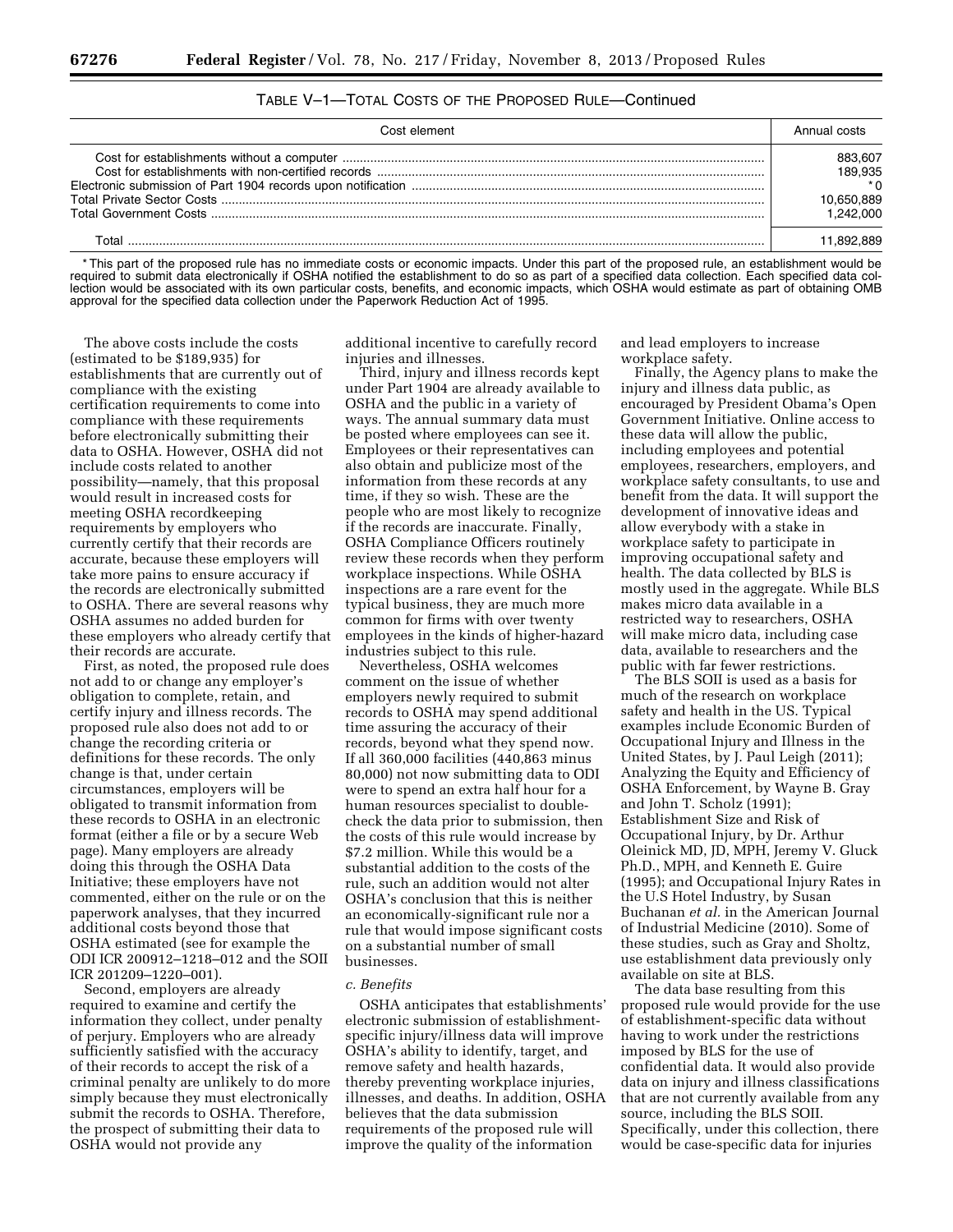and illnesses that do not involve days away from work. The BLS case and demographic data is limited to cases involving days away from work and a small subset of cases involving restricted work activity.

In order to determine possible monetary benefits to this rule, OSHA calculated the value of statistical life (VSL) using Viscusi & Aldy's (2003) meta-analysis of studies in the economics literature that use a willingness-to-pay methodology to estimate the imputed value of lifesaving programs. The authors found that each fatality avoided was valued at approximately \$7 million in 2000 dollars. Using the GDP Deflator (U.S. Bureau of Economic Analysis, 2010), OSHA estimated that this \$7 million base number in 2000 dollars yields an estimate of \$8.7 million in 2009 dollars for each fatality avoided.

Many injuries and fatalities can be prevented at minimal costs. For example, the costs of greater use of already-purchased personal protective equipment are minimal, yet many fatalities described in OSHA's IMIS system could have been prevented through the use of available personal protective equipment. This includes fatalities related to falls when a person was wearing fall protection but did not have the lanyard attached and to electric shocks where arc protection was available or left in the truck. For such minimal-cost preventative measures, assuming they have costs of prevention of less than \$1 million per fatality prevented and using the VSL of \$8.7 million and other parameters typically used in OSHA benefits, if the proposed rule leads to either 1.5 fewer fatalities or 0.025% fewer injuries per year, the rule's benefits will be equal to or greater than the costs. Many accidentprevention measures will have some costs, but even if these costs are 75 percent of the benefits, the proposed rule would have benefits exceeding costs if it prevented 4.8 fatalities or 0.8% fewer injuries per year. OSHA expects the rule's beneficial effects to exceed these values.

#### *d. Regulatory Alternatives*

1. Estimated Additional Costs for Alternative I—Enterprise-Wide Submission

OSHA estimated costs for corporate reporting for three different scope options for this requirement. All of the scope options are for enterprises with five or more establishments, but the options vary with respect to the size of establishment that the enterprise would need to include in the enterprise report.

According to Dun and Bradstreet (2012), there are 28,127 enterprises with five or more establishments subject to OSHA recordkeeping requirements. These enterprises have a total of 584,662 establishments.

Under the first scope option, labeled ''Establishments with 1 or more'' in Table V–2, enterprises would be required to include in their report all establishments subject to reporting requirements, regardless of the establishments' number of employees. This option would require reporting for 584,662 establishments.

OSHA also examined an option that would require reporting only for establishments with 11 or more employees, labeled ''Establishments with 11 or more'' in Table V–2. This option would require reporting for 291,425 establishments.

A third option, ''Establishments with 20 or more'' in Table V–2, would require reporting only for establishment with 20 or more employees. This option would require reporting by 223,592 establishments.

Note that the D&B estimate for the number of establishments with 20 or more employees is close to OSHA's estimate of establishments with 20 or more employees. The reason the number differs from the 440,000 establishments with 20 or more employees used elsewhere in the PEA is that the D&B estimate is only for establishments that have 20 or more employees and are part of a larger enterprise with five or more establishments subject to recordkeeping requirements.

For all three options, OSHA has assumed that the number of enterprises that would need to provide enterprisewide reports is 28,127, as noted in Footnote 1 in Table V–2, below. This assumption is necessary because the data OSHA received from Dun and Bradstreet only provided information on the total number of enterprises with five or more establishments required to keep records and on the total number of establishments controlled by these enterprises that had either eleven or more employees or twenty or more employees. OSHA did not receive information on the numbers of enterprises that control only larger establishments, such as establishments employing 11 or more employees or establishments employing 20 or more employees. However, OSHA expects that the number of enterprises with five or more establishments employing 11 or more employees is smaller than 28,127 and that the number of enterprises with five or more establishments employing 20 or more employees is smaller still. As a result, OSHA's estimates of costs for

the second option (''Establishments with 11 or more'') and third option (''Establishments with 20 or more'') are probably overestimates.

OSHA estimates that:

(1) Each establishment will need 10 minutes to transmit its OSHA records to its parent enterprise. The Agency would not require these establishments to transmit their records electronically to the parent enterprise. They would also be allowed to use the mail, telephone, or fax. Note that establishments in the affected NAICS codes are already complying with Part 1904 recordkeeping requirements. Thus, the enterprise-wide reporting requirement would only change their recordkeeping procedures by requiring them to transmit their OSHA log once a year to their parent enterprise, instead of to OSHA.

(2) the parent enterprise will need 10 minutes per establishment to collate, review, and, if necessary, convert to electronic format the records from each of their affected establishments.

(3) the parent enterprise will need an additional 10 minutes for the required electronic transmittal of the records to OSHA.

For the purposes of this analysis, OSHA has assumed that no parent enterprise currently consolidates and reviews injury and illness records from establishments it controls. This assumption probably results in a significant overestimate of the costs.

Given the scope alternatives and the estimates outlined above, the costs for each alternative are shown in Table V– 2. The highest-cost option is the first option, ''Establishments with 1 or more''. The yearly costs for this alternative, in addition to those already in the NPRM, are a total of \$6,688,924.

These costs are calculated by subtracting the number of establishments with reporting costs already included elsewhere in the PEA (223,592 establishments) from the total number of affected establishments (584,662), resulting in a net of 361,070 establishments. 361,070 establishments multiplied by 10 minutes (1/6 of an hour) of reporting time per establishment multiplied by a wage rate of \$40.04 per hour [361,070 x 1/6 x \$40.04] produces a cost of \$2,409,540.

The wage rate of \$40.04 is used because OSHA assumes that a Human Resources Specialist will do the establishment transmittal and the enterprise review and transmittal. In the main cost analysis of the PEA, OSHA noted that in some establishments a bookkeeper might do this sort of work, and in others a health and safety specialist might do it. OSHA welcomes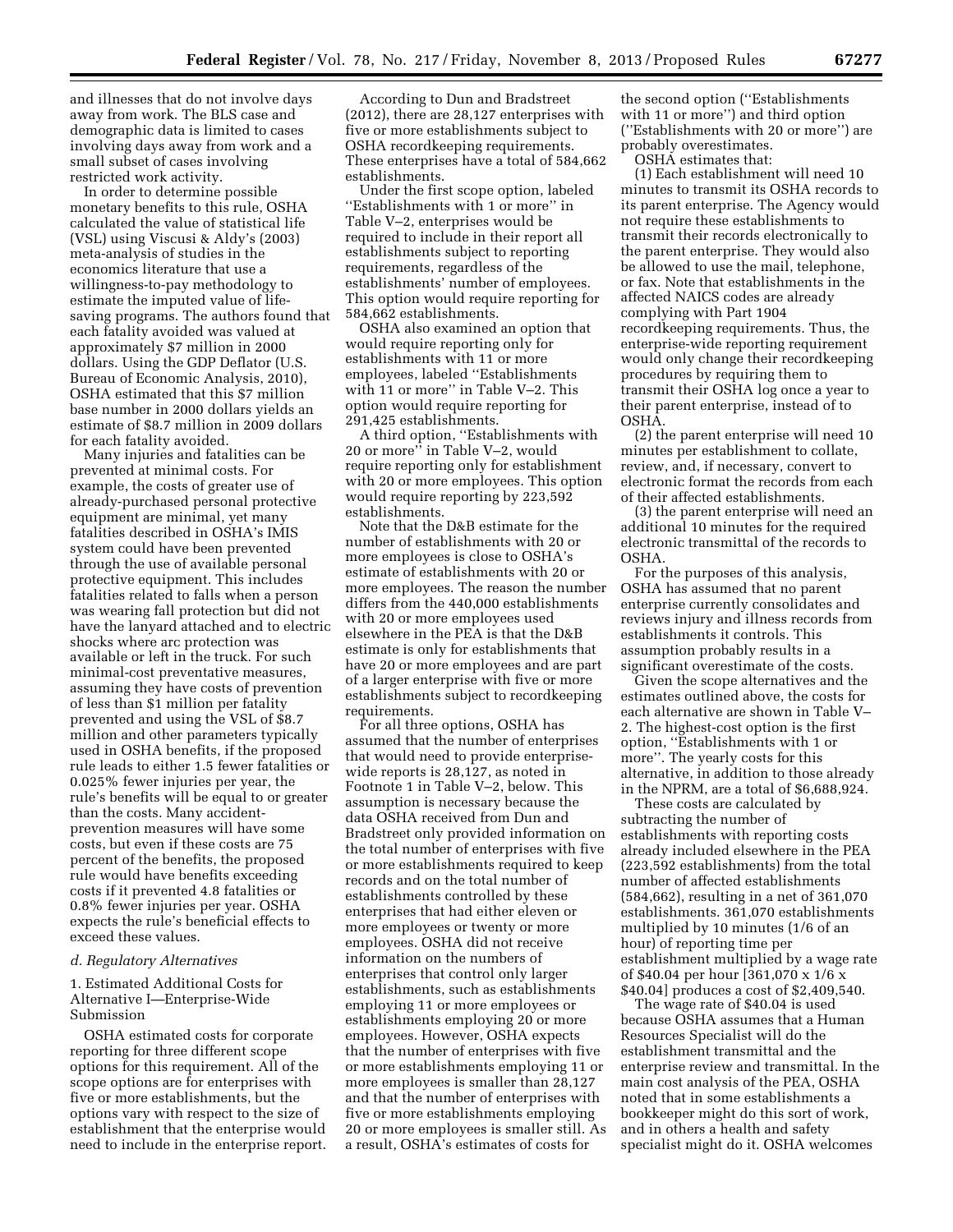comments on the occupations that would send and receive records at the establishment and enterprise level, and the hourly wage rate for those occupations.

There are also the additional costs of enterprise-level review and submittal of the data to OSHA; the enterprise review cost is calculated by 584,662 establishments multiplied by 10 minutes per establishment multiplied by \$40.04 per hour. This produces a cost of \$3,901,644. The cost of enterprise transmittal to OSHA is \$187,700 (28,127 enterprises multiplied by 10 minutes per enterprise multiplied by \$40.04 per hour).

Finally, in the PEA, OSHA recognizes that a very small percent (1.6 percent)

of establishments do not currently comply with OSHA regulations by certifying and reviewing their OSHA records. While the rate of noncompliance may be lower among establishments that are part of large, multi-establishment enterprises, OSHA has used the same 1.6-percent estimate of non-compliance at the establishment level in this analysis. As in the PEA, a wage plus benefit rate of \$65.79 per hour, for an Industrial Production Manager, is used to determine the cost of certification for those establishments not in compliance. That final additional cost is reported in the last row of Table V–2.

Following the same calculation process, for the second option,

''Establishments with 11 or more'', there are almost 300,000 fewer establishments, and the additional cost would be roughly \$4 million less, or \$2,620,851.

For the third option, ''Establishments with 20 or more'', all of the establishments with 20 or more employees would already be required to report to OSHA in this NPRM, regardless of the enterprise-wide reporting requirement. Under the enterprise-wide reporting requirement, these establishments would instead report to their parent enterprise, and the only cost incurred would be to that parent enterprise, including the cost of enterprise review and submission.

TABLE V–2—ADDITIONAL COSTS FOR CORPORATE REPORTING, ENTERPRISES WITH FIVE OR MORE ESTABLISHMENTS

|                                                                                                                                                                                          | Establishments with 1<br>or more: Provide en-<br>terprise-wide report<br>including all establish-<br>ments with 1 or more<br>employees | Establishments with<br>11 or more: Provide<br>enterprise-wide report<br>including all establish-<br>ments with 11 or<br>more employees | Establishments with<br>20 or more: Provide<br>enterprise-wide report<br>including all establish-<br>ments with 20 or<br>more employees |
|------------------------------------------------------------------------------------------------------------------------------------------------------------------------------------------|----------------------------------------------------------------------------------------------------------------------------------------|----------------------------------------------------------------------------------------------------------------------------------------|----------------------------------------------------------------------------------------------------------------------------------------|
| Baseline (Number of Establishments Already in the PEA)<br>Net Number of Establishments Newly Required to Report<br>Recordkeeping Certification Cost (for establishments that should cur- | 584,662<br>223,592<br>361.070<br>28.127<br>\$2,409,540<br>\$3,901,644<br>\$187.700<br>\$190,038                                        | 291,425<br>223,592<br>67,833<br>28.127<br>\$452,672<br>\$1,944,776<br>\$187.700<br>\$35,702                                            | 223,592<br>223,592<br>$\Omega$<br>28.127<br>$3S$ 0<br>\$1,492,104<br>\$187.700<br>80                                                   |
| Total Incremental Cost of Corporate Reporting                                                                                                                                            | \$6,688,924                                                                                                                            | \$2,620,851                                                                                                                            | \$1,679,804                                                                                                                            |

1 Number of enterprises is constant across size categories, per D&B data.

2Estimated time requirements for establishments: 10 minutes to transmit to the enterprise.

3For the ''Establishments with 20 or more'' option, those establishments already incurred review, digitization, and transmittal costs in the PEA. 4Estimated time requirements for enterprises: 10 minutes to collate, review, and digitize per establishment reporting.

5 10 minutes to transmit to OSHA at the enterprise level.

2. Benefits of Alternative I—Enterprise-Wide Submission

As stated in the PEA, OSHA believes that the submission of establishment injury and illness data to the controlling enterprise will have benefits by improving the ability of OSHA to identify, target, and remove safety and health hazards by targeting enterprises as well as establishments. In addition, OSHA believes that the submission of data from establishments to their parent enterprises will improve the quality of the information available and lead to increased worker safety.

The resources that reduce workplace injuries and illnesses most effectively are found at the establishment and enterprise level. Submission of establishment data to the enterprise will improve communication and reporting between establishments and enterprises. This will alert enterprise managers to safety and health hazards, allowing

safety and health resources within the enterprise to be reallocated in a more efficient manner, improving the enterprise's ability to solve establishment safety and health problems.

As noted above, many injuries and fatalities can be prevented at minimal cost. For example, the costs of greater use of already-purchased personal protective equipment are minimal. In terms of workplace fatalities, Option 1 ''Establishments with 1 or more'', with an incremental cost of \$6.7 million, would have a net beneficial effect if it averted one additional workplace fatality every year (relative to the rule as proposed). In terms of workplace injuries, Option 1 would have a net beneficial effect if it reduced the number of injuries by an additional 110 per year (or one injury for every 255 enterprises required to participate in corporate reporting). This would

represent approximately a 0.00003 percent reduction in the 3 million recordable private-sector injuries each year. Even if the costs of averting fatalities or injuries were 75 percent of the benefits, the proposed alternative would have benefits exceeding the costs if it prevented four additional fatalities or 0.00012% fewer injuries5. Obviously, Option 2 (''Establishments with 11 or more'') and Option 3 (''Establishments with 20 or more'') would have even smaller incremental costs. They would therefore have a net beneficial effect with only very small additional numbers of fatalities averted or injuries

<sup>5</sup>These calculations are based on a VSL of \$8.7 million and an average cost per workplace injury or illness of \$60,000 (Viscusi and Aldy (2003)). In the Option 1 example, one fatality valued at \$8.7 million is approximately 25 percent more than the annual cost of Option 1. The logic is precisely the same for injuries prevented. To arrive at a breakeven point of 110 injuries prevented, divide the annual cost of \$6.6 million by \$60,000 per injury.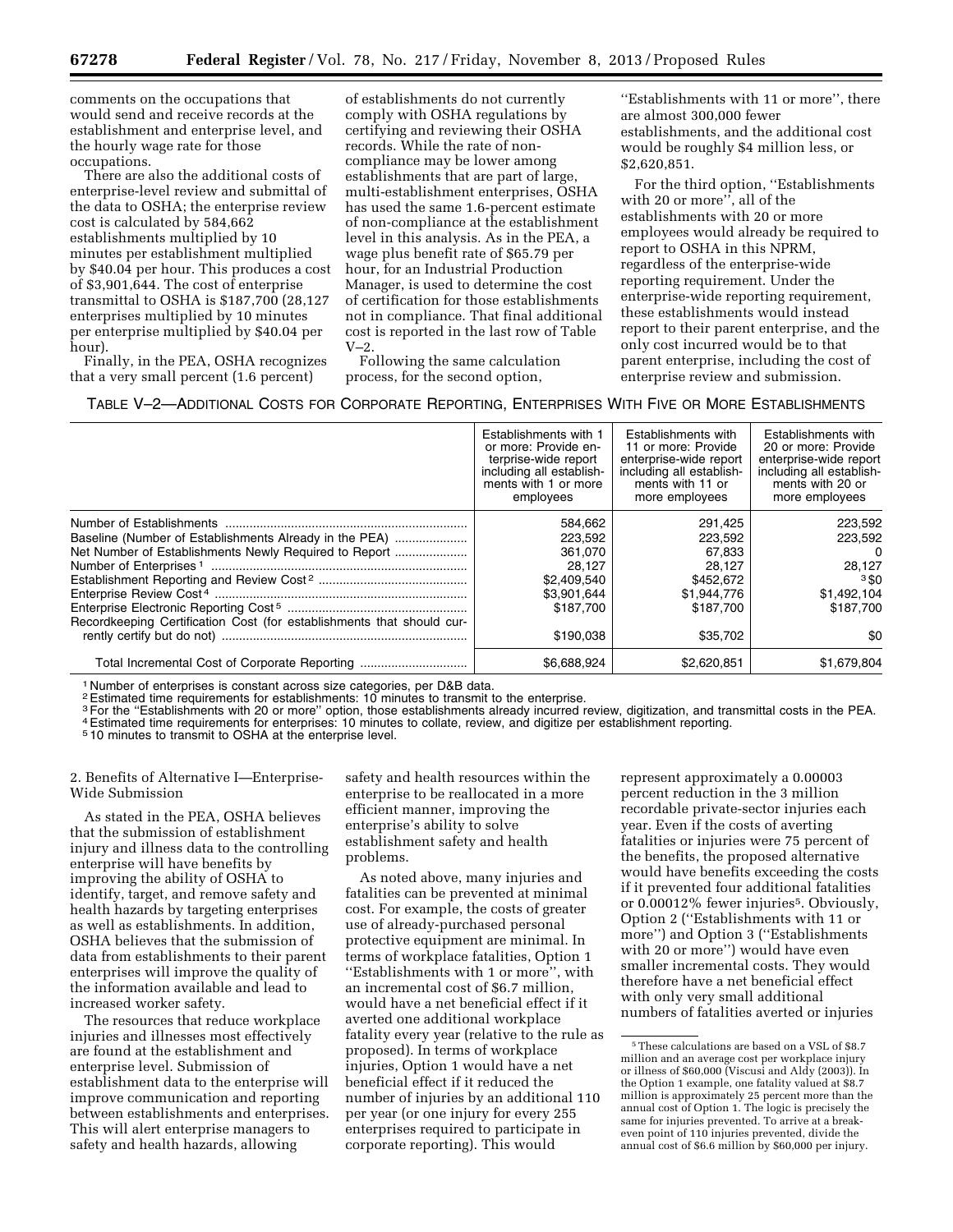prevented (relative to the rule as proposed). Option 2 (''Establishments with 11 or more'') would have a net beneficial effect if it averted one additional occupational fatality every 3.3 years, or reduced the number of occupational injuries by an additional 43 per year (or one injury for every 650 enterprises required to participate in enterprise-wide reporting). If the costs of preventing a fatality were 75 percent of the benefits, the benefits would exceed the costs even if just one fatality every nine months were prevented. Option 3 (''Establishments with 20 or more'') would have a net beneficial effect if it averted one additional fatality every 4.5 years, or reduced the number of injuries by an additional 28 per year (or one injury for every 1,000 enterprises required to participate in enterprise-wide reporting). If the costs of preventing an injury were 75 percent of the benefits, the benefits would still exceed the costs if just 112 injuries per year (or one injury per every 250 enterprises) were prevented by participation in enterprise-wide reporting.

OSHA welcomes public comment on Alternative I.

#### *e. Economic Feasibility*

OSHA preliminarily concludes that the proposed rule will be economically feasible. For the quarterly reporting requirement, affecting establishments with 250 or more employees, the average cost per affected establishment will be \$183 per year. For the annual reporting requirement, affecting establishments with 20 or more employees in designated industries, the average cost per affected establishment will be \$9.40 per year. These costs will not affect the economic viability of these establishments.

#### *f. Regulatory Flexibility Certification*

The part of the proposed rule requiring quarterly reporting for establishments with 250 or more employees will affect some small firms, according to the definition of small firm used by the Small Business Administration (SBA). In some sectors, such as construction, where SBA's definition only allows relatively smaller firms, there are unlikely to be any firms with 250 or more employees that meet SBA small-business definitions. In other sectors, such as manufacturing, a small minority of SBA-defined small businesses will be subject to this rule. Thus, this part of the proposed rule will affect only a small percentage of all small firms. However, because some small firms will be affected, especially in manufacturing, OSHA has examined

the impacts on small businesses of the costs of this rule. OSHA's procedures for assessing the significance of proposed rules on small businesses suggest that costs greater than 1% of revenues or 5% of profits may result in a significant impact on a substantial number of small businesses. To meet this level of significance at an estimated annual average cost of \$183 per affected establishment per year, annual revenues for an establishment with 250 or more employees would have to be less than \$18,300, and annual profits would have to be less than \$3,660. These are extremely unlikely combinations of revenue and profits for firms of this size and would only occur for a very small number of firms in severe financial distress.

The part of the proposed rule requiring annual electronic submission of data from establishments with 20 or more employees in designated industries will also affect some small firms. As stated above, costs greater than 1% of revenues or 5% of profits may result in a significant economic impact on a substantial number of small businesses. To meet this level of significance at an estimated annual average cost of \$9.40 per affected establishment per year, annual revenues for an establishment with 20 or more employees would have to be less than \$900, and annual profits would have to be less than \$180. These are extremely unlikely combinations of revenue and profits for establishments of this size.

As a result of these considerations, per § 605 of the Regulatory Flexibility Act, OSHA proposes to certify that this proposed rule will not have a significant economic impact on a substantial number of small entities. Thus, OSHA has not prepared an initial regulatory flexibility analysis. OSHA is interested in comments on this certification.

#### **VI. OMB Review Under the Paperwork Reduction Act of 1995**

This proposed rule would revise an existing collection of information, as defined and covered by the Paperwork Reduction Act of 1995 (PRA) and its implementing regulations.

Docket exhibit OSHA 2013–0023– 0001 shows examples of user interfaces for the current electronic reporting system associated with the ODI and an expanded interface to collect casespecific data. OSHA currently expects that the user interfaces for the electronic reporting system proposed by this rule would be similar to these user interfaces. Screen shots of this interface can also be viewed on OSHA's Web site at *[http://www.osha.gov/recordkeeping/](http://www.osha.gov/recordkeeping/proposed_data_form.html) proposed*\_*data*\_*[form.html.](http://www.osha.gov/recordkeeping/proposed_data_form.html)* OSHA

invites public comment on these user interfaces, including suggestions on any interface features that would minimize the burden of reporting the required data.

Under Control Number 1218–0176, OSHA currently has OMB approval, under the PRA, to conduct an information collection that requires employers to maintain information on work-related fatalities, injuries, and illnesses, and to submit this information to OSHA. The proposed rule would also have these requirements.

The proposed rule would amend 29 CFR 1904.41 to add three new electronic reporting requirements for injury and illness information employers are already required to keep under 29 CFR Part 1904. First, OSHA would require establishments that are required to keep injury and illness records under Part 1904, and that had 250 or more employees in the previous year, to submit information from these records to OSHA or OSHA's designee, electronically, on a quarterly basis. Second, OSHA would require establishments that are required to keep injury and illness records under Part 1904, had 20 or more employees in the previous year, and are in certain designated industries to electronically submit the information from the OSHA annual summary form (Form 300A) to OSHA or OSHA's designee on an annual basis. The second submission requirement would replace OSHA's annual illness and injury survey, authorized by the current version of 29 CFR 1904.41. Third, OSHA would require all employers who receive notification from OSHA to electronically submit specified information from their injury and illness records to OSHA or OSHA's designee.

In accordance with 44 U.S.C. 3507(d), OSHA prepared and submitted a revised Information Collection Request (ICR) for this proposed regulation to OMB for review. OSHA solicits comments on the proposed revised collection of information requirements and the estimated burden hours associated with these requirements, including comments on the following items:

(a) Whether the proposed collection of information is necessary for the proper performance of OSHA's functions, including whether the information has practical utility;

(b) the accuracy of OSHA's burden estimate (time and cost);

(c) ways to enhance the quality, utility, and clarity of the information collected;

(d) ways to minimize the burden of the collection of information on employers, including the use of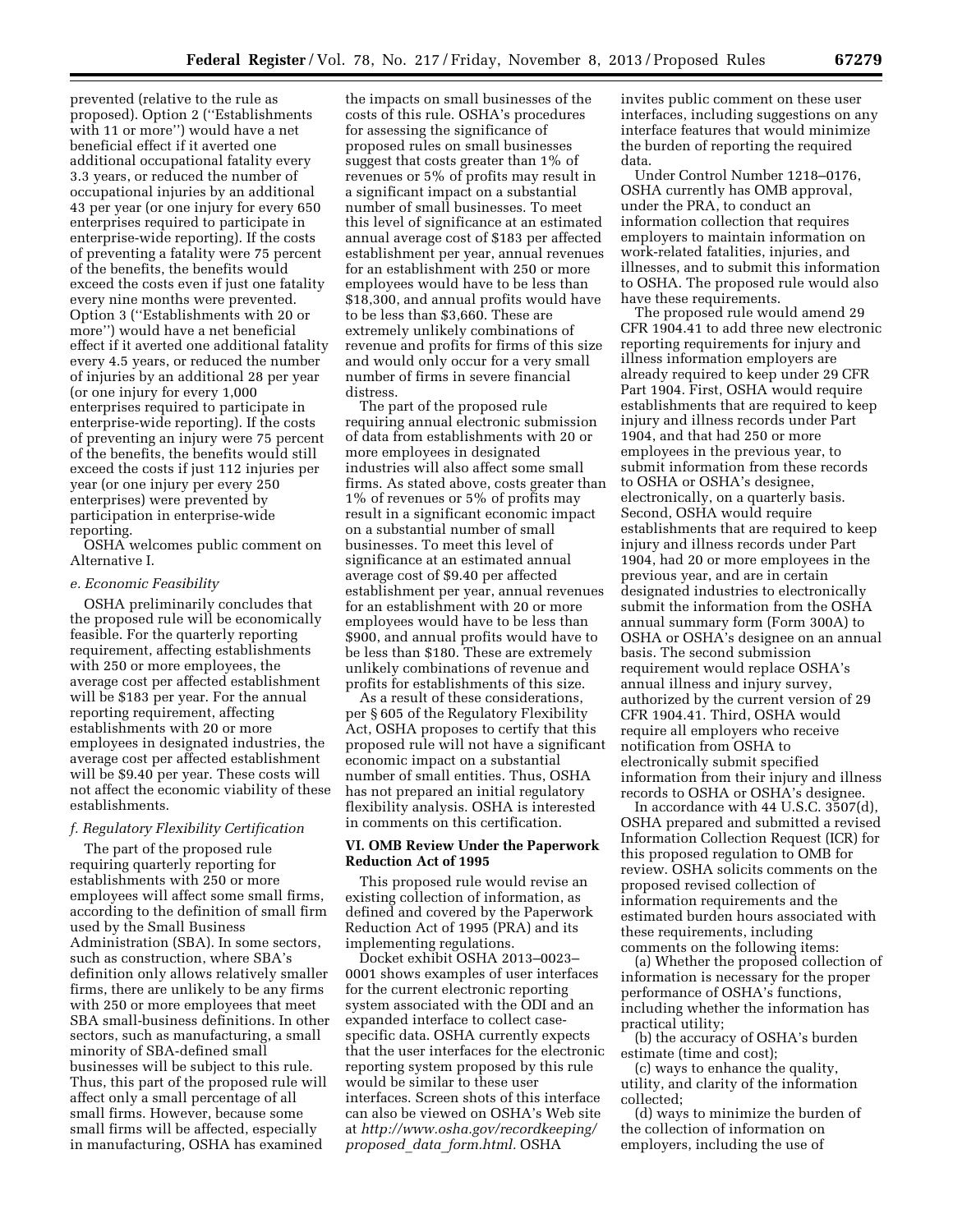automated collection techniques or other forms of information technology, and

(e) ways to further reduce the information collection burden on small business concerns with fewer than 25 employees.

As required by 5 CFR 1320.5(a)(1)(iv) and  $1320.8(d)(2)$ , the following paragraphs provide information about this ICR.

1. *Title:* 29 CFR Part 1904 Recordkeeping and Reporting Occupational Injuries and Illnesses

2. *Number of respondents:* OSHA proposes to require establishments that are required to keep injury and illness records under Part 1904, and that had 250 or more employees in the previous year, to submit information from these records to OSHA or OSHA's designee, electronically, on a quarterly basis. There are approximately 38,000 establishments that will be subject to this requirement and that will submit detailed case characteristic data on approximately 900,000 occupational injuries and illnesses per year. OSHA also proposes to require establishments that are required to keep injury and illness records under Part 1904, had 20 or more employees in the previous year, and are in certain designated industries to electronically submit the information from the OSHA annual summary form (Form 300A) to OSHA or OSHA's designee on an annual basis. There are approximately 440,000 establishments that will be subject to this requirement. Finally, OSHA proposes to require all employers who receive notification from OSHA to electronically submit specified information from their injury and illness records to OSHA or OSHA's designee. This requirement will only incur a paperwork burden when the agency implements a notice of collection. For each new data collection conducted under this proposed provision, the Agency will request OMB approval under separate PRA control numbers. OSHA currently uses this process for the ODI data collection conducted under the current § 1904.41, which OMB currently approves under Control Number 1218–0209. The total number of respondents to all requirements under Part 1904 is 1,665,374.

3. *Frequency of responses:* Quarterly; Annually; On occasion.

4. *Number of responses:* 1,369,245.

5. *Average time per response:* Time per response varies from 10 minutes for establishments reporting only under 1904.41(a)(2), to multiple hours for large establishments with many recordable injuries and illnesses reporting under 1904.41(a)(1). The average time of

response per establishment is 29 minutes.

6. *Estimated total burden hours:* The proposed change will add an additional 228,664 hours of burden to the recordkeeping rule (Part 1904) and bring the total burden for the entire rule to 3,195,901 hours.

7. *Estimated costs (capital-operation and maintenance):* There are no capital costs for the proposed information collection.

Members of the public may comment on the paperwork requirements in this proposed regulation by sending their written comments to the Office of Information and Regulatory Affairs, Attn: OMB Desk Officer for the Department of Labor, OSHA (Regulation Identifier Number (RIN) 1218–AC50), Office of Management and Budget, Room 10235, Washington, DC 20503; telephone: 202–395–6929; fax: 202– 395–6881 (these are not toll-free numbers); email: *OIRA*\_*[submission@](mailto:OIRA_submission@omb.eop.gov) [omb.eop.gov.](mailto:OIRA_submission@omb.eop.gov)* Please limit the comments to only the proposed changed provisions of the recordkeeping rule (i.e. proposed § 1904.41).

OSHA encourages commenters also to submit their comments on these paperwork requirements to the rulemaking docket (OSHA–2013–0023), along with their comments on other parts of the proposed regulation. For instructions on submitting these comments to the docket, see the sections of this **Federal Register** notice titled **DATES** and **ADDRESSES**.

Comments submitted in response to this notice are public records; therefore, OSHA cautions commenters about submitting personal information such as Social Security numbers and dates of birth. To access the docket to read or download comments and other materials related to this paperwork determination, including the complete information collection request (ICR), use the procedures described under the section of this notice titled **ADDRESSES**. You may obtain an electronic copy of the complete Information Collection Request (ICR) by going to the Web site at *[http://www.reginfo.gov/public/do/](http://www.reginfo.gov/public/do/PRAMain) [PRAMain,](http://www.reginfo.gov/public/do/PRAMain)* then select ''Department of Labor" under "Currently Under Review'', then click on ''submit''. This will show all of the Department's ICRs currently under review, including the ICRs submitted for proposed rulemakings. To make inquiries, or to request other information, contact Mr. Todd Owen, Directorate of Standards and Guidance, OSHA, Room N–3609, U.S. Department of Labor, 200 Constitution Avenue NW., Washington, DC 20210; telephone (202) 693–2222; email *[owen.todd@dol.gov.](mailto:owen.todd@dol.gov)* 

OSHA notes that a federal agency cannot (1) conduct or sponsor a collection of information unless OMB approves it under the PRA, and the information collection displays a currently-valid OMB control number, and (2) require a party to respond to a collection of information unless the collection of information displays a currently-valid OMB control number. Also, notwithstanding any other provision of law, no party shall be subject to penalty for failing to comply with a collection of information if the collection of information does not display a currently-valid OMB control number. OSHA will publish a notice of OMB's action when it publishes the final regulation, or, if not approved by then, when OMB authorizes the information collection requirements under the PRA.

#### **VII. Unfunded Mandates**

For purposes of the Unfunded Mandates Reform Act of 1995 (2 U.S.C. 1501 *et seq.*), as well as Executive Order 12875, this proposed rule does not include any federal mandate that may result in increased expenditures by state, local, and tribal governments, or increased expenditures by the private sector of more than \$100 million.

#### **VIII. Federalism**

The proposed rule has been reviewed in accordance with Executive Order 13132 (64 FR 43255 (Aug. 4, 1999)), regarding federalism. Because this rulemaking involves a ''regulation'' issued under Sections 8 and 24 of the OSH Act, and is not an ''occupational safety and health standard'' issued under § 6 of the OSH Act, the rule will not preempt state law (29 U.S.C. 667(a)). The effect of the proposed rule on states is discussed in section IX. State Plan States.

## **IX. State Plan States**

For the purposes of § 18 of the OSH Act (29 U.S.C. 667) and the requirements of 29 CFR 1904.37 and 1952.4, within 6 months after publication of the final OSHA rule, state-plan states must promulgate occupational injury and illness recording and reporting requirements that are substantially identical to those in 29 CFR Part 1904 ''Recording and Reporting Occupational Injuries and Illnesses.'' All other injury and illness recording and reporting requirements (for example, industry exemptions, reporting of fatalities and hospitalizations, record retention, or employee involvement) that are promulgated by state-plan states may be more stringent than, or supplemental to,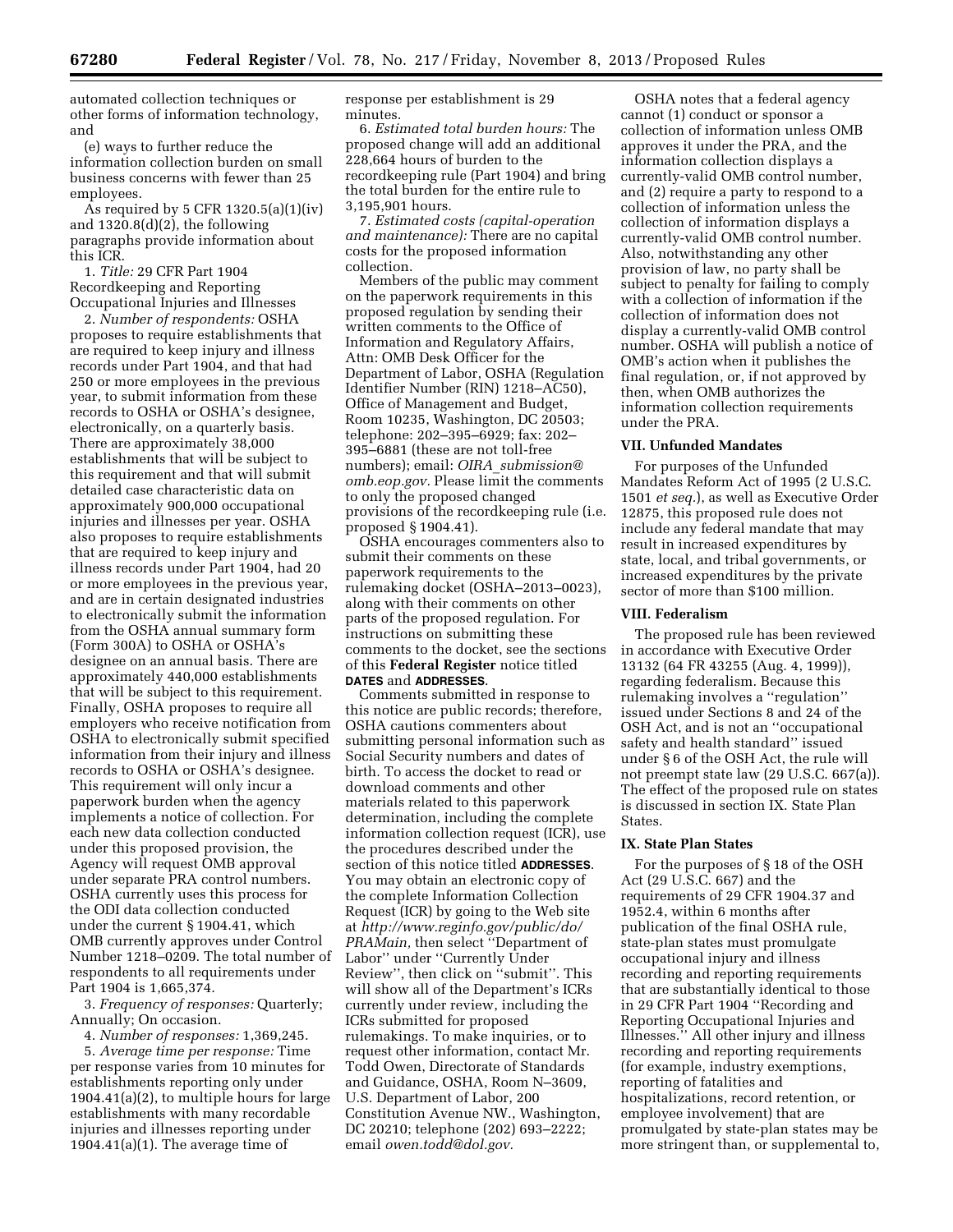the federal requirements, but, because of 1218–AC49) for this rulemaking. You the unique nature of the national recordkeeping program, states must consult with OSHA and obtain approval of such additional or more stringent reporting and recording requirements to ensure that they will not interfere with uniform reporting objectives (29 CFR 1904.37(b)(2)), 29 CFR 1952.4(a)).

There are 27 state plan states and territories. The states and territories that cover private sector employers are Alaska, Arizona, California, Hawaii, Indiana, Iowa, Kentucky, Maryland, Michigan, Minnesota, Nevada, New Mexico, North Carolina, Oregon, Puerto Rico, South Carolina, Tennessee, Utah, Vermont, Virginia, Washington, and Wyoming. Connecticut, Illinois, New Jersey, New York, and the Virgin Islands have OSHA-approved state plans that apply to state and local government employees only.

#### **X. Public Participation**

Because this rulemaking involves a regulation rather than a standard, it is governed by the notice and comment requirements in the Administrative Procedure Act (APA) (5 U.S.C. 553) rather than section 6 of the OSH Act (29 U.S.C. 655) and 29 CFR Part 1911 (both of which only apply to ''promulgating, modifying or revoking occupational safety or health standards'' (29 CFR 1911.1)). Therefore, the OSH Act requirement to hold an informal public hearing (29 U.S.C. 655(b)(3)) on a proposed rule, when requested, does not apply to this rulemaking.

Section 553(b)(1) of the APA requires the agency to issue a ''statement of the time, place, and nature of public rulemaking proceedings'' (5 U.S.C. 553(b)(1)). The APA does not specify a minimum period for submitting comments.

#### *a. Public Submissions*

OSHA invites comment on all aspects of the proposed rule. OSHA specifically encourages comment on the questions raised in the issues and questions subsection. Interested persons must submit comments by February 6, 2014. The Agency will carefully review and evaluate all comments, information, and data, as well as all other information in the rulemaking record, to determine how to proceed.

You may submit comments in response to this document (1) electronically at *[http://](http://www.regulations.gov) [www.regulations.gov,](http://www.regulations.gov)* which is the federal e-rulemaking portal; (2) by fax; or (3) by hard copy. All submissions must identify the agency name and the OSHA docket number (Docket No. OSHA–2013–0023) or RIN (RIN No.

may supplement electronic submissions by uploading document files electronically. If, instead, you wish to mail additional materials in reference to an electronic or fax submission, you must submit three copies to the OSHA docket office (see **ADDRESSES** section). The additional materials must clearly identify your electronic comments by name, date, and docket number, so that OSHA can attach them to your comments.

Because of security-related procedures, the use of regular mail may cause a significant delay in the receipt of submissions. For information about security procedures concerning the delivery of materials by hand, express delivery, messenger, or courier service, please contact the OSHA docket office at (202) 693–2350 (TTY (877) 889– 5627).

#### *b. Access to Docket*

Comments in response to this **Federal Register** notice are posted at *[http://](http://www.regulations.gov) [www.regulations.gov,](http://www.regulations.gov)* the federal erulemaking portal. Therefore, OSHA cautions individuals about submitting personal information such as Social Security numbers and birthdates. Although submissions are listed in the *<http://www.regulations.gov>* index, some information (e.g., copyrighted material) is not publicly available to read or download through that Web site. All comments and exhibits, including copyrighted material, are available for inspection and copying at the OSHA docket office. Information on using *<http://www.regulations.gov>* to submit comments and access dockets is available on that Web site. Contact the OSHA docket office for information about materials not available through the Web site and for assistance in using the Internet to locate docket submissions.

Electronic copies of this **Federal Register** document are available at *[http://www.regulations.gov.](http://www.regulations.gov)* This document, as well as news releases and other relevant information, also are available at OSHA's Web page at *[http://](http://www.osha.gov)  [www.osha.gov.](http://www.osha.gov)* For specific information about OSHA's Recordkeeping rule, go the Recordkeeping page on OSHA's Web page.

#### **Authority and Signature**

This document was prepared under the direction of David Michaels, Ph.D., MPH, Assistant Secretary of Labor for Occupational Safety and Health. It is issued under Sections 8 and 24 of the Occupational Safety and Health Act (29 U.S.C. 657, 673), Section 553 of the Administrative Procedure Act (5 U.S.C.

553), and Secretary of Labor's Order No. 41–2012 (77 FR 3912 (Jan. 25, 2012)).

#### **List of Subjects**

#### *29 CFR Part 1904*

Health statistics, Occupational safety and health, Reporting and recordkeeping requirements, State plans.

#### *29 CFR Part 1952*

Health statistics, Intergovernmental relations, Occupational safety and health, Reporting and recordkeeping requirements, State plans.

Signed at Washington, DC, on October 31, 2013.

#### **David Michaels,**

*Assistant Secretary of Labor for Occupational Safety and Health.* 

#### **Amendments to Standards**

For the reasons stated in the preamble, OSHA proposes to amend parts 1904 and 1952 of Chapter XVII of Title 29 as follows:

#### **PART 1904—[AMENDED]**

■ 1. The authority citation for part 1904 continues to read as follows:

**Authority:** 29 U.S.C. 657, 658, 660, 666, 669, 673, Secretary of Labor's Order No. 3– 2000 (65 FR 50017), and 5 U.S.C. 533.

#### **Subpart E—Reporting Fatality, Injury and Illness Information to the Government**

■ 2. Add an authority citation to Subpart E of 29 CFR part 1904 to read as follows:

**Authority:** Sections 8 and 24 of the Occupational Safety and Health Act (29 U.S.C. 657, 673), 5 U.S.C. 553, and Secretary of Labor's Order 1–2012 (77 FR 3912, Jan. 25, 2012).

■ 3. Revise § 1904.41 to read as follows:

#### **§ 1904.41 Electronic submission of injury and illness records to OSHA.**

(a) *Basic requirements*—(1) *Quarterly electronic submission of Part 1904 records by establishments with 250 or more employees.* If your establishment is required to keep records under Part 1904 and had 250 or more employees (including full-time, part-time, temporary, and seasonal workers) at any time during the previous calendar year, you must electronically send to OSHA or OSHA's designee, on a quarterly basis, all of the information from the records that you keep under Part 1904.

(i) The data for injuries, illnesses, and fatalities recorded during the period of January through March must be submitted no later than April 30.

(ii) The data for injuries, illnesses, and fatalities recorded during the period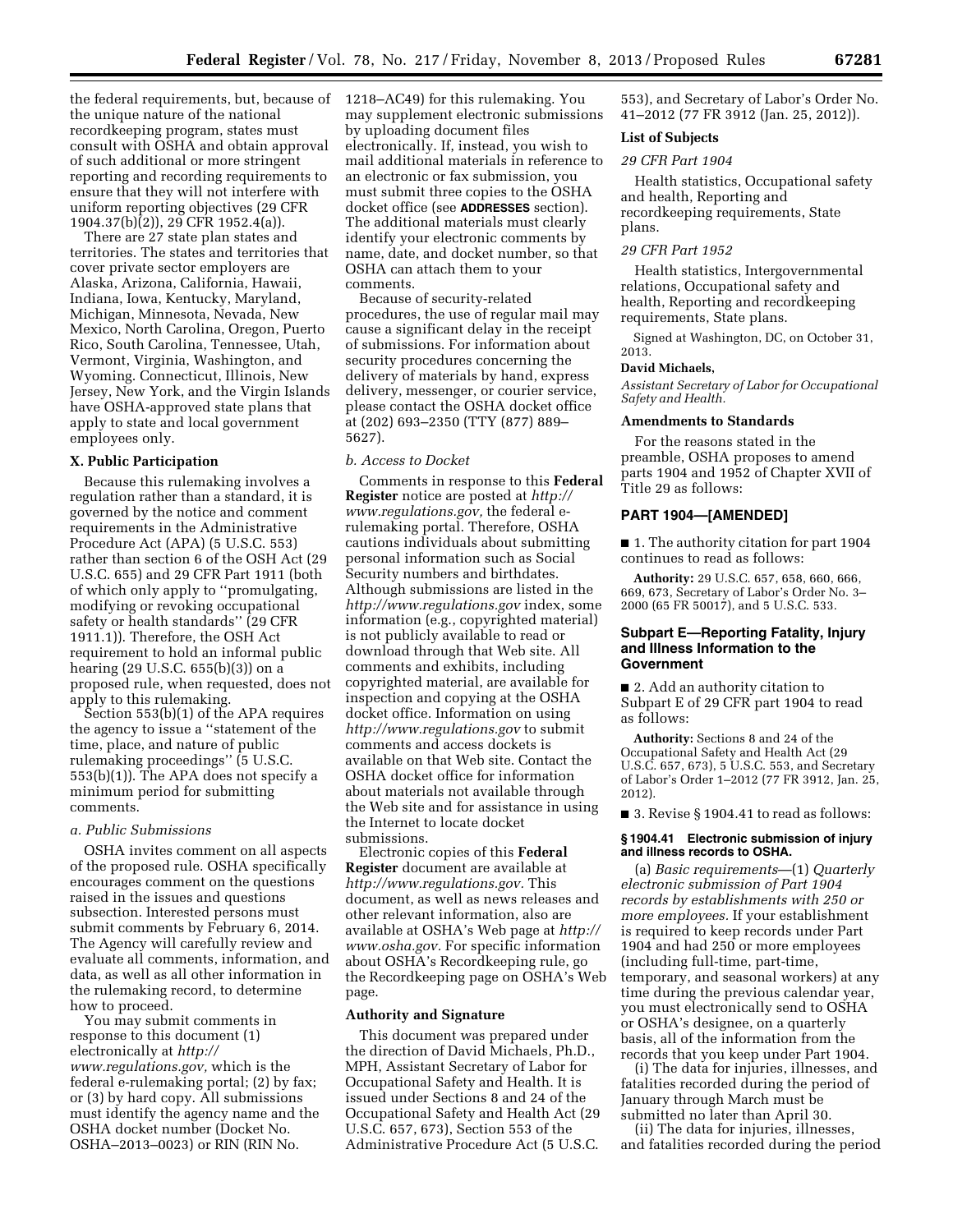of April through June must be submitted no later than July 31.

(iii) The data for injuries, illnesses, and fatalities recorded during the period of July through September must be submitted no later than October 31.

(iv) The data for injuries, illnesses, and fatalities recorded during the period of October through December must be submitted no later than January 31.

(v) The summary data from OSHA Form 300A must be submitted no later than March 2 of the year after the calendar year covered by the form.

(2) *Annual electronic submission of OSHA annual summary form (Form 300A) by establishments with 20 or more employees in designated industries.* If your establishment had 20 or more employees (including full-time, part-time, temporary, and seasonal workers) at any time during the previous calendar year, and is classified in any of the industries listed in Appendix A to Subpart E of Part 1904, you must electronically send to OSHA or OSHA's designee, once a year, the information from your completed annual summary form (Form 300A). The information must be submitted no later than March 2 of the year after the calendar year covered by the form.

(3) *Electronic submission of Part 1904 records upon notification.* Upon notification, you must electronically send to OSHA or OSHA's designee the requested information, at the specified time interval, from the records that you keep under Part 1904.

(b) *Implementation*—(1) *Does every employer have to send data to OSHA?*  No, in any given year, some employers will have to send data to OSHA, and some employers will not. If your establishment is required to keep records under Part 1904 and had 250 or more employees in the previous

calendar year, you must submit all of your Part 1904 data to OSHA on a quarterly basis, without notification from OSHA. Also, if your establishment is classified in any of the industries listed in Appendix A to Subpart E of Part 1904 and had 20 or more employees in the previous calendar year, you must submit the information from the annual summary form (Form 300A) to OSHA once a year, without notification from OSHA. This information must be submitted no later than March 2 of the year after the calendar year covered by the form (for example, no later than March 2, 2012, for the 2011 annual summary form). Otherwise, you must only submit injury and illness data to OSHA if you are notified to do so for an individual data collection.

(2) *How will I be notified that I have to submit the data?* Employers required to submit data on a quarterly basis (that is, employers that are required to keep records under Part 1904 and had 250 or more employees in the previous calendar year) will not be notified. Employers required to submit data once a year (that is, employers, in designated industries, that had 20 or more employees in the previous calendar year) will also not be notified. Employers required to submit data as part of an individual data collection will be notified by mail. OSHA will also announce individual data collections through publication in the **Federal Register** and the OSHA newsletter, and announcements on the OSHA Web site.

(3) *How often do I have to submit the data?* Establishments that are required to keep records under Part 1904 and had 250 or more employees in the previous calendar year must submit their Form 300 and Form 301 data on a quarterly basis and their annual summary data,

from Form 300A, on an annual basis. Establishments that are in designated industries and had 20 or more employees in the previous calendar year must submit their Form 300A data once a year. Establishments that receive a notification for an individual data collection must submit their data according to the frequency specified in the notification.

(4) *How do I submit the data?*  Establishments must submit their data electronically. OSHA will provide a secure Web site for the electronic submission of data. For individual data collections, OSHA will include the Web site's location in the notification for the data collection. The Web site will allow for both direct data entry and submission of data through a batch file upload, as appropriate.

(5) *Do I have to submit data if I am normally exempt from keeping OSHA injury and illness records?* If you are exempt from keeping injury and illness records under § 1904.1 and/or § 1904.2 of this part, you will have to submit data only if OSHA informs you in writing that it will collect injury and illness information from you. If you receive such a notification, you must keep the injury and illness records required by Part 1904 and submit data as directed.

(6) *Do I have to submit data if I am located in a State-Plan State?* The requirements for submitting data apply to all employers, including employers in State-Plan States.

■ 4. Add Appendix A to Subpart E of Part 1904 to read as follows:

**Appendix A to Subpart E of Part 1904— Designated Industries for Annual Electronic Submission of OSHA Annual Summary Form (Form 300A) by Establishments With 20 or More Employees in Designated Industries** 

| <b>NAICS</b> | Industry                                                                                                                                                                                                                                                                                                                                                                                                                                                                                                                                                                                                              |
|--------------|-----------------------------------------------------------------------------------------------------------------------------------------------------------------------------------------------------------------------------------------------------------------------------------------------------------------------------------------------------------------------------------------------------------------------------------------------------------------------------------------------------------------------------------------------------------------------------------------------------------------------|
|              | Agriculture, Forestry, Fishing and Hunting.<br>Utilities.<br>Construction.<br>Manufacturing.<br>Wholesale Trade.<br>Automotive Parts, Accessories, and Tire Stores.<br>Furniture Stores.<br>Home Furnishings Stores.<br>Building Material and Supplies Dealers.<br>Lawn and Garden Equipment and Supplies Stores.<br>Grocery Stores.<br>Department Stores.<br>Other General Merchandise Stores.<br>Used Merchandise Stores.<br>Direct Selling Establishments.<br>Scheduled Air Transportation.<br>Inland Water Transportation.<br>General Freight Trucking.<br>Specialized Freight Trucking.<br>Charter Bus Industry. |
|              | Scenic and Sightseeing Transportation, Land.                                                                                                                                                                                                                                                                                                                                                                                                                                                                                                                                                                          |